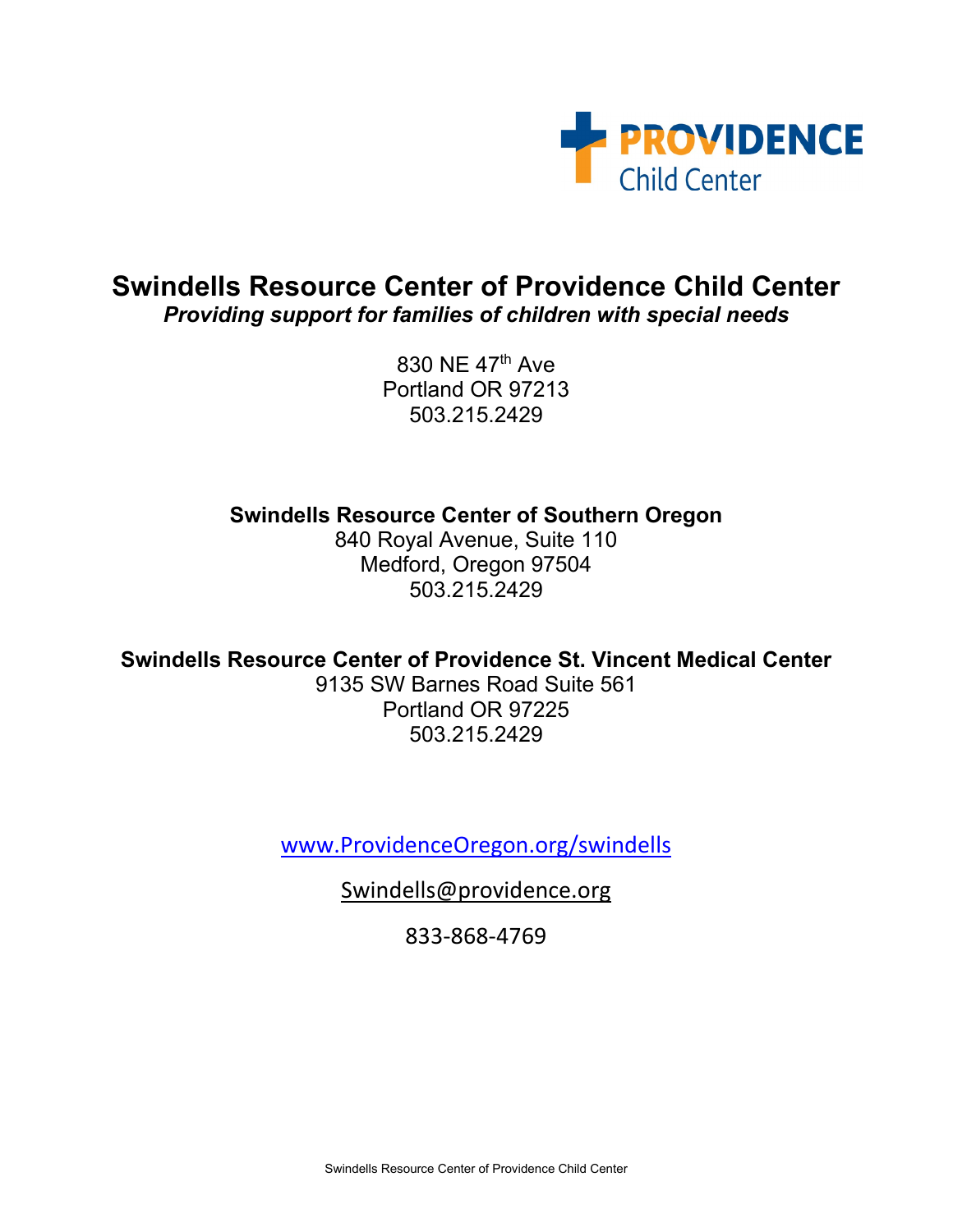# **Swindells Resource Center**

This *Care Notebook* is free to all families of children who experience disability or special needs in Oregon or Southwest Washington. It is intended to help families organize the many pieces of their child's life in the simplest manner possible. Whether your child has a medical, developmental or mental health diagnosis, you are in charge of the information you need to have with you when at appointments.

The Swindells Center staff searched national, regional, and local resources for the best information and with the careful guidance of parents and providers, developed these pages to make it easier to share information with educators, therapists and family. We appreciate the parents, grandparents, family members and foster parents who shared their perspectives, knowledge, and experiences during this project.

#### **Care notebook trainings:**

We welcome the opportunity to help you tackle all that paperwork. Please call to make an appointment for our next training. Bring in those boxes and bags of information and paperwork and we are happy to help you organize it.

## **How do I get a notebook?**

Families may receive one *Care Notebook* per child with special needs at no cost. Families should call or email the Swindells Center to make their request.

> The Swindells Center: 503.215.2429 833.868.4769 [Swindells@providence.org](mailto:Swindells@providence.org)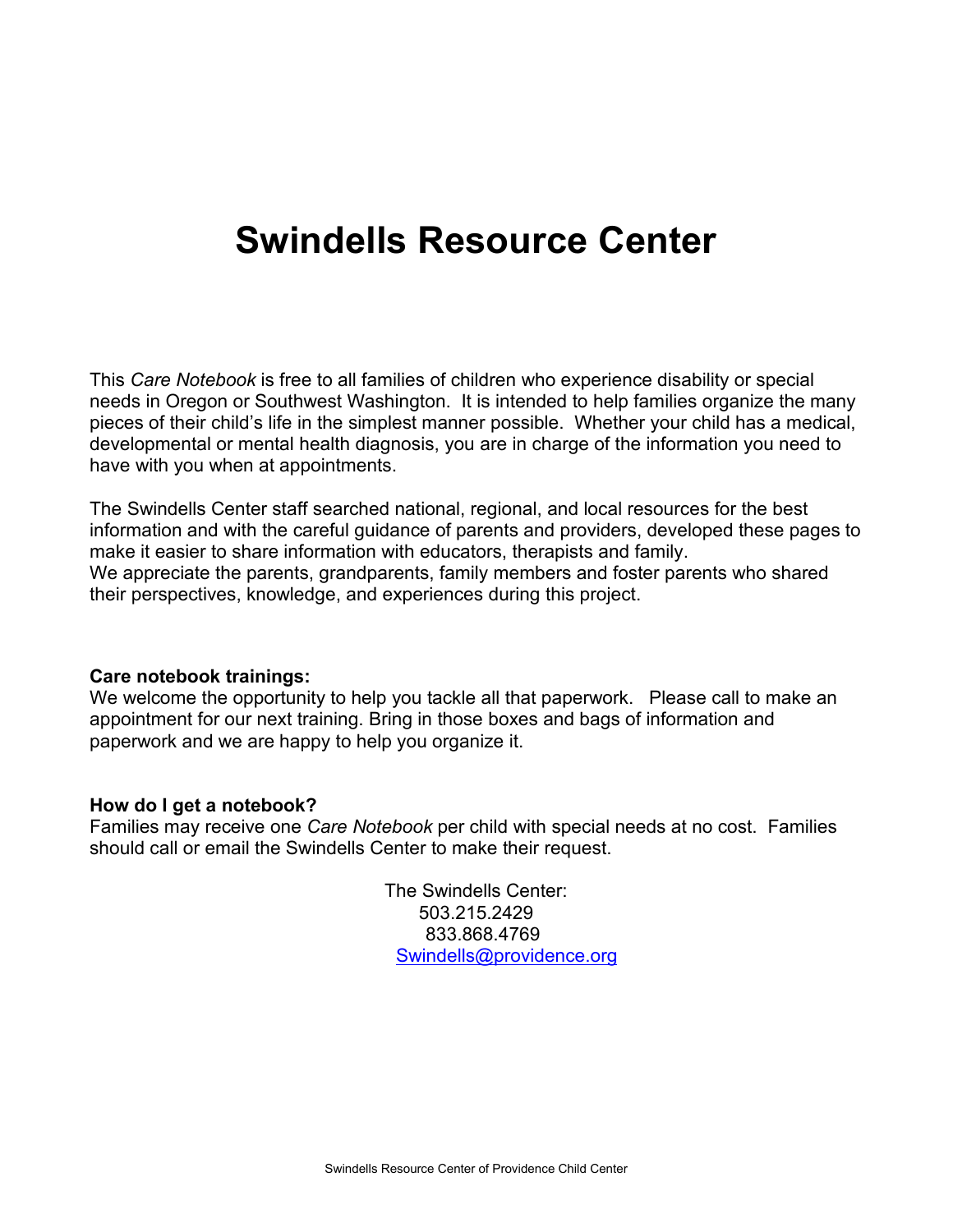## **The** *Care Notebook* **can make life a little easier!**

## **Set up the notebook:**

This notebook was developed to help families of children who experience disability or special health care needs track the many important pieces of information regarding their care and dayto-day needs.

As you care for your child, you get paperwork, forms, letters and other items that you may not know where to keep or how to use. The notebook can help you keep and share information with your family members, as well as your child's education and healthcare team.

## **Use your notebook to**:

- Share your child's routine, preferences, and needs with your family members, child care providers and friends.
- Retain your child's health history and records.
- Track changes in your child's medicines or treatments.
- Keep evaluations and appointment schedules in one easy spot.
- Have your family medical history ready.
- List phone numbers of health care providers and other community support agencies

## **Consider these helpful hints when using the notebook:**

Keep this notebook where it is easy to find, taking it with you to all doctor, therapy and school appointments.

Add new information whenever there is a change in your child's daily routine,

schedule or treatment. Medical offices can copy evaluation reports, immunization records, and specialist



reports and give them to you to insert into the notebook.

Gather the paperwork and information you have about your child. This could include prescription slips, medical records, summary of hospital stays, child's school reports, dietary needs and medication.

## **Look through the notebook:**

Which of these pages could help you keep track of information about your child's health or care?

Chose the pages you like. Make this Notebook work for you! Contact us for replacement pages!

## **Decide which information is most important to keep in the notebook:**

What information do you look up often?

What information might those who care for your child need?

## **Put your notebook together.**

- Personalize the cover by using your child's photo or artwork. Make it your own!
- Everyone has different ways of organizing information. The only important thing is that you make it easy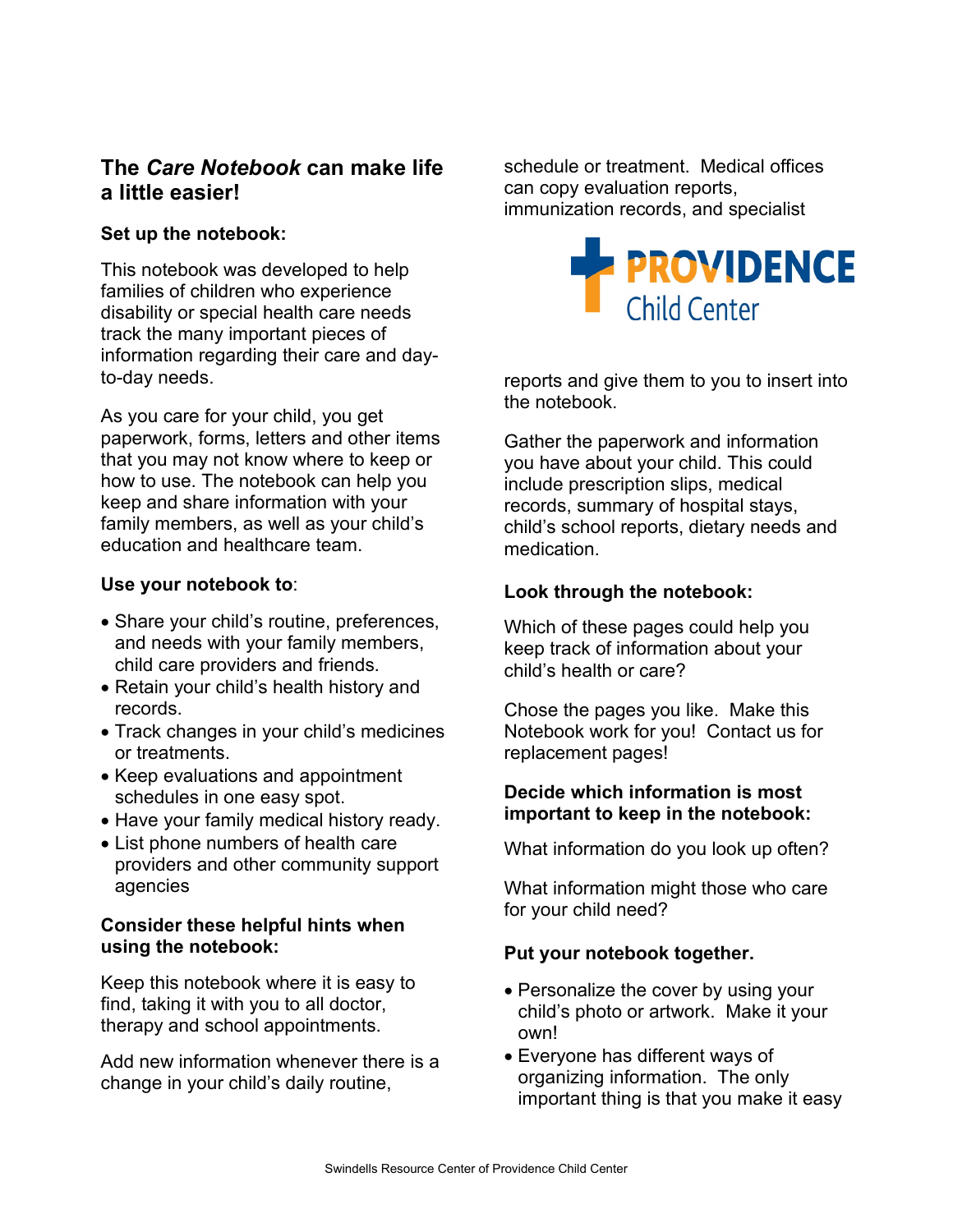for YOU to locate the information you need.

- Tabbed dividers: Create your own sections.
- Pocket dividers: Store reports and loose materials.
- Plastic pages: Store business cards, insurance cards and photographs.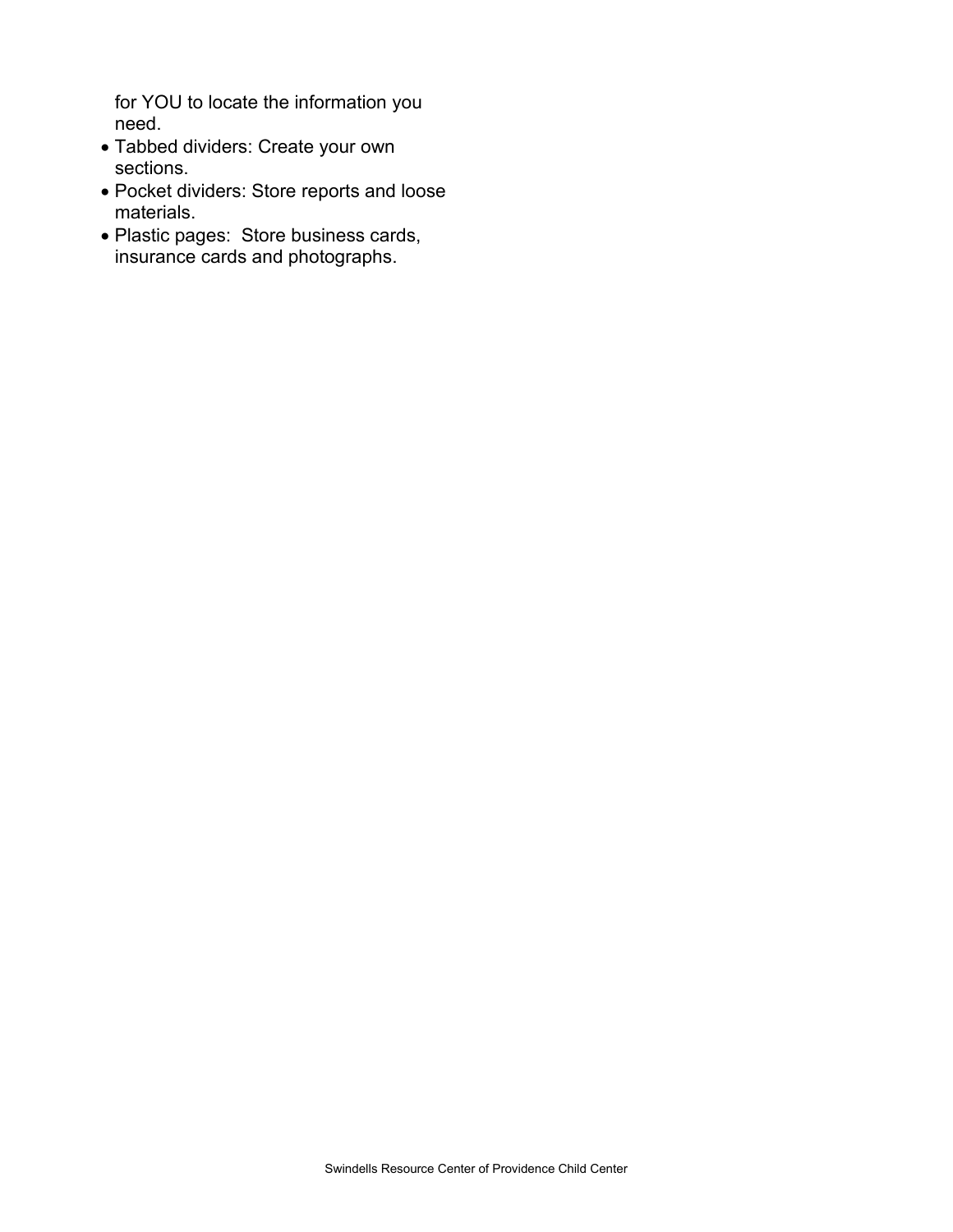# Swindells Resource Center

## A Parent's Perspective

I appreciate it when you:

Remember that it is normal and healthy to feel anger and denial sometimes when I grieve my child's extra challenges.

Realize that I am struggling to regain my balance in a confusing and challenging situation.

Recognize that my child's health needs don't erase the other real life challenges all families face: bills, job stressors, plumbing issues and not enough time in any day.

Listen when I say is something wrong. I know my child. Help me solve the puzzle until we both understand what is going on. Telling me my child will outgrow it only frustrates me and it could be harmful to my child.

Help me to be a competent partner in healthcare. I have to be. My child relies on me for everything.

Help me find the information I need to understand my child's condition. Send me to resource centers or other providers if you need to. Tell me what books and articles are the good ones. The more I know about my child, the more I can enjoy and work with my child.

Realize you can't tell me too much about my child's condition. I may not absorb it all at once, so you may have to repeat yourself.

Help me enjoy the smallest successes and recognize my child's limitations for what they are.

Keep me informed about everything, even referrals. Call me, send me a note, and let me know that my child has not been forgotten or lost in a tangle of procedural tape.

See my whole child, not just the diagnosis.

Work with the other professionals who are involved in my child's care. We each hold only one piece of the puzzle.

I don't think these are too much to ask for. Do you?

*Created by: Swindells Family Advisory Board, 2007*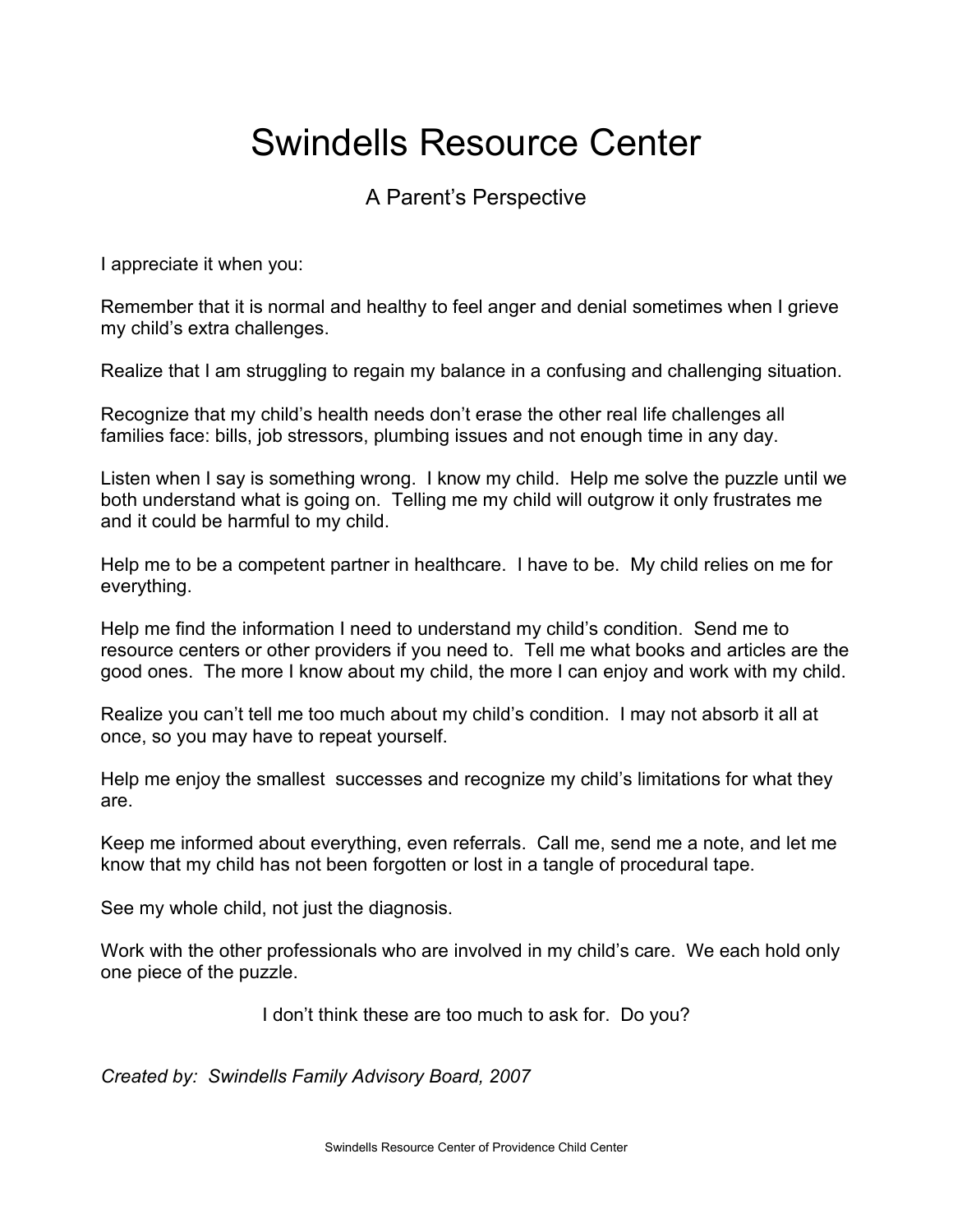# HEALTH INFORMATION

This section provides information that you or another caregiver might need in providing medical care for your child. Information includes:

- Medical and health summary
- Emergency contact information
- Medical power of attorney
- Information regarding changes to treatment plan
- Personal and family medical history
- Insurance information
- Appointment log
- Information regarding medications, past and present
- Hospital and surgical care
- Lists of care providers and specialists
- List of specialized equipments and vendors
- Summaries of specific care needs
- Dental care information and log
- Behavioral health care information and log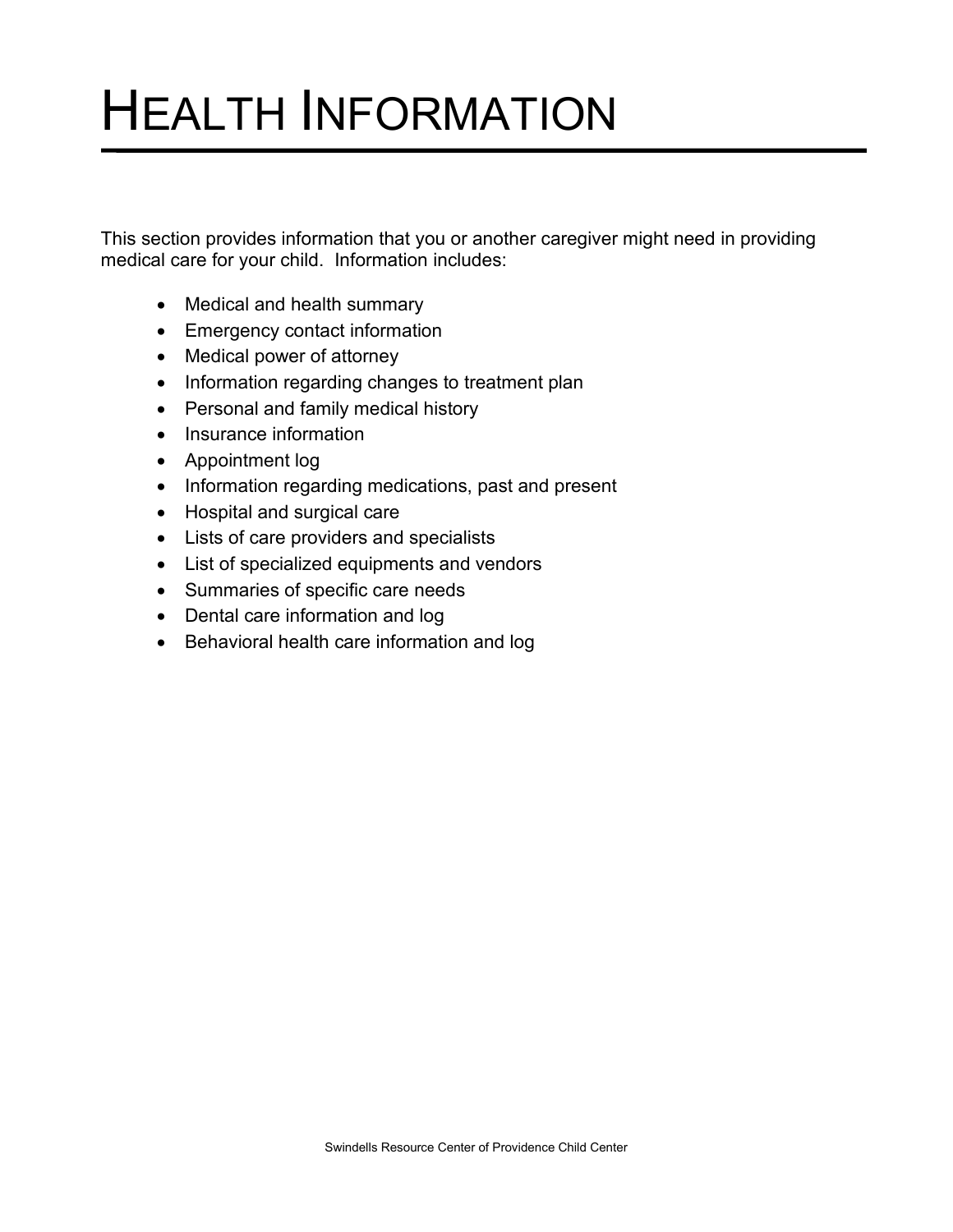# **IN CASE OF AN EMERGENCY:**

| Child's Date of Birth: ______________________                                                                                                                                                                                  |             |        |                                                                                                                                              |
|--------------------------------------------------------------------------------------------------------------------------------------------------------------------------------------------------------------------------------|-------------|--------|----------------------------------------------------------------------------------------------------------------------------------------------|
|                                                                                                                                                                                                                                |             |        |                                                                                                                                              |
|                                                                                                                                                                                                                                |             |        |                                                                                                                                              |
|                                                                                                                                                                                                                                |             |        |                                                                                                                                              |
|                                                                                                                                                                                                                                |             |        |                                                                                                                                              |
|                                                                                                                                                                                                                                |             |        |                                                                                                                                              |
|                                                                                                                                                                                                                                | (cell)      | (home) | (work)                                                                                                                                       |
| <b>Personal Descriptors:</b><br>Scars or birthmarks:<br>Glasses: Yes No Hearing Aids: Yes No<br>Primary Diagnosis: <u>_________________________________</u>                                                                    |             |        | (Photo Here)                                                                                                                                 |
| <b>Medications</b>                                                                                                                                                                                                             | <b>Dose</b> |        | Time:                                                                                                                                        |
| Allergies: Allergies: Allergies: Allergies: Allergies: Allergies: Allergies: Allergies: Allergies: Allergies: Allergies: Allergies: Allergies: Allergies: Allergies: Allergies: Allergies: Allergies: Allergies: Allergies: Al |             |        |                                                                                                                                              |
| <b>Emergency Contacts</b>                                                                                                                                                                                                      |             |        |                                                                                                                                              |
| Address:__________________________<br>Phone: Work:                                                                                                                                                                             |             |        | Cell: 2008 2010 2010 2010 2011 2021 2022 2023 2024 2022 2023 2024 2022 2023 2024 2022 2023 2024 2025 2026 2027                               |
| <b>Primary Care</b>                                                                                                                                                                                                            |             |        |                                                                                                                                              |
| Specialist:                                                                                                                                                                                                                    |             |        | Phone: 2008 2010 2021 2022 2022 2023 2024 2022 2023 2024 2022 2023 2024 2022 2023 2024 2022 2023 2024 2025 20<br>Phone: ____________________ |

Additional Information to know about my child in an emergency (sensitivities, seizures, previous events – on reverse):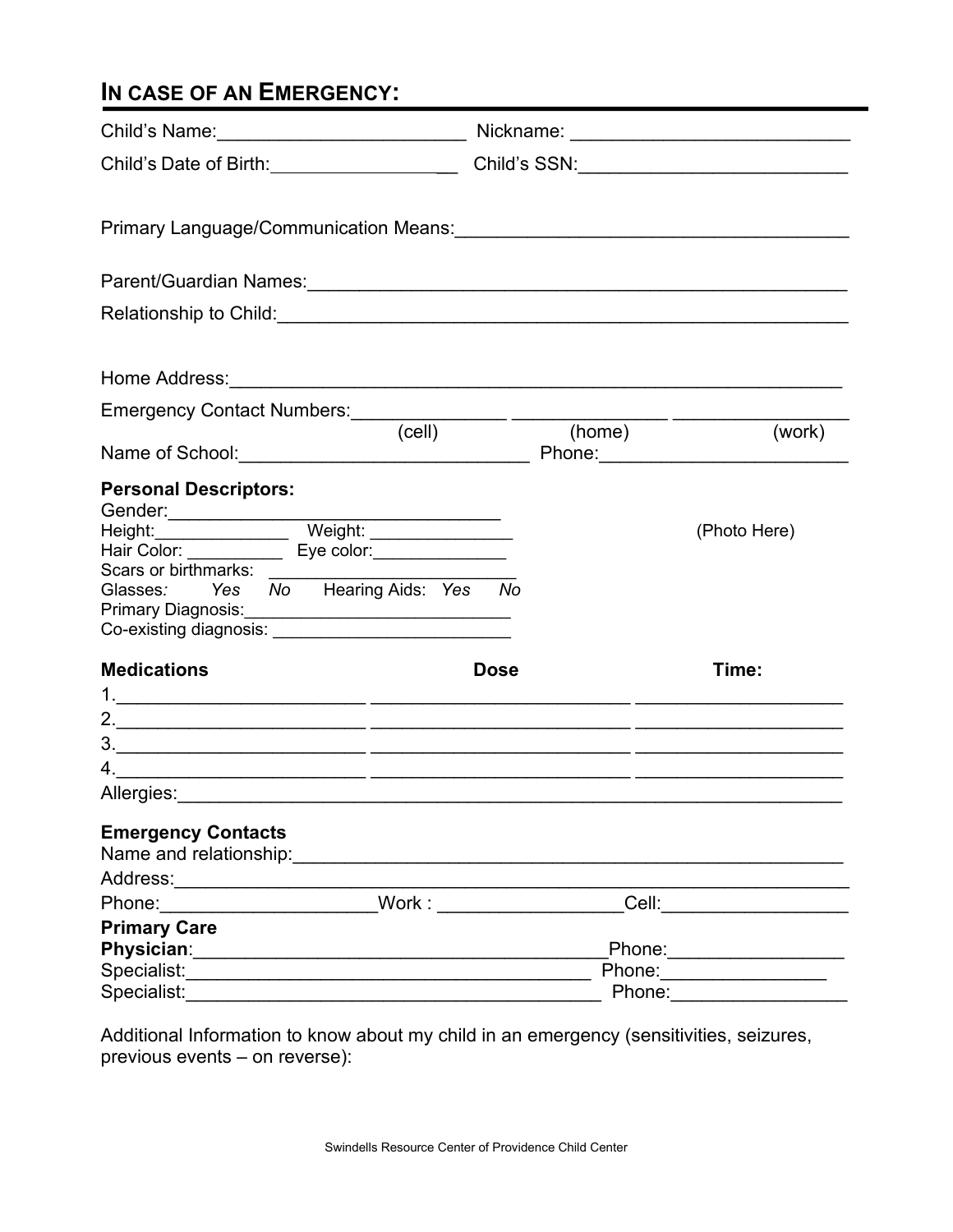## **MEDICAL POWER OF ATTORNEY:**

| do give permission<br>- <b>- -</b> - |
|--------------------------------------|
|                                      |

(Name of Parent or Guardian)

for the following people to make decisions regarding medical treatment for my

child, \_\_\_\_\_\_\_\_\_\_\_\_\_\_\_\_\_\_\_\_\_\_\_\_\_\_\_\_\_\_\_\_\_\_, should the need arise.

(Child's Name)

Power of Attorney is given for emergency medical and dental care, including anesthesia when it is needed. This consent is effective from this date and remains active until the date indicated here, unless otherwise revoked:

\_\_\_\_\_\_\_\_\_\_\_\_\_\_\_\_\_.

| Name:         |                                                                                                                                                                                                                                |
|---------------|--------------------------------------------------------------------------------------------------------------------------------------------------------------------------------------------------------------------------------|
|               |                                                                                                                                                                                                                                |
|               |                                                                                                                                                                                                                                |
|               |                                                                                                                                                                                                                                |
| Name:         |                                                                                                                                                                                                                                |
|               |                                                                                                                                                                                                                                |
|               | Phone: 2008 Phone: 2008 Phone: 2008 Phone: 2008 Phone: 2008 Phone: 2008 Phone: 2008 Phone: 2008 Phone: 2008 Phone: 2008 Phone: 2008 Phone: 2008 Phone: 2008 Phone: 2008 Phone: 2008 Phone: 2008 Phone: 2008 Phone: 2008 Phone: |
|               |                                                                                                                                                                                                                                |
| Name:         |                                                                                                                                                                                                                                |
|               |                                                                                                                                                                                                                                |
|               |                                                                                                                                                                                                                                |
|               |                                                                                                                                                                                                                                |
|               |                                                                                                                                                                                                                                |
| <b>NOTARY</b> | Parent name:                                                                                                                                                                                                                   |
|               |                                                                                                                                                                                                                                |
|               | Parent signature:                                                                                                                                                                                                              |
| seal here     | Date:                                                                                                                                                                                                                          |
|               | Notary name:                                                                                                                                                                                                                   |
|               | Notary signature:                                                                                                                                                                                                              |
|               | Date:                                                                                                                                                                                                                          |
|               | Swindells Resource Center of Providence Child Center                                                                                                                                                                           |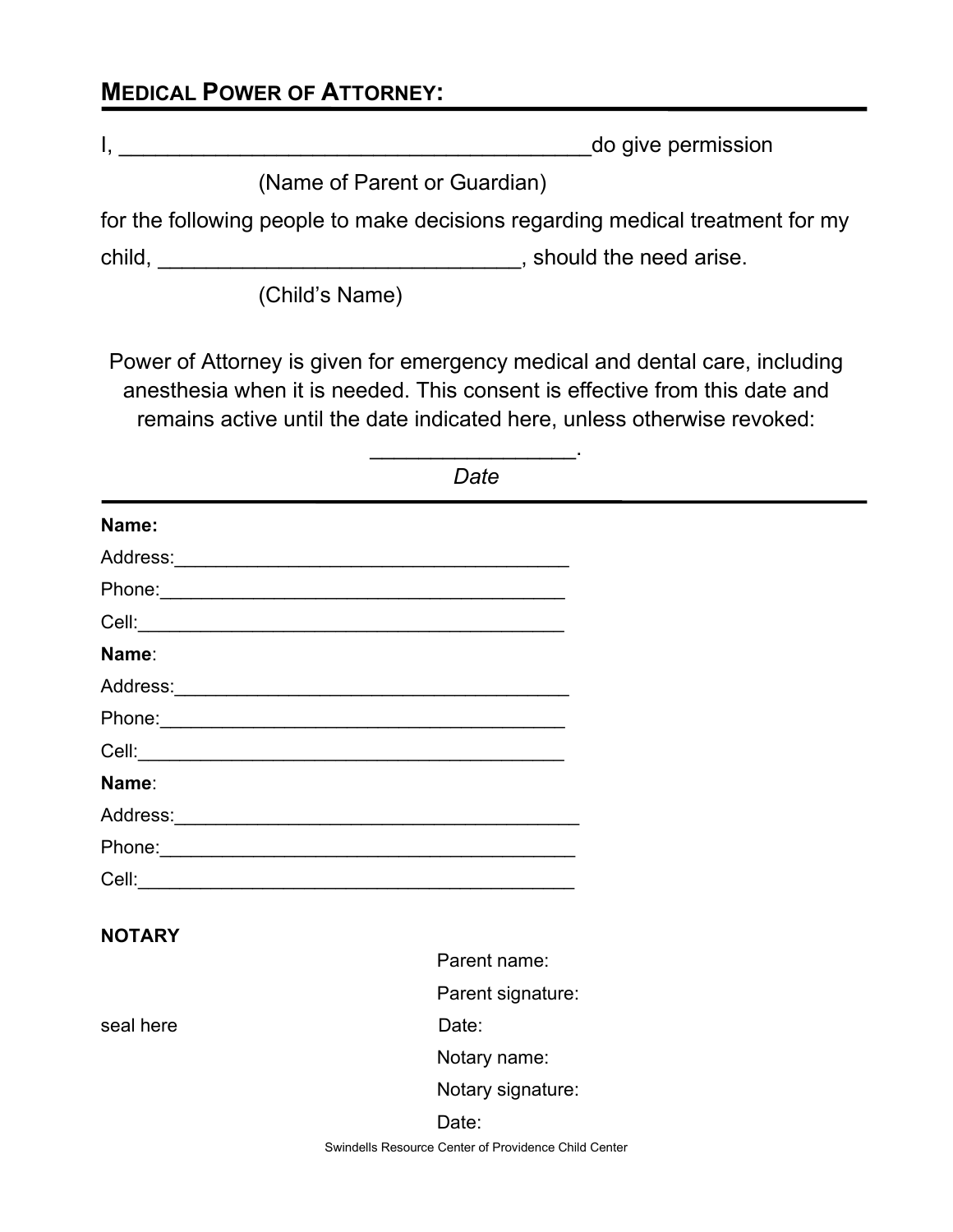# **MY CHILD'S INFORMATION AND HEALTH SUMMARY**

## **PERSONAL INFORMATION:**

|                                                                                                                          | Nickname: __________________________                                                                                                                                                                                           |  |  |  |  |  |  |
|--------------------------------------------------------------------------------------------------------------------------|--------------------------------------------------------------------------------------------------------------------------------------------------------------------------------------------------------------------------------|--|--|--|--|--|--|
|                                                                                                                          | Date of Birth: Social Security Number: Blood Type: Community of Birth:                                                                                                                                                         |  |  |  |  |  |  |
|                                                                                                                          |                                                                                                                                                                                                                                |  |  |  |  |  |  |
|                                                                                                                          |                                                                                                                                                                                                                                |  |  |  |  |  |  |
|                                                                                                                          |                                                                                                                                                                                                                                |  |  |  |  |  |  |
| Other language familiar to child: ______________ Interpreter Needed: □ Yes □ No                                          |                                                                                                                                                                                                                                |  |  |  |  |  |  |
|                                                                                                                          |                                                                                                                                                                                                                                |  |  |  |  |  |  |
|                                                                                                                          |                                                                                                                                                                                                                                |  |  |  |  |  |  |
|                                                                                                                          |                                                                                                                                                                                                                                |  |  |  |  |  |  |
| <b>SPECIAL CARE NEEDS:</b>                                                                                               |                                                                                                                                                                                                                                |  |  |  |  |  |  |
|                                                                                                                          |                                                                                                                                                                                                                                |  |  |  |  |  |  |
|                                                                                                                          |                                                                                                                                                                                                                                |  |  |  |  |  |  |
| Challenges with movement, hearing, eyesight, thinking: _________________________                                         |                                                                                                                                                                                                                                |  |  |  |  |  |  |
| Special Equipment, treatment challenges, unusual findings:<br>Special Equipment, treatment challenges, unusual findings: |                                                                                                                                                                                                                                |  |  |  |  |  |  |
| <b>FAMILY INFORMATION:</b>                                                                                               |                                                                                                                                                                                                                                |  |  |  |  |  |  |
|                                                                                                                          | Siblings Name: ____________________Age: ________ Name: __________________________ Age: _____                                                                                                                                   |  |  |  |  |  |  |
|                                                                                                                          | Name: Age: Mame: Mame: Age: Mame: Age: Mame: Age: Mame: Age: Mame: Age: Mame: Age: Mame: Age: Mame: Age: Mame: Age: Mame: Age: Mame: Age: Mame: Age: Mame: Age: Mame: Age: Mame: Age: Mame: Age: Mame: Age: Mame: Age: Mame: A |  |  |  |  |  |  |
|                                                                                                                          |                                                                                                                                                                                                                                |  |  |  |  |  |  |
| <b>Emergency Contact:</b>                                                                                                |                                                                                                                                                                                                                                |  |  |  |  |  |  |
|                                                                                                                          |                                                                                                                                                                                                                                |  |  |  |  |  |  |
|                                                                                                                          |                                                                                                                                                                                                                                |  |  |  |  |  |  |
|                                                                                                                          |                                                                                                                                                                                                                                |  |  |  |  |  |  |

Swindells Resource Center of Providence Child Center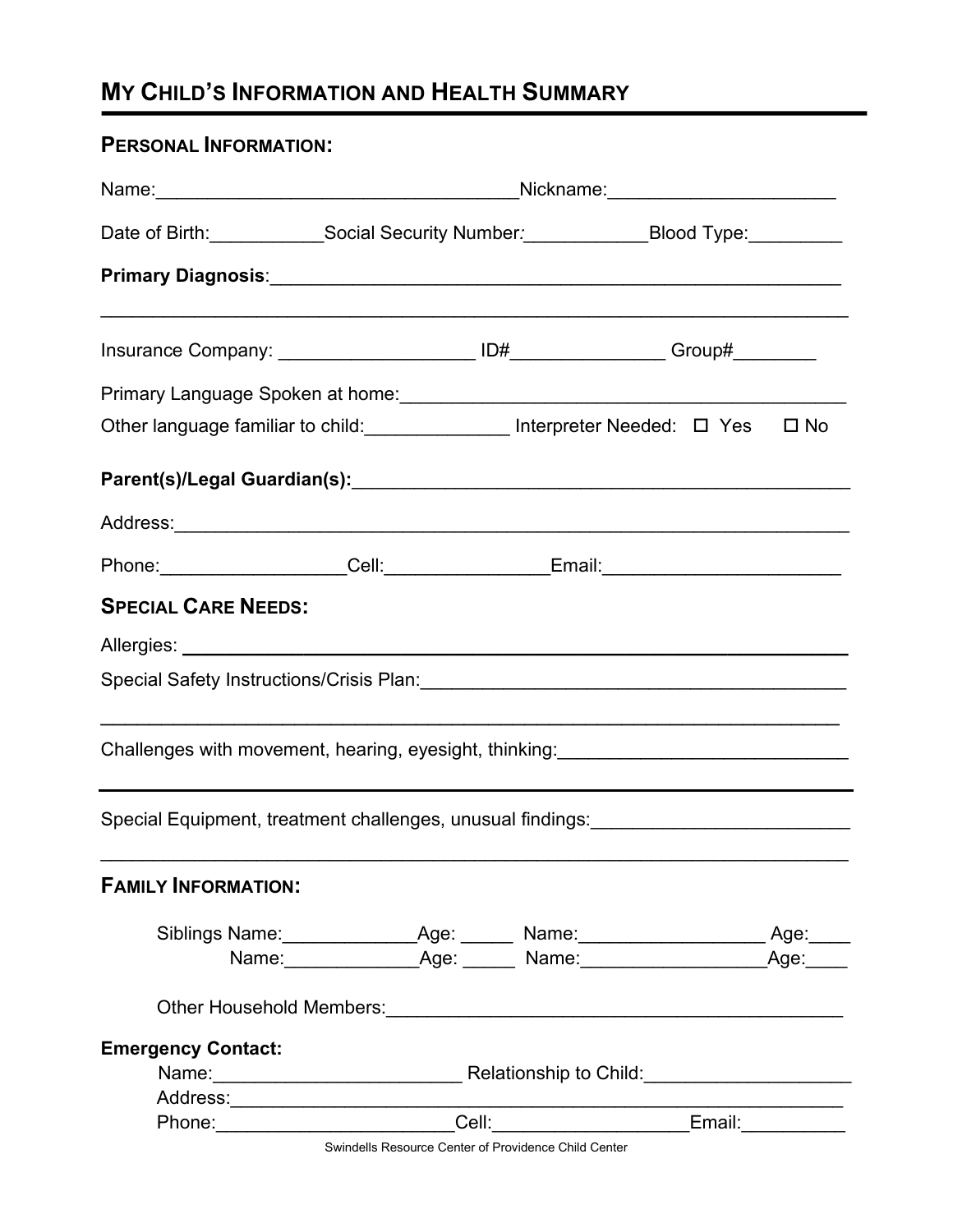# **KEEPING MY CHILD'S TEAM UP TO DATE**

## **DATE:**

|                     | (child's name) |                                                                                                                                                                  |  |
|---------------------|----------------|------------------------------------------------------------------------------------------------------------------------------------------------------------------|--|
|                     |                | This note is to keep you informed of a change in treatment for my child. The following<br>(Professional's name and title)                                        |  |
|                     |                |                                                                                                                                                                  |  |
|                     |                | And can be reached at the following phone number and address: ___________________                                                                                |  |
|                     |                |                                                                                                                                                                  |  |
| □ Medication Change |                |                                                                                                                                                                  |  |
|                     |                |                                                                                                                                                                  |  |
|                     |                |                                                                                                                                                                  |  |
|                     |                |                                                                                                                                                                  |  |
|                     |                |                                                                                                                                                                  |  |
|                     |                | Report, lab test result (copies) or other paperwork are attached and include:                                                                                    |  |
|                     |                | Any other important changes in my child's life:<br>and interact in the contract of the contract of the contract of the child of the child of the contract of the |  |
|                     |                | Please include this information in my child's records. I can be reached at:____________                                                                          |  |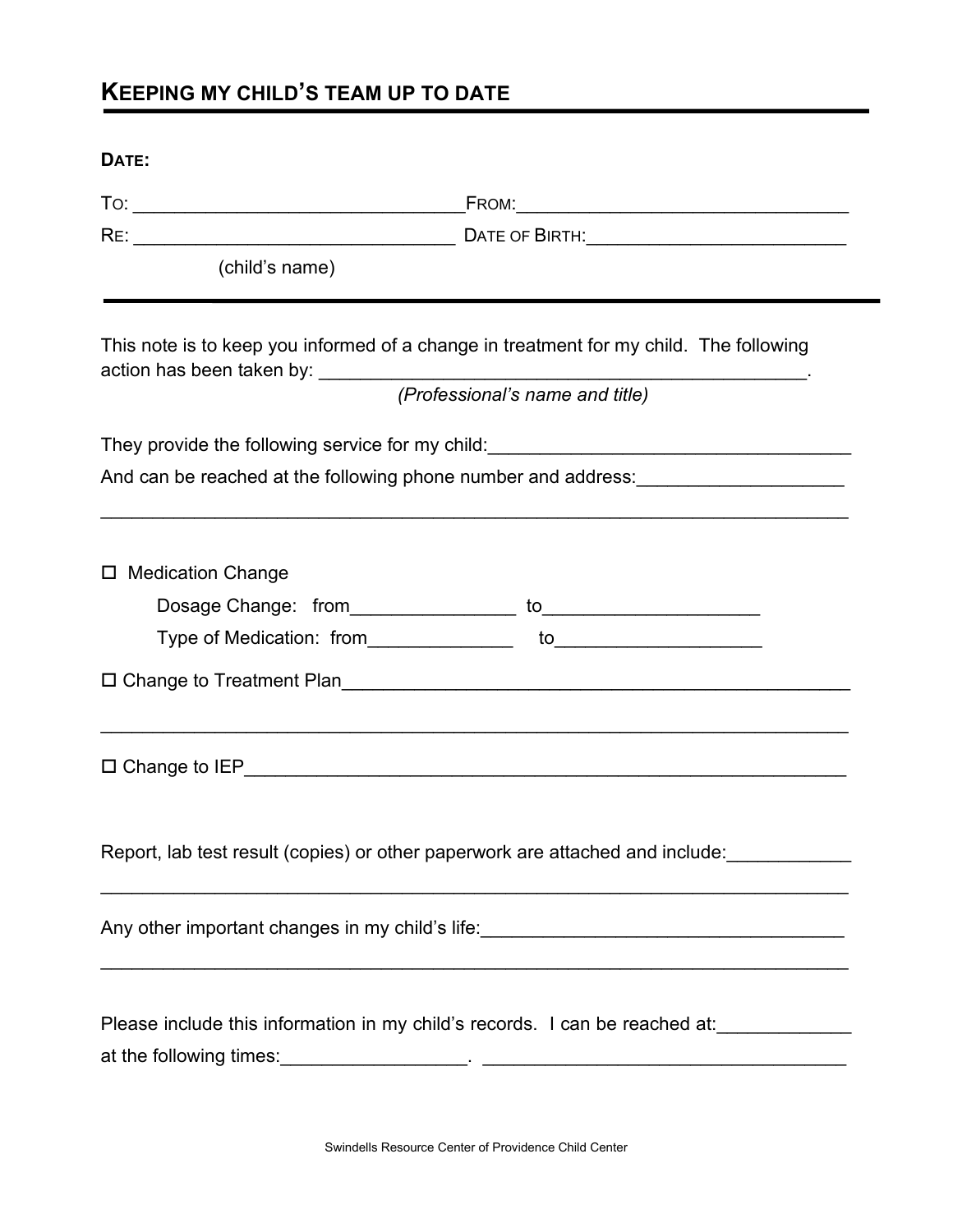## **SUMMARY OF CARE MEDICAL HISTORY**

| <b>Birth History Unknown</b> □ |                                                                                                                                                                    | Date of Birth: ___________ |  |                  |  |  |                                      |
|--------------------------------|--------------------------------------------------------------------------------------------------------------------------------------------------------------------|----------------------------|--|------------------|--|--|--------------------------------------|
| Pregnancy/Birth History        | Alcohol use during pregnancy: $\Box$ Yes $\Box$ No Amount:<br>Drug use during pregnancy: $\Box$ Yes $\Box$ No Type/Amount:                                         |                            |  |                  |  |  | Smoker: $\Box$ Yes $\Box$ No Amount: |
|                                | Complications or illnesses during pregnancy or at birth (jaundice, prematurity)?                                                                                   |                            |  |                  |  |  |                                      |
|                                | Child's Weight at Birth _____lbs _____oz. APGAR Score_________ Length_________ inches<br>Child's Blood Type____________ Date of Last Physical Exam:_______________ |                            |  |                  |  |  |                                      |
| Immunizations:                 |                                                                                                                                                                    |                            |  |                  |  |  |                                      |
| Dates:                         |                                                                                                                                                                    |                            |  | Dates:           |  |  |                                      |
| <b>DTaP</b>                    |                                                                                                                                                                    |                            |  | HEP A            |  |  |                                      |
| Polio                          |                                                                                                                                                                    |                            |  | HEP B            |  |  |                                      |
| <b>MMR</b>                     |                                                                                                                                                                    |                            |  | <b>Rotovirus</b> |  |  |                                      |
| <b>HiB</b>                     |                                                                                                                                                                    |                            |  | <b>PCV</b>       |  |  |                                      |
| Varicella                      |                                                                                                                                                                    |                            |  | Td               |  |  |                                      |
| PPD/Mantoux                    |                                                                                                                                                                    |                            |  | <b>HPV</b>       |  |  |                                      |

## **Does your child have a history of any of the following?**

| Additional Info/Date:            | Additional Info/Date:       |
|----------------------------------|-----------------------------|
| $\square$ Colds                  | $\Box$ Cleft Palate         |
| $\square$ Respiratory Infections | □ Developmental Delay       |
| $\Box$ Influenza                 | $\square$ Seizures          |
| $\square$ Sinusitis              | $\Box$ Hearing Impairments  |
| $\square$ Ear Infections         | □ Constipation/Diarrhea     |
| $\Box$ High Fever                | $\Box$ Head Injury          |
| □ Vision Problems                | $\Box$ Coma                 |
| $\square$ Tonsillitis            | □ Metabolic Disorder        |
| $\Box$ Bronchitis                | $\square$ Failure to thrive |
| $\Box$ Asthma                    | $\Box$ Anemia               |
| $\Box$ Chicken Pox               | $\square$ Pneumonia         |
| □ Heart Problems                 | $\Box$ Reflux               |
| Other:                           | Other:                      |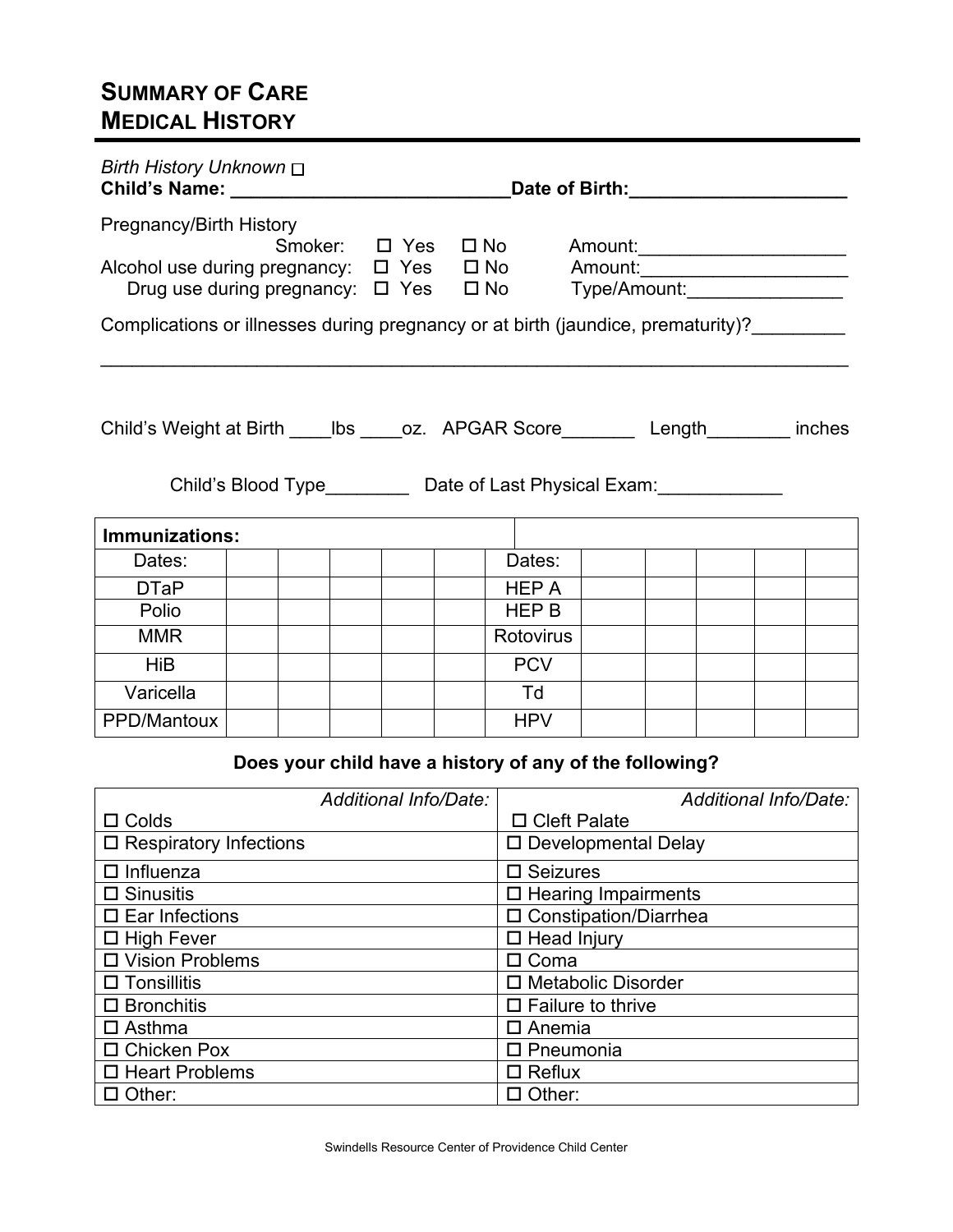| $\Box$ Allergies    | □ Genetic Syndrome |
|---------------------|--------------------|
| Please list:        | Please specify:    |
|                     |                    |
| What Happens:       |                    |
|                     |                    |
|                     |                    |
| $\square$ Fractures | $\square$ Surgery  |
|                     |                    |
| Please specify:     | Please specify:    |
|                     |                    |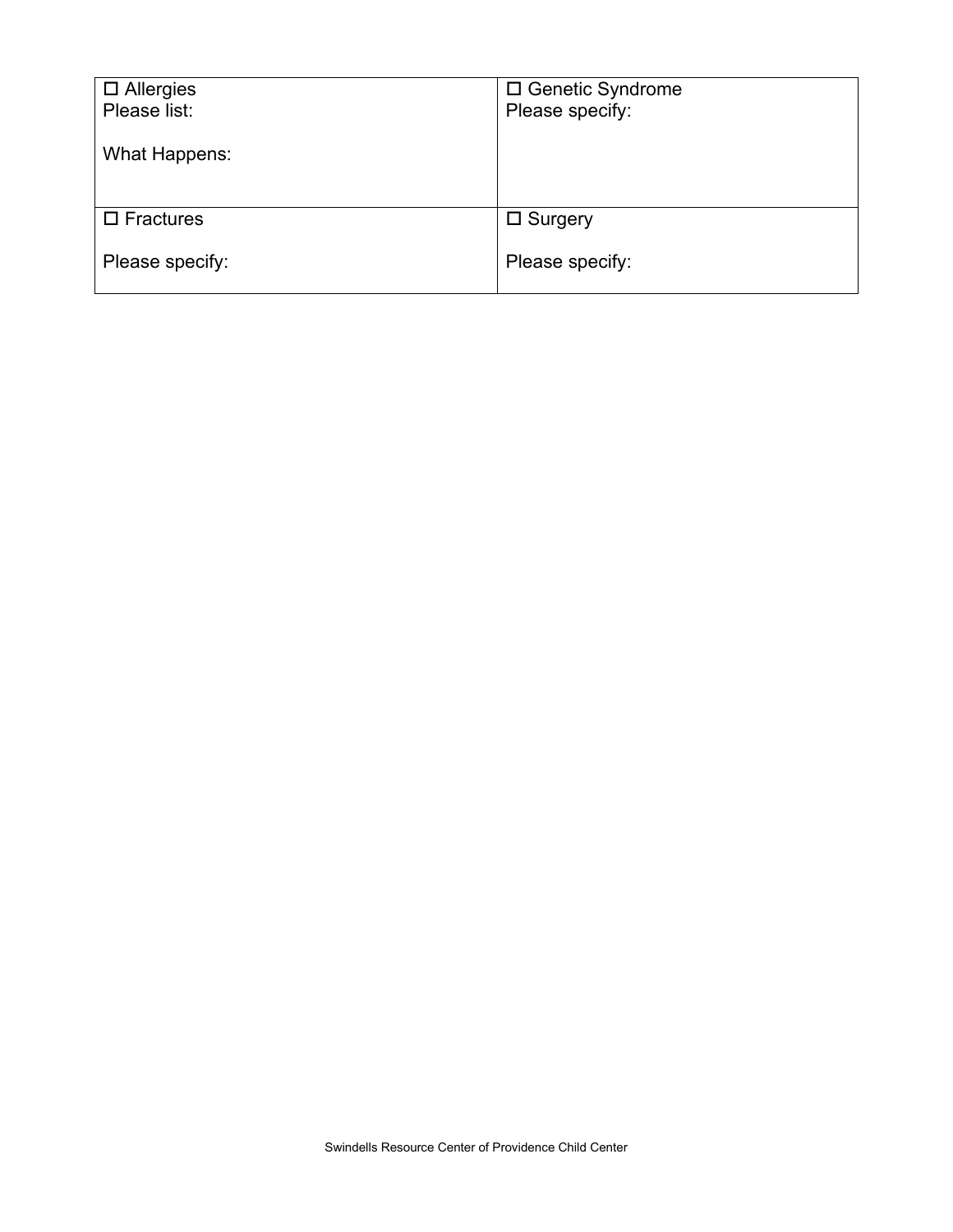# **SUMMARY OF CARE FAMILY HEALTH HISTORY**

## *Family History Unknown*

| Problem                        | Relation (parent, sibling, grandparent, etc.) | Age when<br>diagnosed |
|--------------------------------|-----------------------------------------------|-----------------------|
| Alcohol/ Drug Abuse            |                                               |                       |
| Allergies                      |                                               |                       |
| <b>Heart Conditions</b>        |                                               |                       |
| Down Syndrome                  |                                               |                       |
| <b>Arthritis</b>               |                                               |                       |
| <b>Vascular Disorders</b>      |                                               |                       |
| Feeding                        |                                               |                       |
| Stomach/Bowel                  |                                               |                       |
| <b>Hearing Loss</b>            |                                               |                       |
| <b>Intellectual Disability</b> |                                               |                       |
| <b>Developmental Delay</b>     |                                               |                       |
| <b>Mental Illness</b>          |                                               |                       |
| Emotional/Behavioral           |                                               |                       |
| <b>Breathing Problems</b>      |                                               |                       |
| Asthma                         |                                               |                       |
| Seizures                       |                                               |                       |
| Speech & Language              |                                               |                       |
| Kidney and Bladder             |                                               |                       |
| Eyes/Vision                    |                                               |                       |
| <b>Diabetes</b>                |                                               |                       |
| <b>Autism Spectrum</b>         |                                               |                       |
| Genetic Disorder               |                                               |                       |
| <b>Stroke</b>                  |                                               |                       |
| Cancer                         |                                               |                       |
| Other                          |                                               |                       |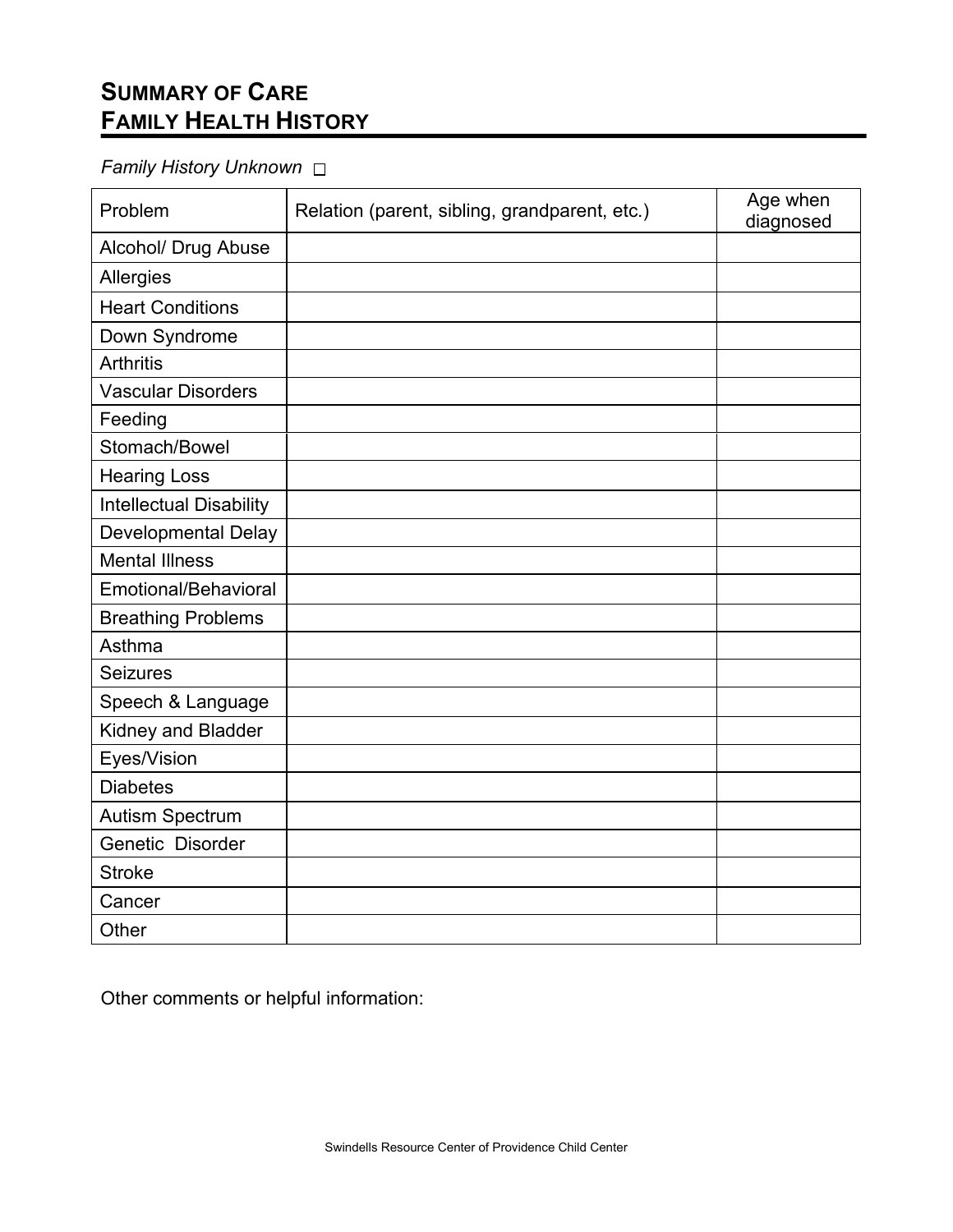## **SUMMARY OF CARE INSURANCE INFORMATION**

| <b>Insurance</b>                           |                                                                                  |  |
|--------------------------------------------|----------------------------------------------------------------------------------|--|
|                                            | Policy/ID Number: _____________________________Group Number: ___________________ |  |
|                                            |                                                                                  |  |
|                                            |                                                                                  |  |
|                                            |                                                                                  |  |
|                                            |                                                                                  |  |
| <b>Insurance</b>                           |                                                                                  |  |
|                                            | Policy/ID Number: _________________________Group Number: _______________________ |  |
|                                            |                                                                                  |  |
|                                            |                                                                                  |  |
|                                            |                                                                                  |  |
|                                            |                                                                                  |  |
| <b>Insurance</b>                           |                                                                                  |  |
|                                            | Policy/ID Number: __________________________Group Number: ______________________ |  |
|                                            |                                                                                  |  |
|                                            |                                                                                  |  |
|                                            |                                                                                  |  |
|                                            |                                                                                  |  |
| <b>Supplemental Security Income (SSI):</b> |                                                                                  |  |
| Address:______________________             |                                                                                  |  |
| Phone: Fax: Fax:                           |                                                                                  |  |
|                                            |                                                                                  |  |
| Other:                                     |                                                                                  |  |
|                                            |                                                                                  |  |
|                                            |                                                                                  |  |
| Website:                                   |                                                                                  |  |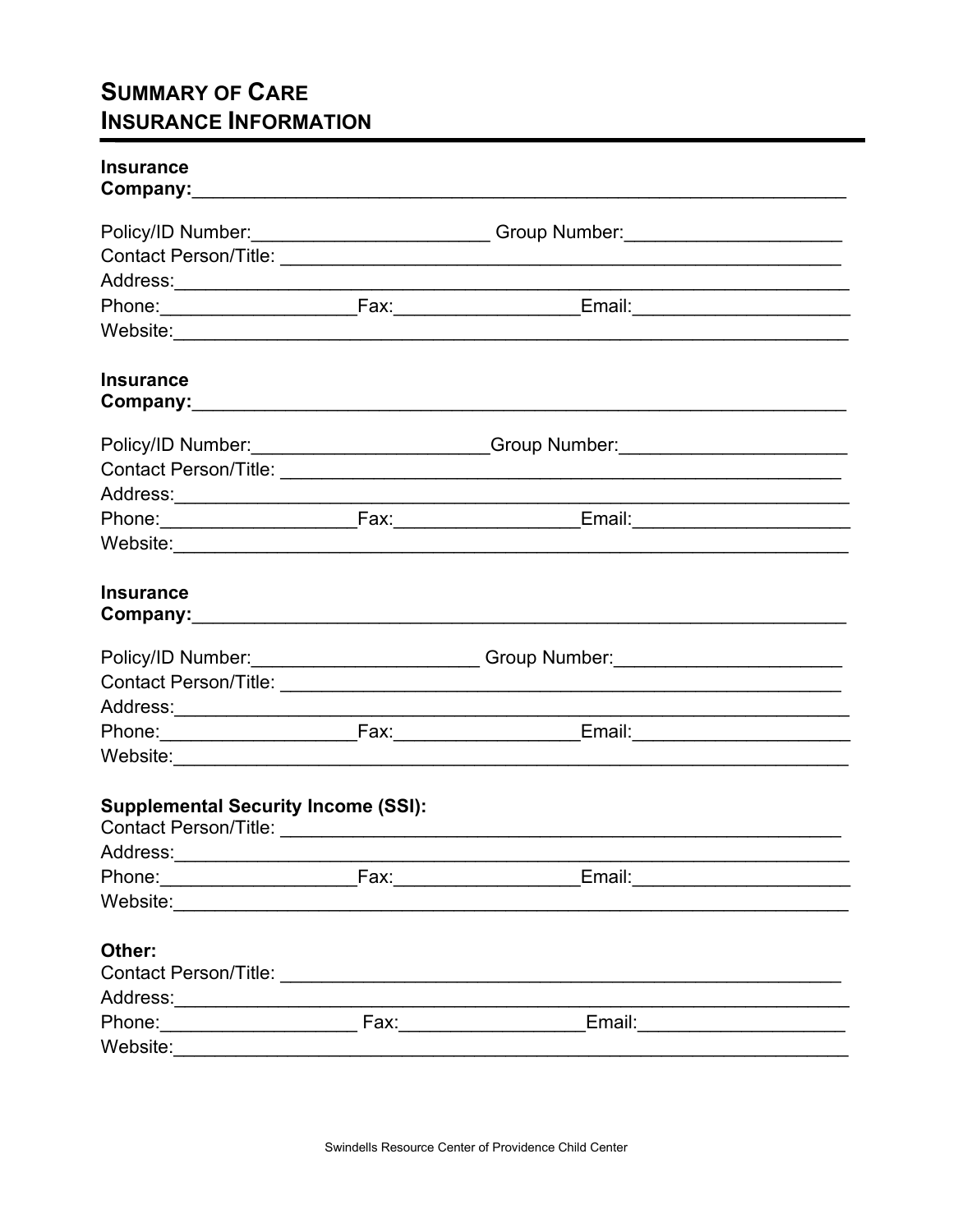# **SUMMARY OF CARE APPOINTMENT LOG: MEDICAL/SURGERY**

| Date | Height /<br>Weight | Provider | Procedure/<br><b>Reason for Visit</b> | Results | Follow up |
|------|--------------------|----------|---------------------------------------|---------|-----------|
|      |                    |          |                                       |         |           |
|      |                    |          |                                       |         |           |
|      |                    |          |                                       |         |           |
|      |                    |          |                                       |         |           |
|      |                    |          |                                       |         |           |
|      |                    |          |                                       |         |           |
|      |                    |          |                                       |         |           |
|      |                    |          |                                       |         |           |
|      |                    |          |                                       |         |           |
|      |                    |          |                                       |         |           |
|      |                    |          |                                       |         |           |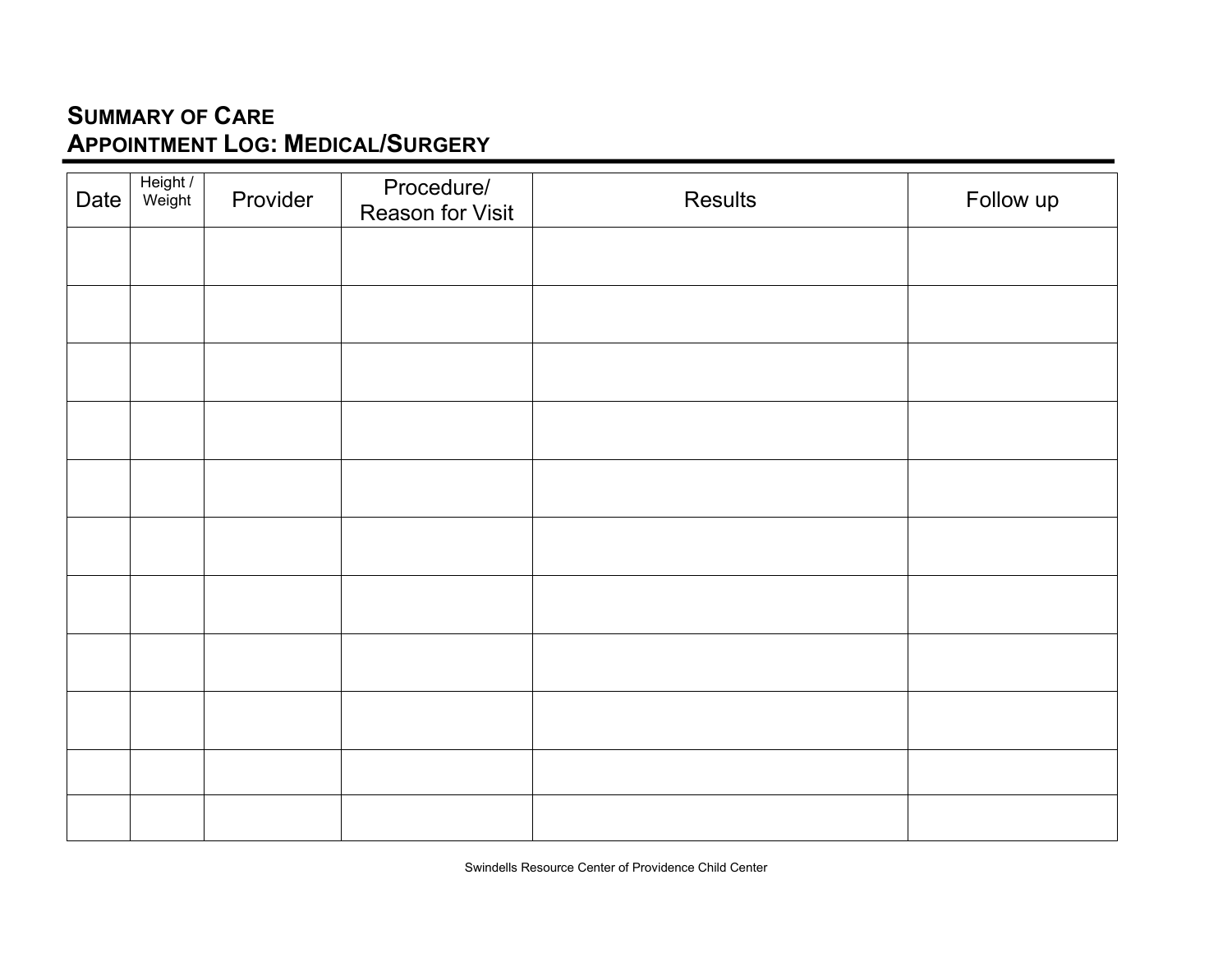## **SUMMARY OF CARE HOSPITAL AND FOLLOW UP CARE**

*Investigate your child's Insurance coverage to see what, if any, on-going therapy or hospital care is covered, and make sure you are getting the most from your provider.*

| Address:                           |                                       |      |                                                                                         |
|------------------------------------|---------------------------------------|------|-----------------------------------------------------------------------------------------|
|                                    |                                       |      | City, State, Zip________________________Website:________________________________        |
|                                    |                                       |      | Switchboard Number: _______________________________ Emergency Room Extension: _________ |
|                                    |                                       |      |                                                                                         |
| Medical<br>Record #                |                                       |      |                                                                                         |
| Physician:                         |                                       |      |                                                                                         |
|                                    |                                       |      |                                                                                         |
|                                    | <b>Additional Contact Person:</b>     |      |                                                                                         |
|                                    | <b>Summary of Treatment Provided:</b> |      |                                                                                         |
|                                    |                                       |      |                                                                                         |
|                                    |                                       |      |                                                                                         |
| Phone:                             |                                       | Fax: | Email:                                                                                  |
|                                    |                                       |      |                                                                                         |
| <b>Clinic Name</b><br>and location |                                       |      |                                                                                         |
| Medical                            |                                       |      |                                                                                         |
| Record #                           |                                       |      |                                                                                         |
| Physician/Therapist(s):            |                                       |      |                                                                                         |
|                                    |                                       |      |                                                                                         |
| Treatment Type:                    |                                       |      |                                                                                         |
|                                    |                                       |      |                                                                                         |
| Phone:                             |                                       | Fax: | Email:                                                                                  |
|                                    |                                       |      |                                                                                         |
| <b>Clinic Name</b>                 |                                       |      |                                                                                         |
| and location                       |                                       |      |                                                                                         |
| Medical                            |                                       |      |                                                                                         |
| Record #                           |                                       |      |                                                                                         |
| Physician/Therapist(s):            |                                       |      |                                                                                         |
| Treatment Type:                    |                                       |      |                                                                                         |
|                                    |                                       |      |                                                                                         |
|                                    |                                       |      |                                                                                         |
| Phone:                             |                                       | Fax: | Email:                                                                                  |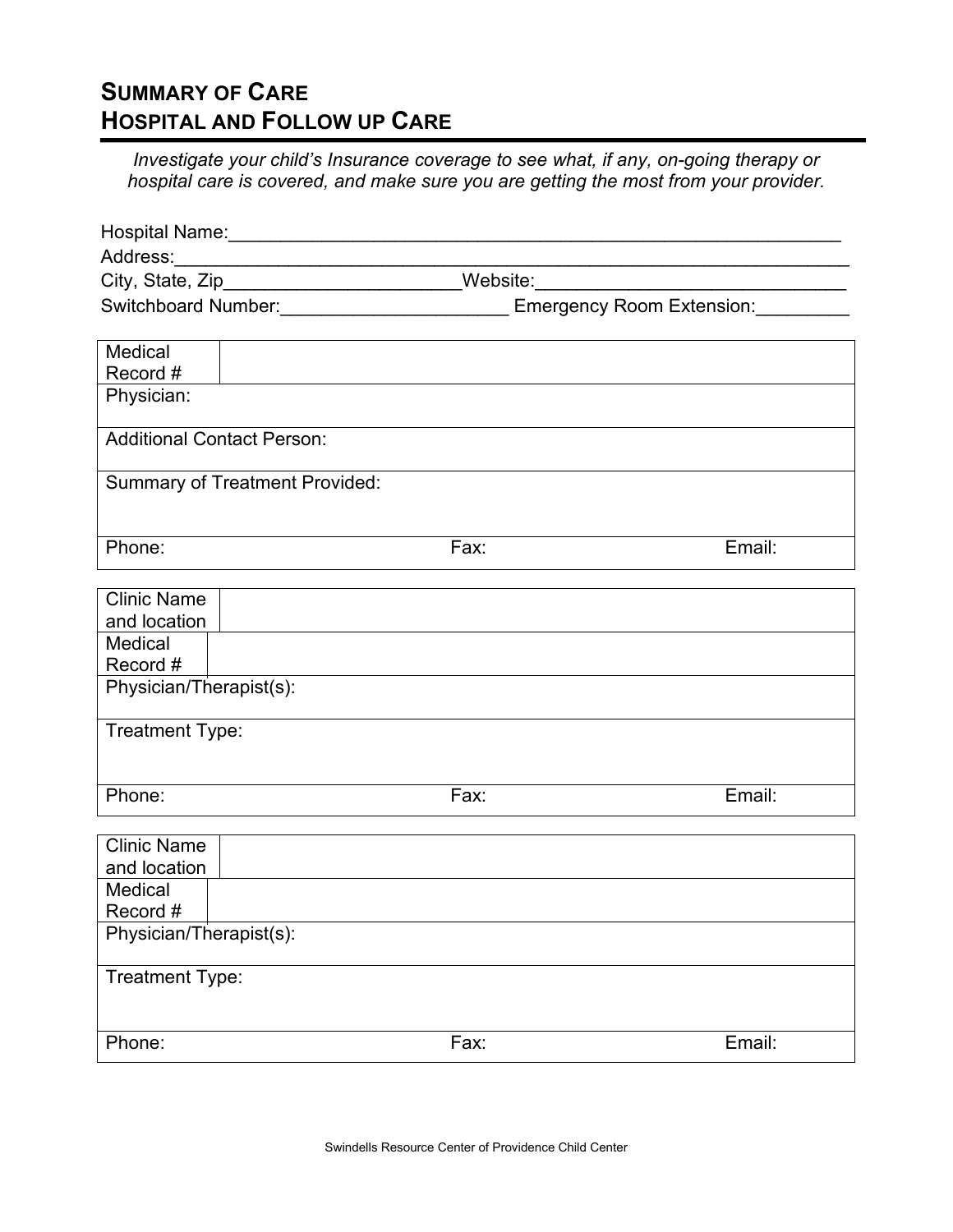## **SUMMARY OF CARE HOSPITAL STAYS**

| Date | Hospital | Reason for Stay | Follow up |
|------|----------|-----------------|-----------|
|      |          |                 |           |
|      |          |                 |           |
|      |          |                 |           |
|      |          |                 |           |
|      |          |                 |           |
|      |          |                 |           |
|      |          |                 |           |
|      |          |                 |           |
|      |          |                 |           |
|      |          |                 |           |
|      |          |                 |           |
|      |          |                 |           |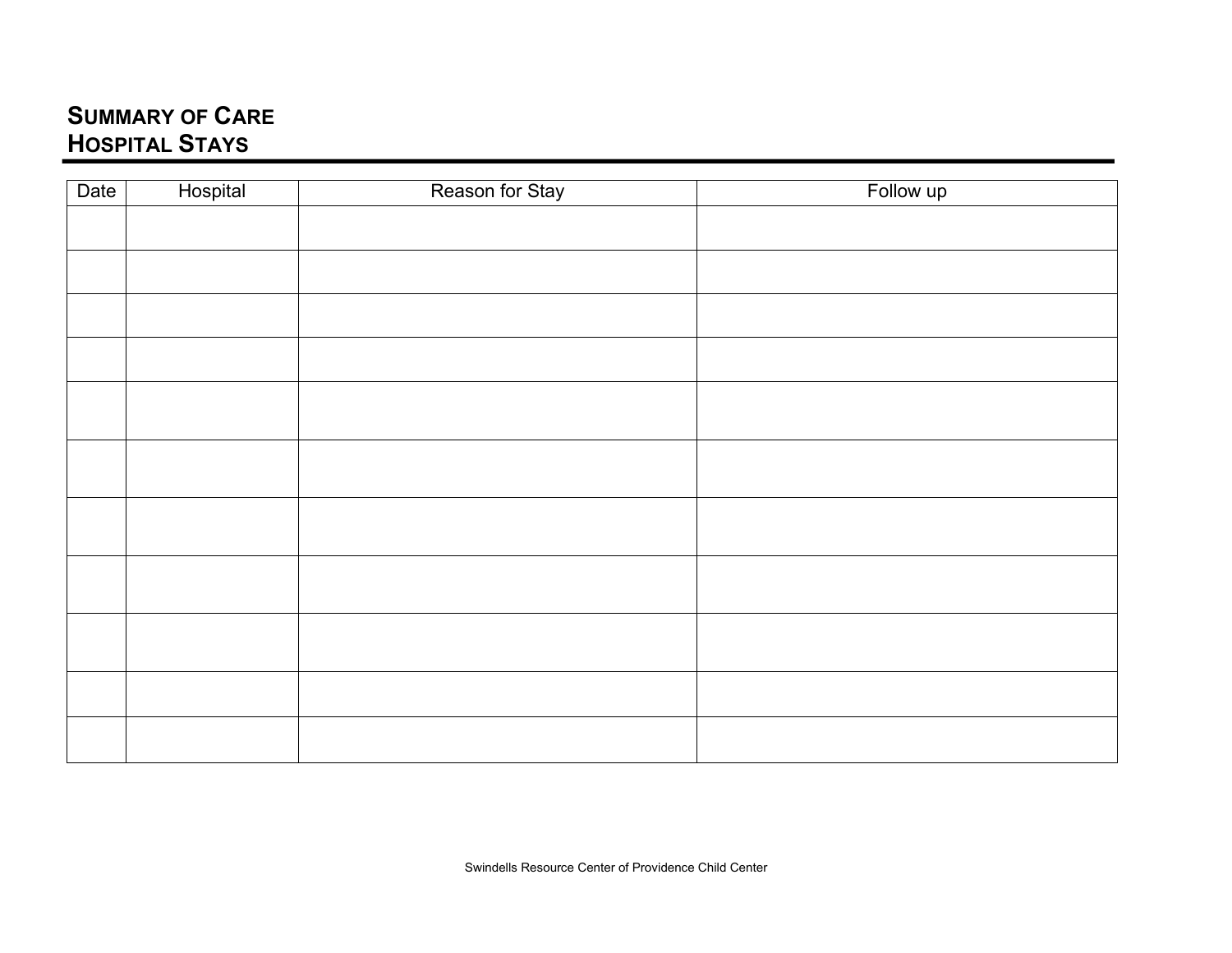## **MEDICAL VISIT CHECK SHEET**

*Use this page to prepare for and track medical appointments.*

My child's name is: \_\_\_\_\_\_\_\_\_\_\_\_\_\_\_\_\_\_\_\_\_\_\_\_\_\_\_\_\_\_ Today's Date: \_\_\_\_\_\_\_\_\_\_\_\_\_\_

Reason for today's visit:

My biggest concerns are:

Weight: \_\_\_\_\_\_\_\_\_\_\_\_\_\_\_\_\_\_\_\_\_\_\_\_\_ Height:\_\_\_\_\_\_\_\_\_\_\_\_\_\_\_\_\_\_\_\_\_\_\_\_\_\_

Current Medications:

Doctor's Notes / Today's Diagnosis:

Medication and Instructions:

Follow up Plan: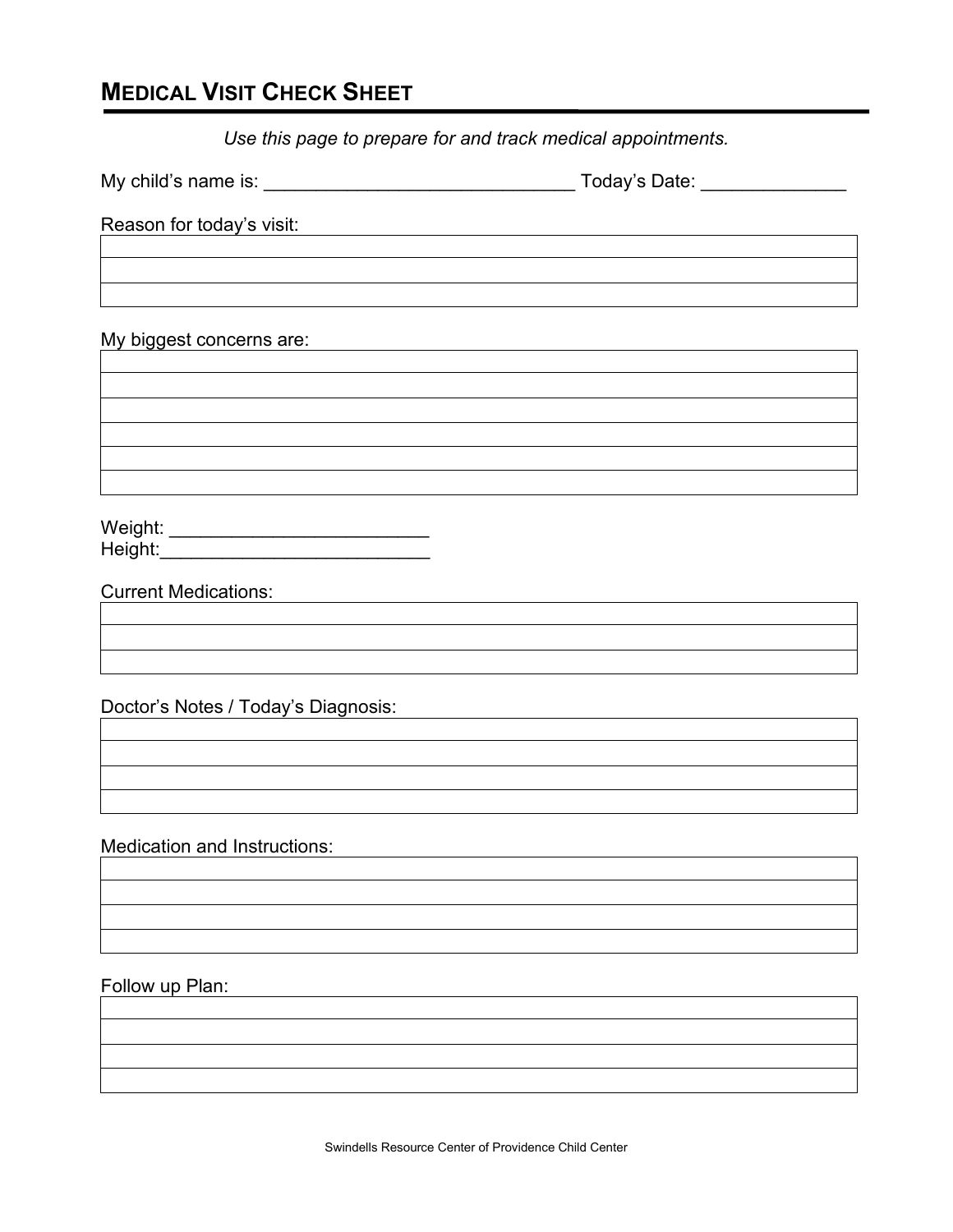## **SUMMARY OF CARE MEDICATION INFORMATION**

| Pharmacy:<br>шасу | Phone:           |
|-------------------|------------------|
| Address:          | $\mathsf{Fax}$ : |

Allergies to Medications:\_\_\_\_\_\_\_\_\_\_\_\_\_\_\_\_\_\_\_\_\_\_\_\_\_\_\_\_\_\_\_\_\_\_\_\_\_\_\_\_\_\_\_\_\_\_\_\_\_\_\_\_\_\_\_\_\_\_\_\_\_\_\_\_\_\_\_\_\_\_\_

| Medication &<br>Prescription<br>Number | Date<br>Started | Date<br>Stopped | Dosage | Directions:<br>(how much, time given, delivery method, side effects,<br>special instructions) | Prescribed<br>by: (name/<br>phone) |
|----------------------------------------|-----------------|-----------------|--------|-----------------------------------------------------------------------------------------------|------------------------------------|
|                                        |                 |                 |        |                                                                                               |                                    |
|                                        |                 |                 |        |                                                                                               |                                    |
|                                        |                 |                 |        |                                                                                               |                                    |
|                                        |                 |                 |        |                                                                                               |                                    |
|                                        |                 |                 |        |                                                                                               |                                    |
|                                        |                 |                 |        |                                                                                               |                                    |
|                                        |                 |                 |        |                                                                                               |                                    |
|                                        |                 |                 |        |                                                                                               |                                    |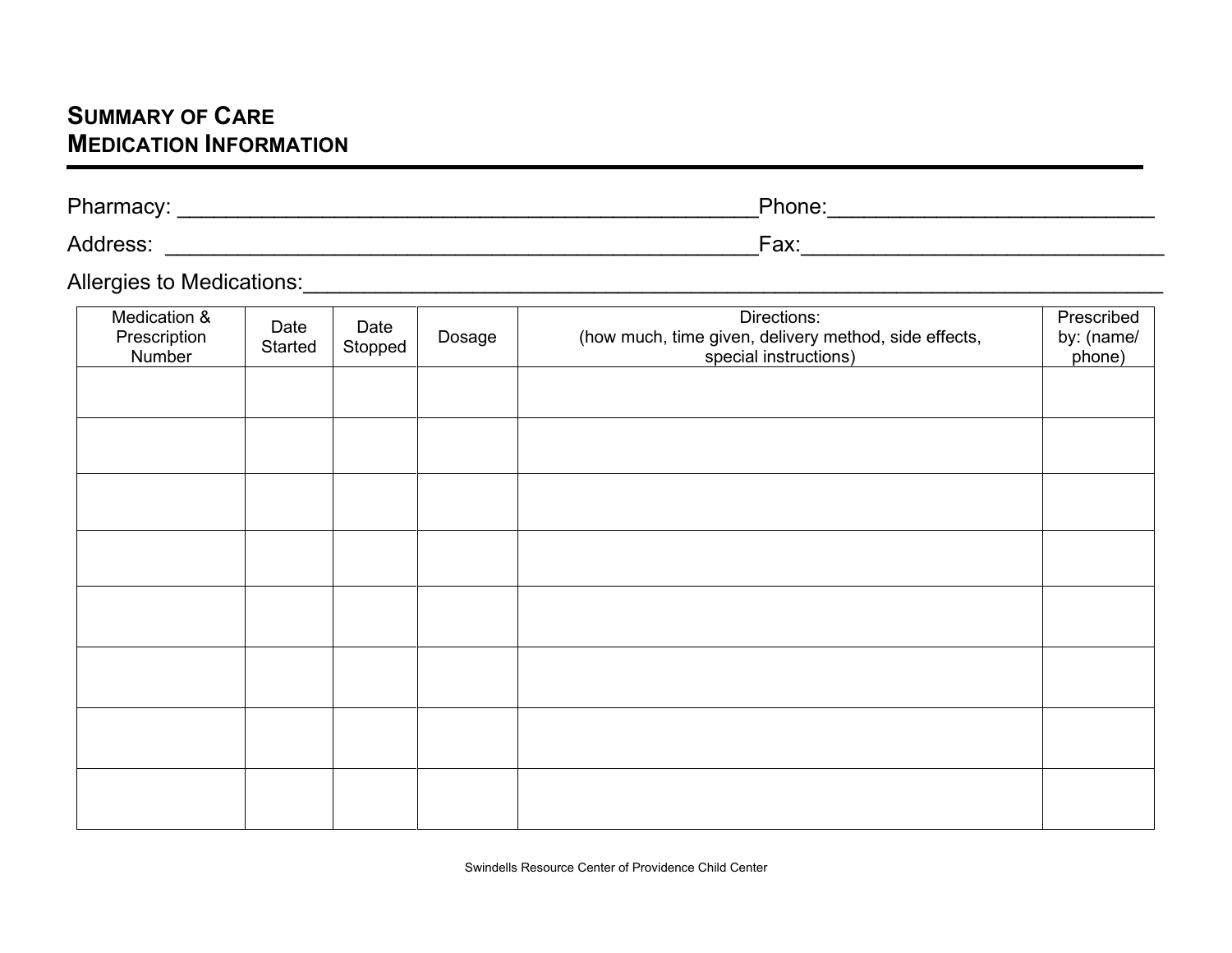| Medication &<br>Prescription<br>Number | Date<br>Started | Date<br>Stopped | Dosage | Directions:<br>(how much, time given, delivery method, side effects,<br>special instructions) | Prescribed<br>by: (name/<br>phone) |
|----------------------------------------|-----------------|-----------------|--------|-----------------------------------------------------------------------------------------------|------------------------------------|
|                                        |                 |                 |        |                                                                                               |                                    |
|                                        |                 |                 |        |                                                                                               |                                    |
|                                        |                 |                 |        |                                                                                               |                                    |
|                                        |                 |                 |        |                                                                                               |                                    |
|                                        |                 |                 |        |                                                                                               |                                    |
|                                        |                 |                 |        |                                                                                               |                                    |
|                                        |                 |                 |        |                                                                                               |                                    |
|                                        |                 |                 |        |                                                                                               |                                    |
|                                        |                 |                 |        |                                                                                               |                                    |
|                                        |                 |                 |        |                                                                                               |                                    |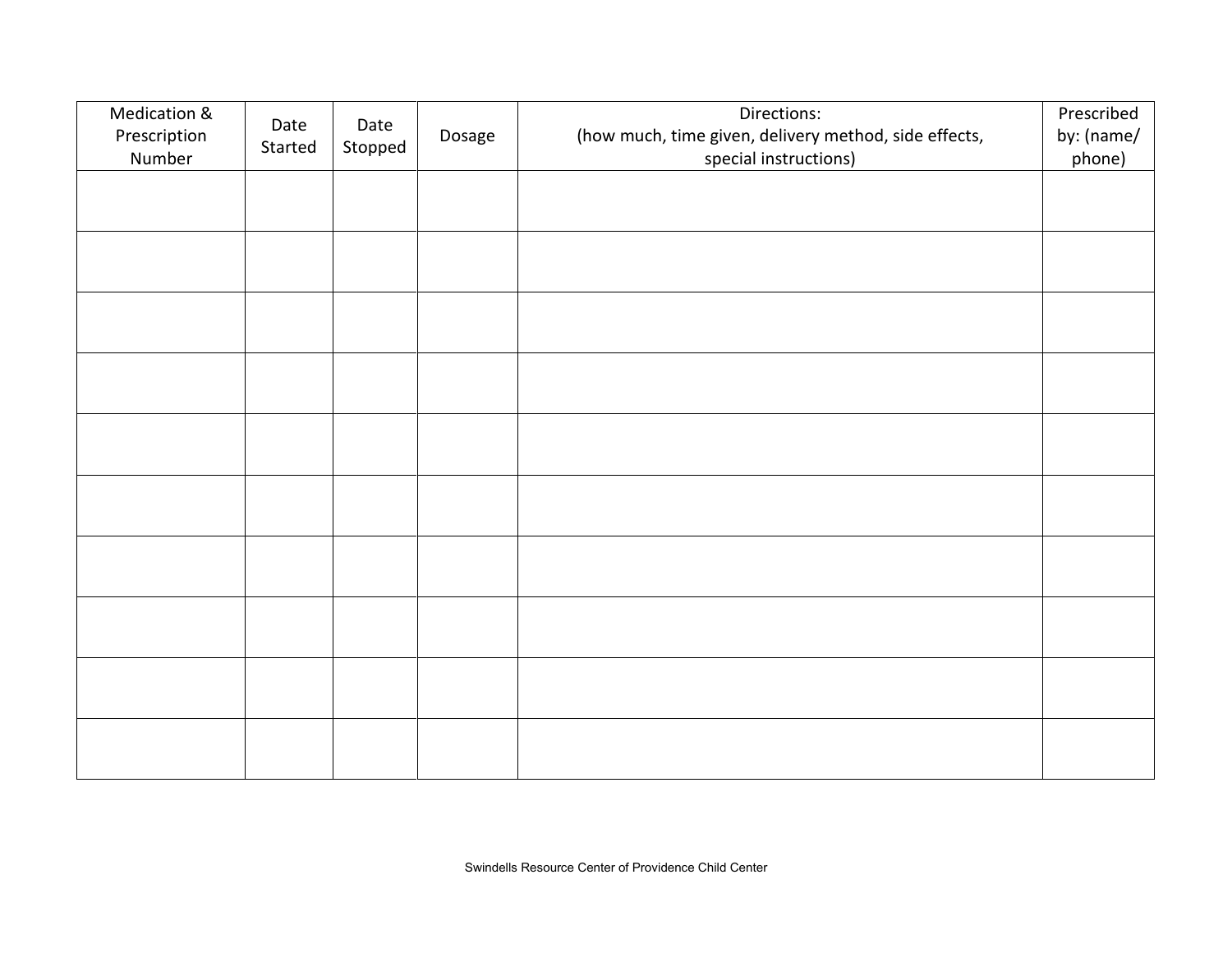# **SERVICE PROVIDERS MEDICAL / DENTAL**

| <b>Primary Care Provider:</b>      |                                                                                                                                                                       |  |  |  |
|------------------------------------|-----------------------------------------------------------------------------------------------------------------------------------------------------------------------|--|--|--|
|                                    | Date of First Visit:______________________ Medical Record #:_____________________<br>Date of First Visit: _____________________ Medical Record #:____________________ |  |  |  |
|                                    |                                                                                                                                                                       |  |  |  |
|                                    |                                                                                                                                                                       |  |  |  |
| <b>Developmental Pediatrician:</b> |                                                                                                                                                                       |  |  |  |
|                                    |                                                                                                                                                                       |  |  |  |
|                                    |                                                                                                                                                                       |  |  |  |
|                                    |                                                                                                                                                                       |  |  |  |
| <b>Preferred Hospital:</b>         |                                                                                                                                                                       |  |  |  |
|                                    | Date of First Visit:_______________________ Medical Record #:____________________                                                                                     |  |  |  |
| Address:_____________________      |                                                                                                                                                                       |  |  |  |
|                                    |                                                                                                                                                                       |  |  |  |
|                                    |                                                                                                                                                                       |  |  |  |
| <b>Dentist:</b>                    |                                                                                                                                                                       |  |  |  |
|                                    | Date of First Visit:_______________________ Medical Record #:___________________                                                                                      |  |  |  |
|                                    |                                                                                                                                                                       |  |  |  |
|                                    |                                                                                                                                                                       |  |  |  |
|                                    |                                                                                                                                                                       |  |  |  |
| Orthodonist:                       |                                                                                                                                                                       |  |  |  |
| Date of First Visit:               |                                                                                                                                                                       |  |  |  |
| Address:_______________________    |                                                                                                                                                                       |  |  |  |
|                                    |                                                                                                                                                                       |  |  |  |
|                                    |                                                                                                                                                                       |  |  |  |
| <b>Specialty Care Provider:</b>    |                                                                                                                                                                       |  |  |  |
|                                    | Date of First Visit:______________________ Medical Record #:_____________________                                                                                     |  |  |  |
| Address:_____________________      |                                                                                                                                                                       |  |  |  |
|                                    |                                                                                                                                                                       |  |  |  |
| Website: Website: Website: 2004    |                                                                                                                                                                       |  |  |  |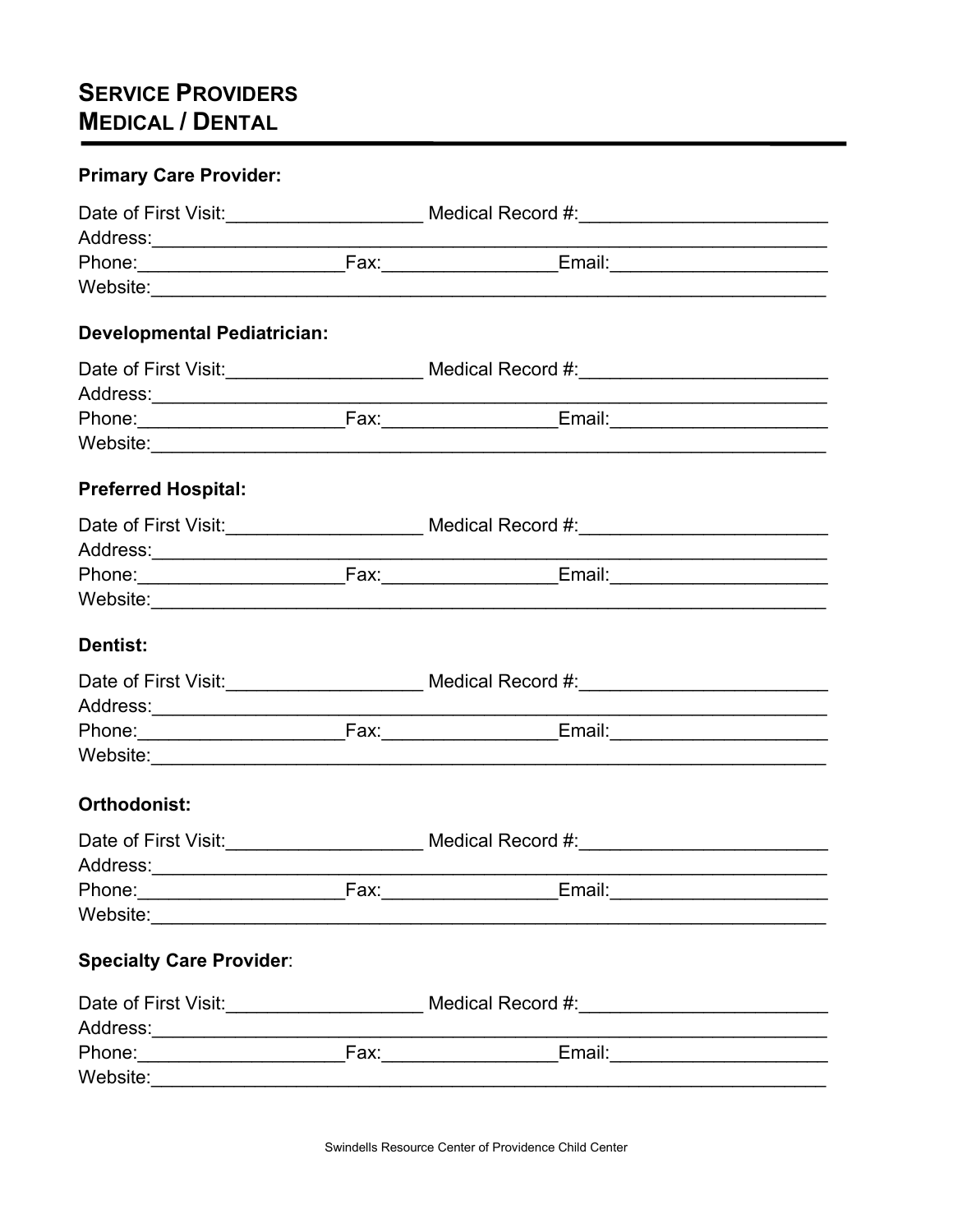## **Specialty Care Provider:**

| <b>Specialty Care Provider:</b>      |  |                                                                                                                               |  |  |
|--------------------------------------|--|-------------------------------------------------------------------------------------------------------------------------------|--|--|
|                                      |  | Date of First Visit: _______________________ Medical Record #:___________________                                             |  |  |
|                                      |  |                                                                                                                               |  |  |
|                                      |  |                                                                                                                               |  |  |
|                                      |  |                                                                                                                               |  |  |
|                                      |  |                                                                                                                               |  |  |
| <b>Specialty Care Provider:</b>      |  |                                                                                                                               |  |  |
|                                      |  |                                                                                                                               |  |  |
| Address:____________________________ |  | <u> 1989 - Johann Barbara, martxa alemani</u> ar a                                                                            |  |  |
|                                      |  |                                                                                                                               |  |  |
|                                      |  |                                                                                                                               |  |  |
|                                      |  |                                                                                                                               |  |  |
| <b>Specialty Care Provider:</b>      |  |                                                                                                                               |  |  |
|                                      |  | Date of First Visit: ______________________ Medical Record #:___________________                                              |  |  |
|                                      |  | <u> 1980 - Johann John Stone, mars et al. 1980 - John Stone, mars et al. 1980 - John Stone, mars et al. 1980 - John Stone</u> |  |  |
|                                      |  |                                                                                                                               |  |  |
|                                      |  |                                                                                                                               |  |  |
|                                      |  |                                                                                                                               |  |  |
| <b>Specialty Care Provider:</b>      |  |                                                                                                                               |  |  |
|                                      |  |                                                                                                                               |  |  |
| Address:______________________       |  |                                                                                                                               |  |  |
|                                      |  |                                                                                                                               |  |  |
|                                      |  |                                                                                                                               |  |  |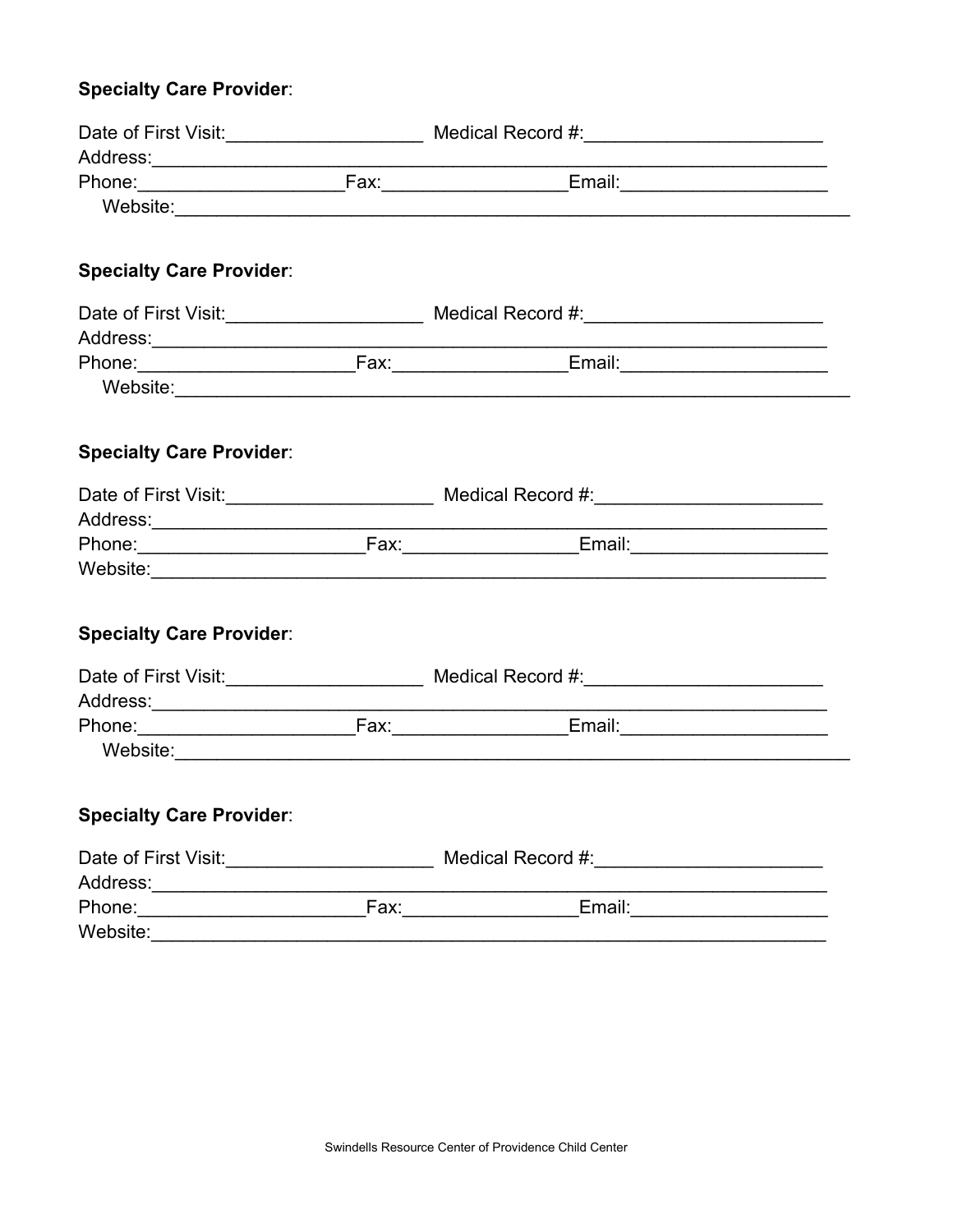# **SERVICE PROVIDERS THERAPISTS**

| <b>Occupational Therapist (OT):</b>           |                                                                                                      |  |
|-----------------------------------------------|------------------------------------------------------------------------------------------------------|--|
|                                               | Date of First Visit:____________________________ Medical Record #:_____________________              |  |
|                                               |                                                                                                      |  |
|                                               |                                                                                                      |  |
|                                               |                                                                                                      |  |
| <b>Speech-Language Therapist (SLP):</b>       |                                                                                                      |  |
|                                               | Date of First Visit:_____________________________ Medical Record #:_________________________________ |  |
|                                               |                                                                                                      |  |
|                                               |                                                                                                      |  |
|                                               |                                                                                                      |  |
| <b>Physical Therapist (PT):</b>               |                                                                                                      |  |
|                                               |                                                                                                      |  |
|                                               |                                                                                                      |  |
|                                               |                                                                                                      |  |
|                                               |                                                                                                      |  |
| <b>Mental Health Therapist:</b>               |                                                                                                      |  |
|                                               |                                                                                                      |  |
|                                               |                                                                                                      |  |
|                                               |                                                                                                      |  |
|                                               |                                                                                                      |  |
| <b>Audiologist:</b>                           |                                                                                                      |  |
|                                               |                                                                                                      |  |
| Address:<br>the control of the control of the |                                                                                                      |  |
|                                               |                                                                                                      |  |
|                                               |                                                                                                      |  |
| <b>Specialty Care Provider:</b>               |                                                                                                      |  |
| Website:                                      |                                                                                                      |  |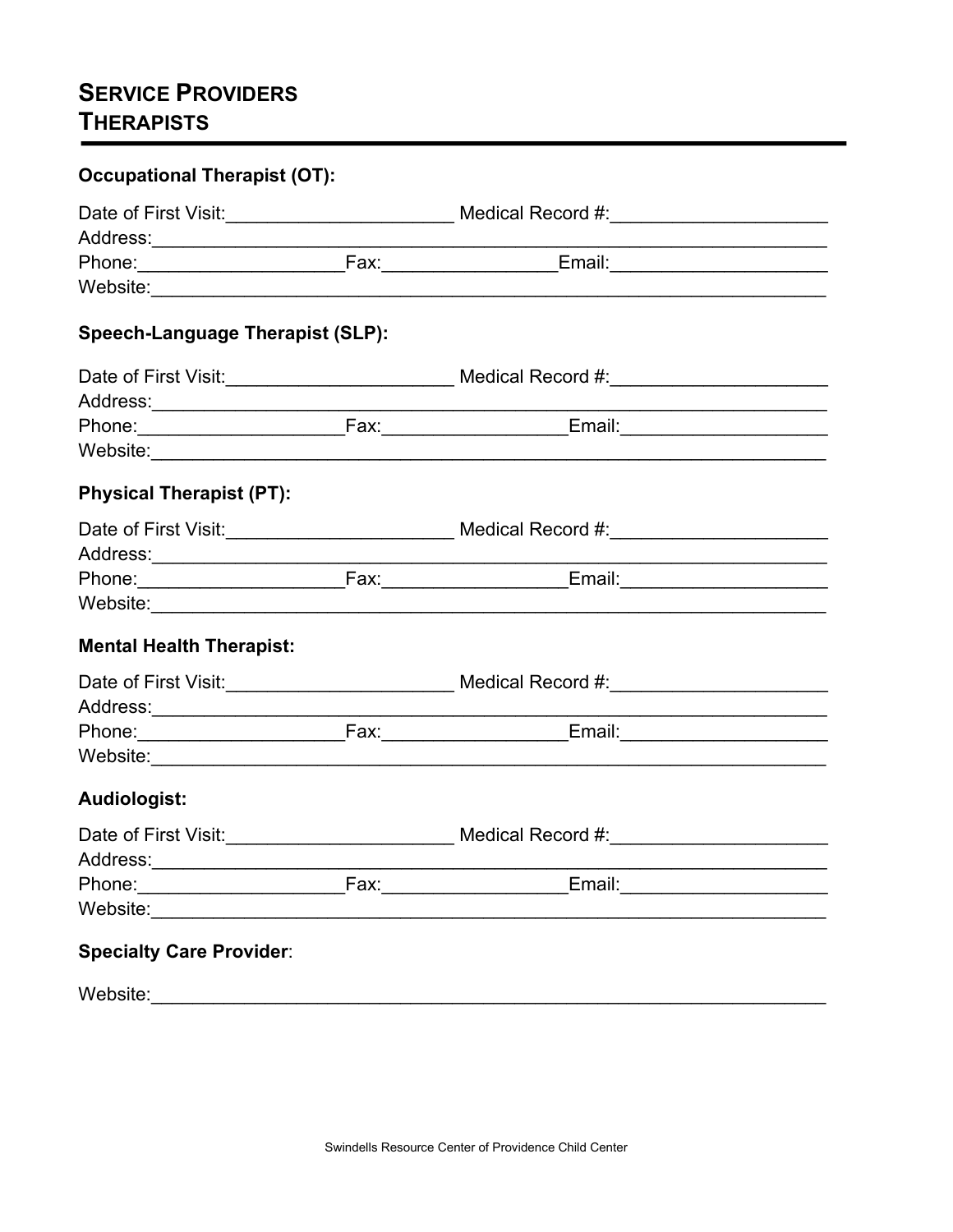# **SERVICE PROVIDERS EQUIPMENT / SUPPLIES**

## **Name of Equipment:**

| Description: (brand, model number, size)                              |  |                                                                                  |
|-----------------------------------------------------------------------|--|----------------------------------------------------------------------------------|
|                                                                       |  |                                                                                  |
|                                                                       |  |                                                                                  |
|                                                                       |  |                                                                                  |
|                                                                       |  |                                                                                  |
| <b>Name of Equipment:</b>                                             |  |                                                                                  |
| Description: (brand, model number, size)                              |  |                                                                                  |
|                                                                       |  |                                                                                  |
|                                                                       |  |                                                                                  |
|                                                                       |  |                                                                                  |
|                                                                       |  |                                                                                  |
| <b>Name of Equipment:</b><br>Description: (brand, model number, size) |  |                                                                                  |
|                                                                       |  |                                                                                  |
|                                                                       |  |                                                                                  |
|                                                                       |  |                                                                                  |
|                                                                       |  |                                                                                  |
| <b>Name of Equipment:</b>                                             |  |                                                                                  |
| Description: (brand, model number, size)                              |  |                                                                                  |
|                                                                       |  | Date obtained:________________________________Supplier:_________________________ |
| Contact Person: ____________                                          |  |                                                                                  |
|                                                                       |  | Email: <b>Email:</b>                                                             |
|                                                                       |  |                                                                                  |
|                                                                       |  |                                                                                  |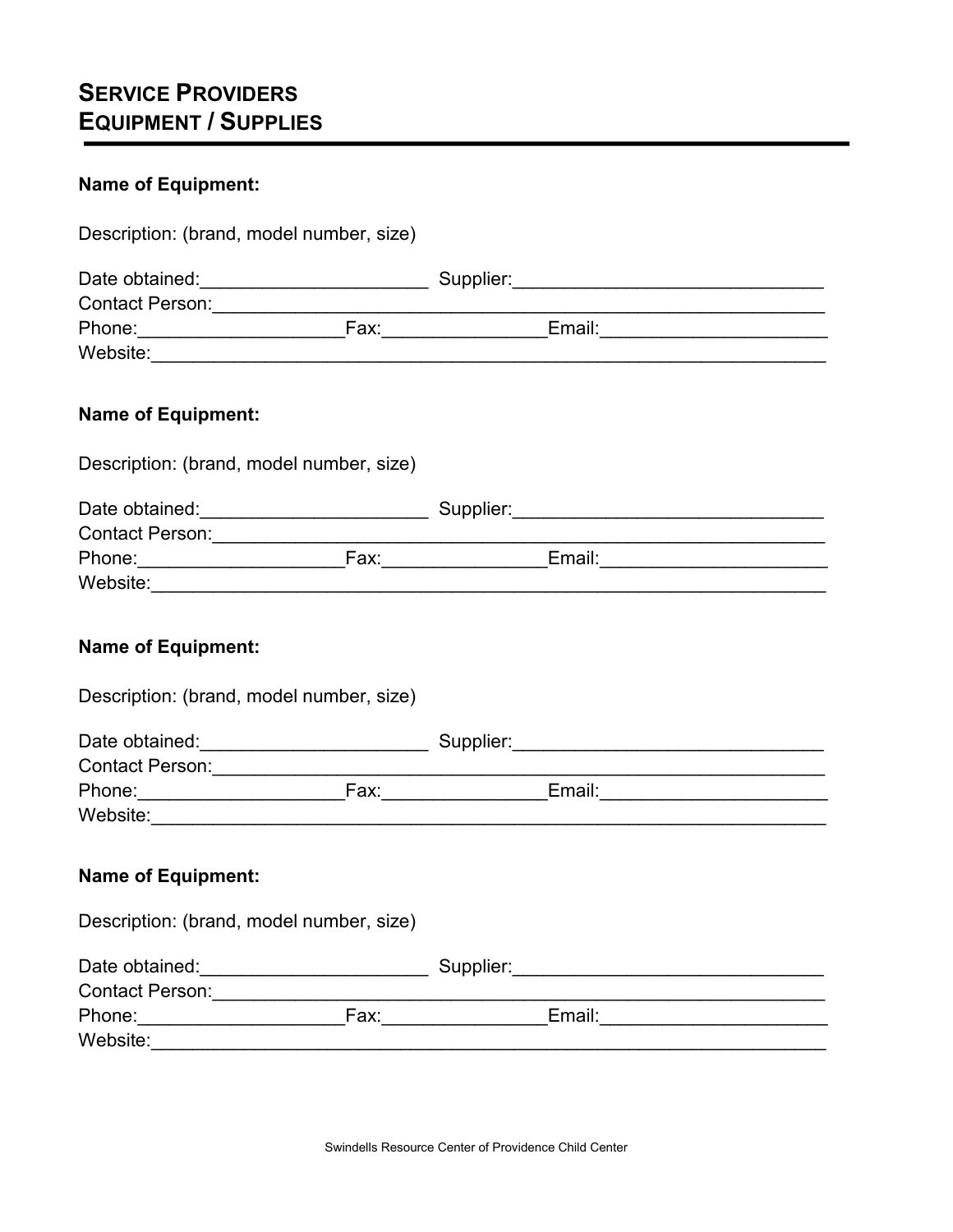## **SUMMARY OF CARE SKIN CONDITIONS**

| Use this page to track any of your child's special skin or hair care needs, including sensitivity or |
|------------------------------------------------------------------------------------------------------|
| allergies to scents.                                                                                 |

| What is the overall condition of your child's skin?: |  |  |  |  |  |  |
|------------------------------------------------------|--|--|--|--|--|--|
| bed sores<br>wounds                                  |  |  |  |  |  |  |
|                                                      |  |  |  |  |  |  |
|                                                      |  |  |  |  |  |  |
|                                                      |  |  |  |  |  |  |
|                                                      |  |  |  |  |  |  |
|                                                      |  |  |  |  |  |  |
|                                                      |  |  |  |  |  |  |

- •
- •

What skin care product(s) do you use for your child?:

- •
- •
- •

What other helpful skin care items do you use for your child?:

- •
- •
- •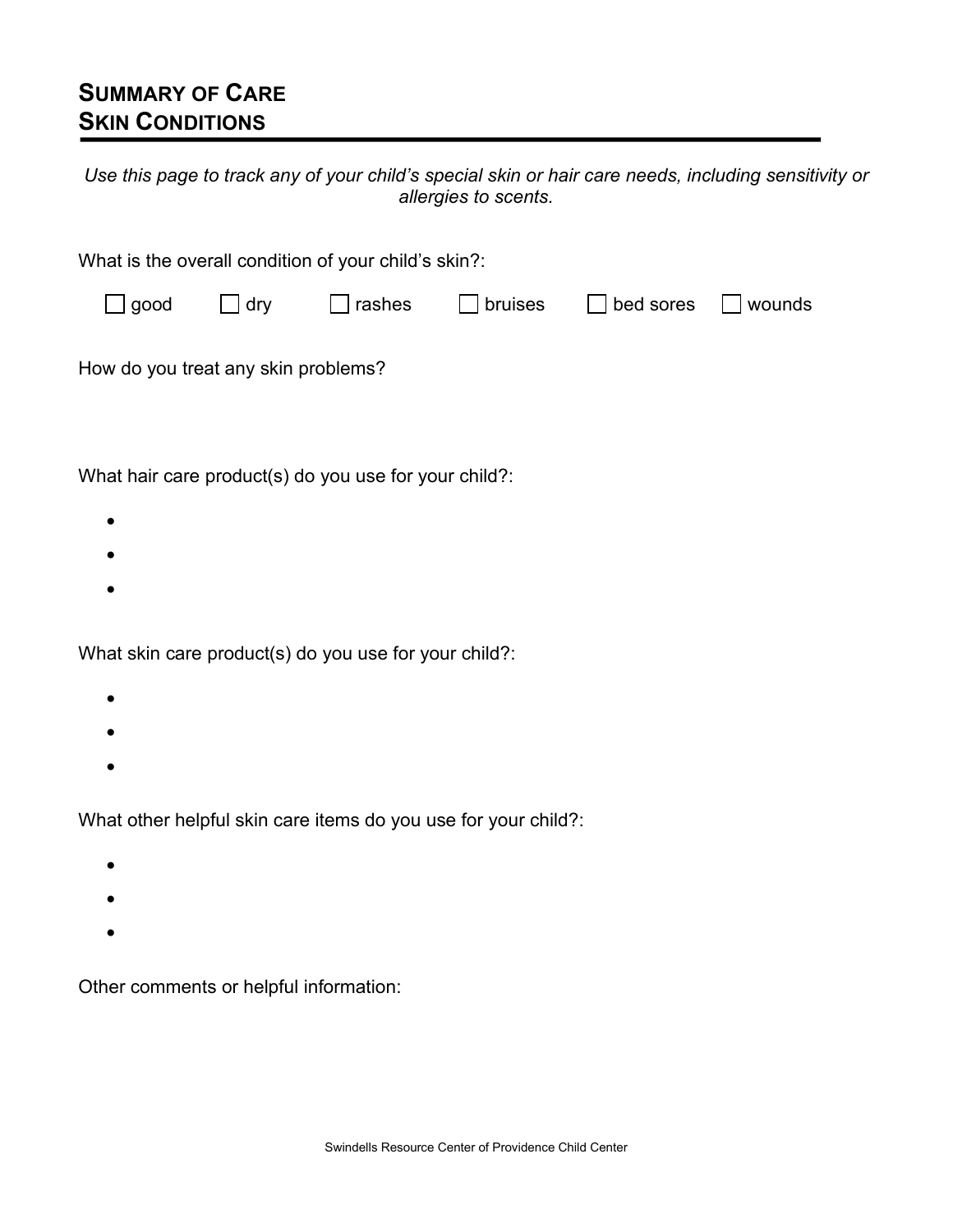## **SUMMARY OF CARE SEIZURE CONDITIONS**

| Does not apply to my child                                                                                                                   |                    |                                      |                 |           |  |  |
|----------------------------------------------------------------------------------------------------------------------------------------------|--------------------|--------------------------------------|-----------------|-----------|--|--|
| If your child has experienced seizures, please describe:<br>(duration, type of body movement, color changes that occur, recognized triggers) |                    |                                      |                 |           |  |  |
|                                                                                                                                              |                    |                                      |                 |           |  |  |
|                                                                                                                                              |                    |                                      |                 |           |  |  |
|                                                                                                                                              |                    |                                      |                 |           |  |  |
| How often does your child have seizures?: □ more than 1x a day □ weekly □ monthly                                                            |                    |                                      |                 |           |  |  |
| How do you treat seizures that last longer than 5 minutes?:                                                                                  |                    |                                      |                 |           |  |  |
|                                                                                                                                              |                    |                                      |                 |           |  |  |
|                                                                                                                                              |                    |                                      |                 |           |  |  |
| Does your child have a vagal nerve stimulator?                                                                                               |                    |                                      | yes             | no        |  |  |
| Does your child have a VP shunt?                                                                                                             |                    |                                      | yes             | no        |  |  |
| If yes, what was the date of its last revision?                                                                                              |                    |                                      |                 |           |  |  |
| Is your child currently, or have they ever, been on the ketogenic diet? $\Box$ yes                                                           |                    |                                      |                 | $\Box$ no |  |  |
| Which diagnostic studies has your child received? (Please list date and result):                                                             |                    |                                      |                 |           |  |  |
|                                                                                                                                              |                    |                                      |                 |           |  |  |
|                                                                                                                                              |                    |                                      |                 |           |  |  |
|                                                                                                                                              |                    |                                      |                 |           |  |  |
| Please list all seizure medications your child is currently taking:                                                                          |                    |                                      |                 |           |  |  |
|                                                                                                                                              |                    |                                      |                 |           |  |  |
|                                                                                                                                              |                    |                                      |                 |           |  |  |
|                                                                                                                                              |                    |                                      |                 |           |  |  |
| Which seizure medications has your child tried in the past, but is not currently taking?                                                     |                    |                                      |                 |           |  |  |
| $\square$ Depakote                                                                                                                           | $\square$ Depakene | $\Box$ Dilantin                      | $\Box$ Felbatol |           |  |  |
| $\Box$ Gabitril                                                                                                                              | $\Box$ Lamictal    | $\Box$ Phenobarbital $\Box$ Tegretol |                 |           |  |  |
| $\Box$ Topiramate                                                                                                                            | $\Box$ other       |                                      |                 |           |  |  |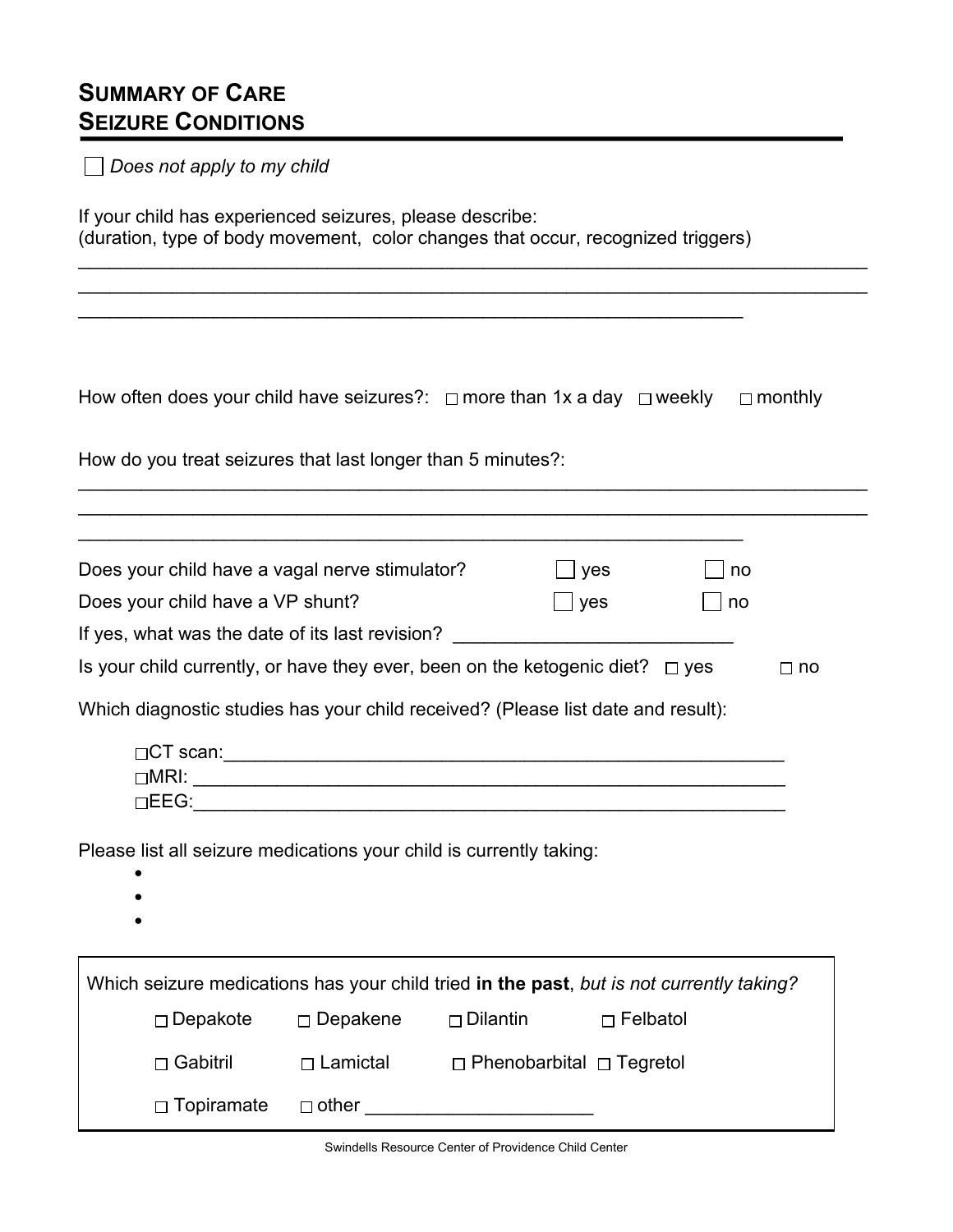## **SUMMARY OF CARE SENSORY AND COMMUNICATION**

## **Vision:**

|                           |                                                                                                                   | Ophthalmologist/                              |  |  |
|---------------------------|-------------------------------------------------------------------------------------------------------------------|-----------------------------------------------|--|--|
|                           |                                                                                                                   |                                               |  |  |
|                           |                                                                                                                   |                                               |  |  |
|                           |                                                                                                                   |                                               |  |  |
|                           |                                                                                                                   |                                               |  |  |
|                           |                                                                                                                   |                                               |  |  |
| Results, if known:        | $\Box$ Surgery/Lasik $\Box$ History of ROP (retinopathy or prematurity)<br>Other comments or helpful information: | □ Glasses □ Contact lens □ Prosthesis □ Other |  |  |
| <b>Audiology/Hearing:</b> |                                                                                                                   |                                               |  |  |
| $C$ linic $\cdot$         |                                                                                                                   | Audiologist <sup>.</sup>                      |  |  |

|                                |  | Fax:____________________  | Email: _________________________ |  |
|--------------------------------|--|---------------------------|----------------------------------|--|
|                                |  |                           |                                  |  |
|                                |  |                           |                                  |  |
|                                |  |                           |                                  |  |
|                                |  |                           |                                  |  |
|                                |  |                           |                                  |  |
| Results: _____________________ |  |                           |                                  |  |
| ⊟ Wears aids                   |  | □ Right ear    □ Left ear | $\Box$ Both ears                 |  |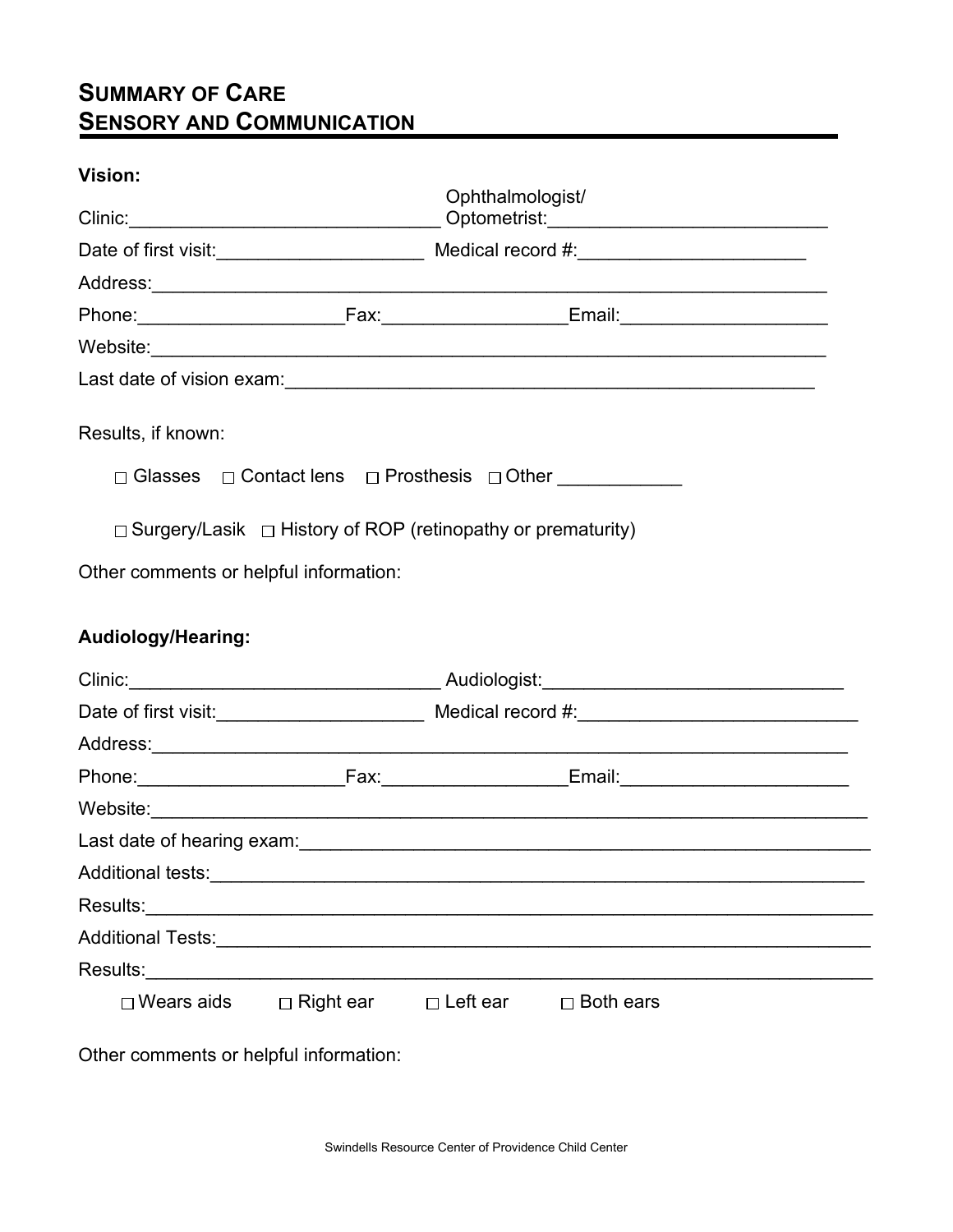## **Speech and Communication:**

| Results of evaluations: <b>with the control of the control of the control of the control of the control of the control of the control of the control of the control of the control of the control of the control of the control </b> |                                                       |
|--------------------------------------------------------------------------------------------------------------------------------------------------------------------------------------------------------------------------------------|-------------------------------------------------------|
|                                                                                                                                                                                                                                      |                                                       |
|                                                                                                                                                                                                                                      |                                                       |
|                                                                                                                                                                                                                                      |                                                       |
| Child uses following devices to meet communication needs:                                                                                                                                                                            |                                                       |
| $\Box$ Computer                                                                                                                                                                                                                      | $\Box$ Sign language (ASL) $\Box$ Communication board |
| $\Box$ Interpreter services $\Box$ Lip reads                                                                                                                                                                                         | $\Box$ Communication book                             |
| ⊟ Sign language (English)                                                                                                                                                                                                            |                                                       |
|                                                                                                                                                                                                                                      |                                                       |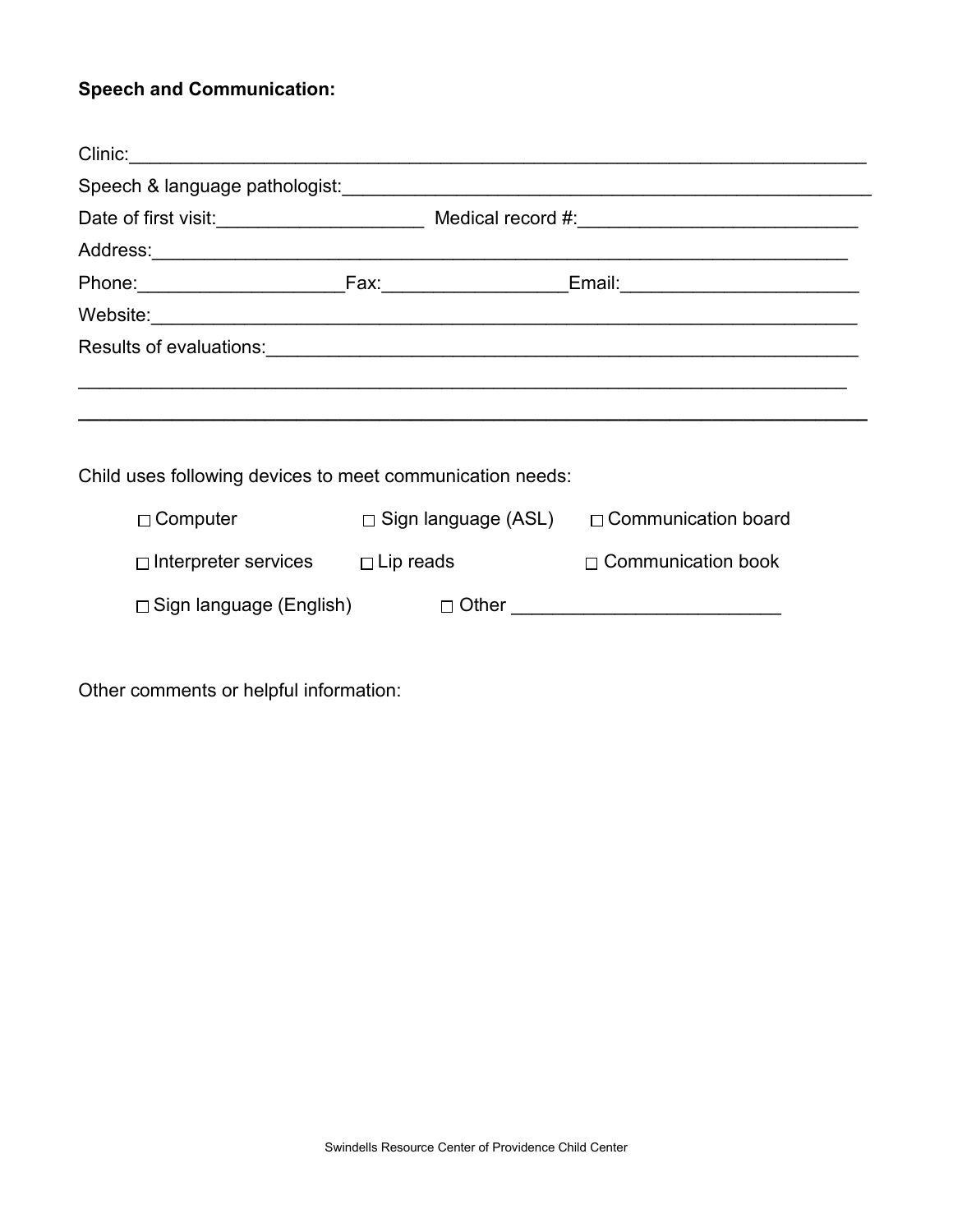# **SUMMARY OF CARE BREATHING/RESPIRATORY**

| Does not apply to my child                                                                                                           |
|--------------------------------------------------------------------------------------------------------------------------------------|
| Does your child have history of breathing problems?<br>yes<br>no                                                                     |
| Use this page to detail your child's respiratory history and care needs.                                                             |
| cystic fibrosis<br>tuberculosis<br>asthma<br>pneumonia                                                                               |
| apnea (not breathing)                                                                                                                |
| Additional information:                                                                                                              |
| Does your child have a tracheostomy?<br>Yes<br><b>No</b>                                                                             |
| Brand and size                                                                                                                       |
| Does your child require oxygen treatments?<br>Yes<br>No<br>If yes, how often?<br>$intermittently \t\t\t\t\Box$ continuously<br>never |
| Check if your child uses:                                                                                                            |
| Ventilator: type CPAP machine<br>$\Box$ monitor $\Box$ pulse oximeter                                                                |
| Setting<br>information:                                                                                                              |
| What kind of breathing treatments or medications does your child require?                                                            |
| Albuterol nebulizer? Or puffs ?<br>suctioning<br>clapping (CPT)                                                                      |
| Intal nebulizer? Or puffs?<br>mist<br>oxygen                                                                                         |
| Liters<br>Provental nebulizer? Or puffs?                                                                                             |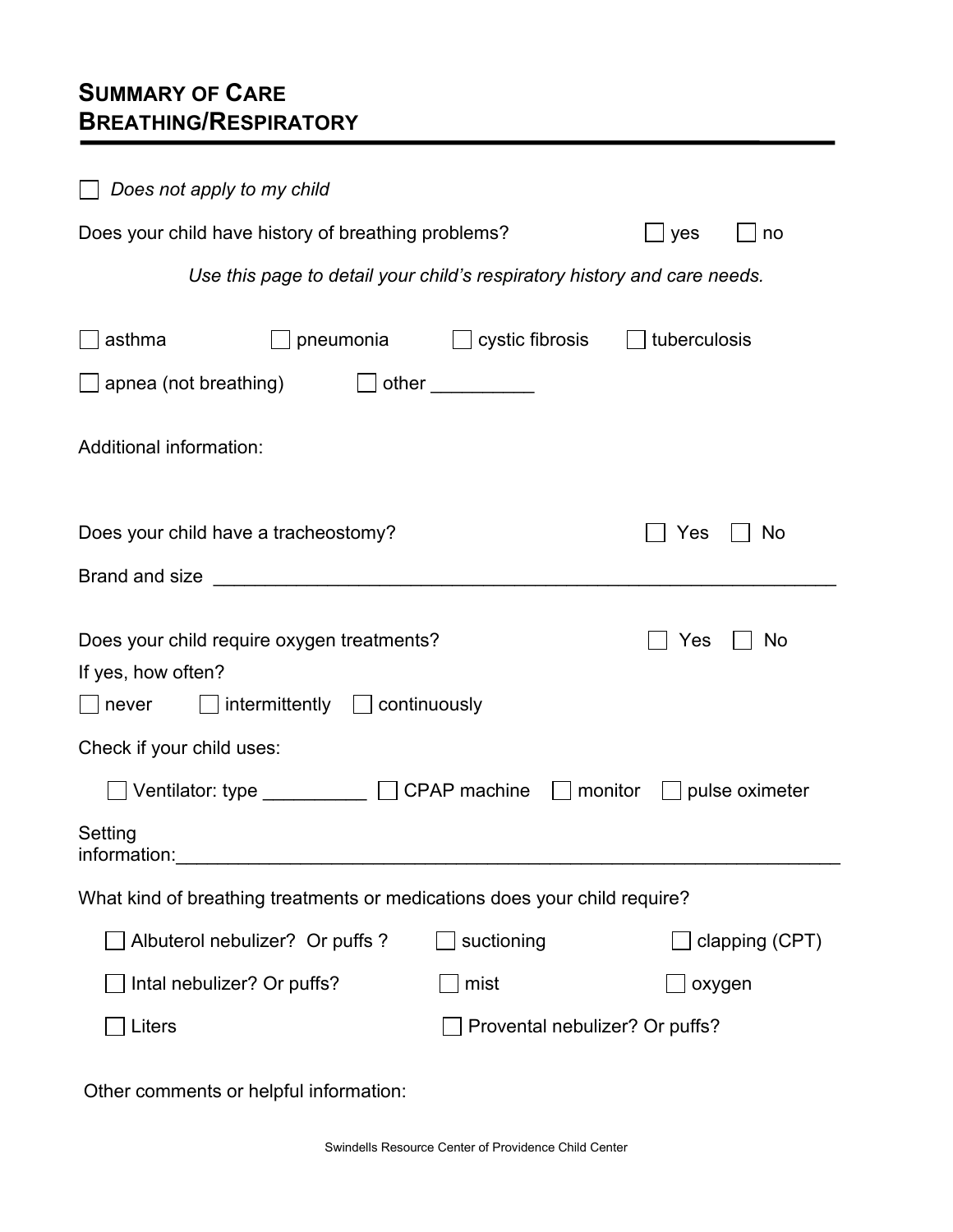# **SUMMARY OF CARE PAIN MANAGEMENT**

| Does not apply to my child                                                         |                                                         |            |  |  |
|------------------------------------------------------------------------------------|---------------------------------------------------------|------------|--|--|
| Does your child have pain concerns?                                                |                                                         |            |  |  |
| always (daily)                                                                     | $\Box$ often (less than daily)                          | not at all |  |  |
|                                                                                    |                                                         |            |  |  |
|                                                                                    | What would best describe your child's usual pain level? |            |  |  |
| mild                                                                               | moderate                                                | severe     |  |  |
|                                                                                    |                                                         |            |  |  |
|                                                                                    |                                                         |            |  |  |
|                                                                                    | How does your child indicate they are in pain?:         |            |  |  |
|                                                                                    |                                                         |            |  |  |
| Do you use medications or treatments to alleviate your child's pain?:<br>Yes<br>No |                                                         |            |  |  |
| If yes, please list:                                                               |                                                         |            |  |  |
|                                                                                    |                                                         |            |  |  |
|                                                                                    | If yes, at what point do you administer this treatment? |            |  |  |
|                                                                                    |                                                         |            |  |  |
|                                                                                    |                                                         |            |  |  |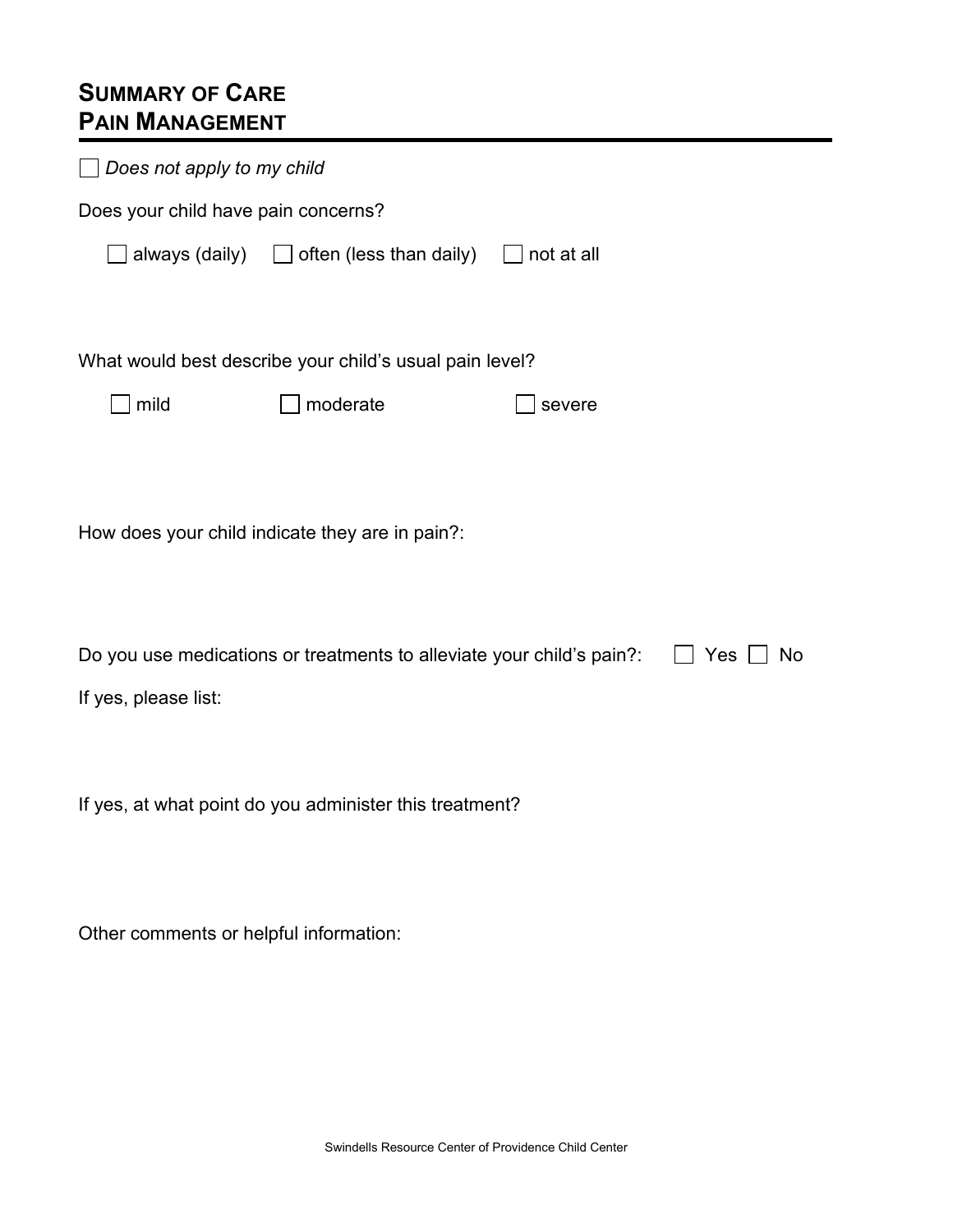## **SUMMARY OF CARE HEART/CARDIAC**

*Does not apply to my child*

| Name of heart condition:                                           |     |     |    |
|--------------------------------------------------------------------|-----|-----|----|
| Has your child had surgery for a heart problem?                    | yes |     | no |
| Date of surgery                                                    |     |     |    |
| Date of surgery                                                    |     |     |    |
| Date of surgery                                                    |     |     |    |
|                                                                    |     |     |    |
| Did the surgery correct the problem?                               | yes |     | no |
|                                                                    |     |     |    |
| Does your child have a pacemaker?                                  | yes |     | no |
| Does your child have/take any medications regularly for the heart? |     | yes | no |
| If yes, please describe:                                           |     |     |    |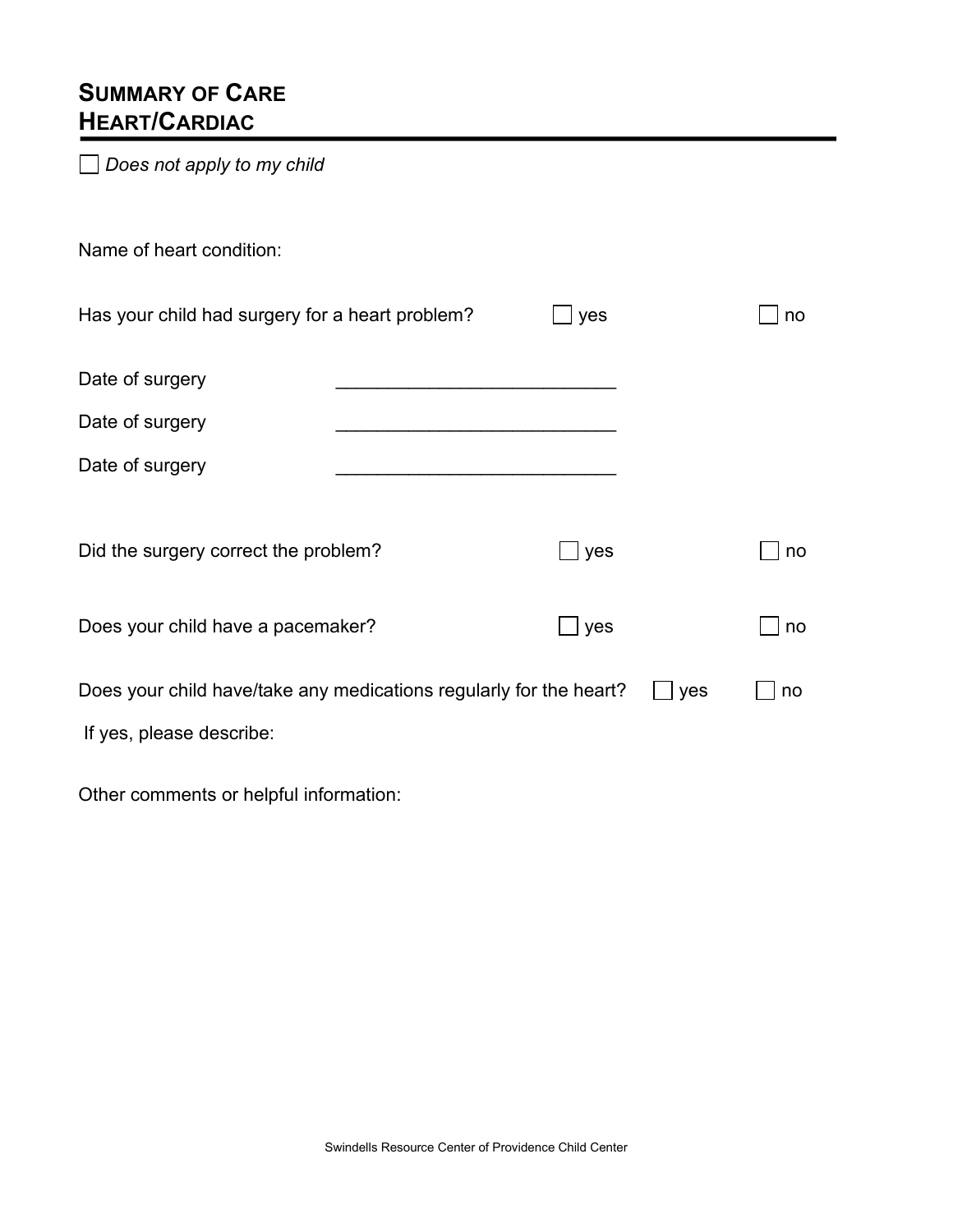# **SUMMARY OF CARE MUSCLE / BONE ISSUES**

Ī

| Does not apply to my child                              |               |              |           |               |
|---------------------------------------------------------|---------------|--------------|-----------|---------------|
| Does your child currently have, or has he/she ever had: |               |              | scoliosis | broken bones: |
| spasticity (tight)                                      | "floppy"      | contractures |           |               |
| club foot                                               | tethered cord |              |           |               |
|                                                         |               |              |           |               |
| Has your child had orthopedic (bone) surgery?           |               |              | yes       | no            |
|                                                         |               |              |           |               |
|                                                         |               |              |           |               |
| Does your child have a baclofen pump?                   |               |              | yes       | no            |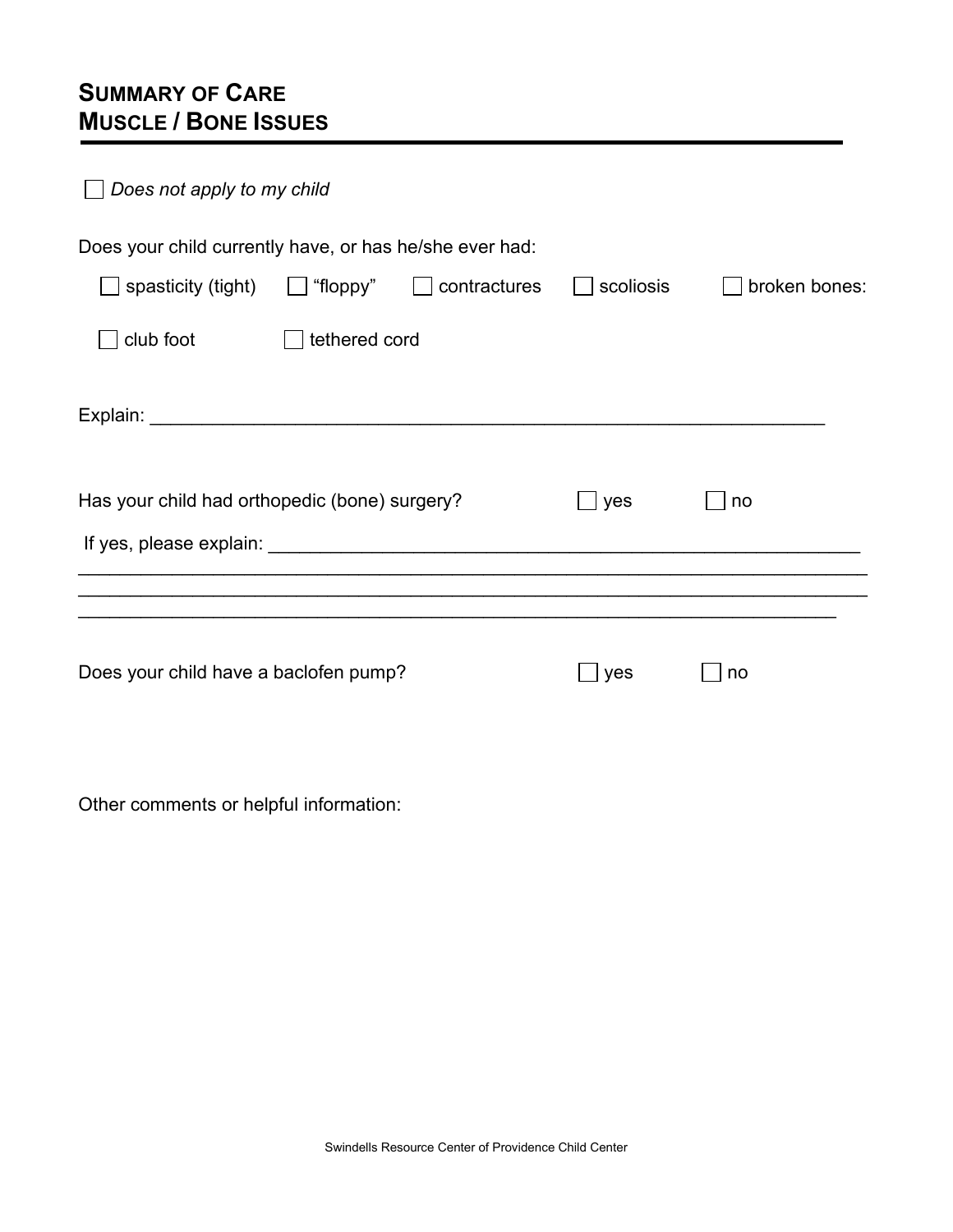## **SUMMARY OF CARE DENTAL CARE**

| Dental clinic: |      |                      |  |
|----------------|------|----------------------|--|
| Dentist:       |      | Date of first visit: |  |
| Address:       |      |                      |  |
| Phone:         | Fax: | Email:               |  |

*To prevent dental problems, all children should have routine dental care beginning when the first tooth appears or before their first birthday (American Academy of Pediatric Dentistry). Such care may be even more important if the child has special health needs. Before the child is examined, the dentist should have knowledge of the child's current medical condition(s) and treatment(s). It is essential that the dentist have a comprehensive, current list of all medications taken by the child.*

| Dentist has been made aware of child's medical conditions and recommendations of<br>medical specialists.                                                                              |
|---------------------------------------------------------------------------------------------------------------------------------------------------------------------------------------|
| Has child had any problems or bad reactions to any previous dental treatment, surgery or<br>Yes<br>No<br>anesthesia?<br>If yes, explain:                                              |
| Has child had any anxiety, sensory challenges, or adverse emotional responses at any previous<br>Yes<br>No<br>dental appointment?<br>If yes, explain how we can help your child cope: |
| Has child experienced any abnormal bleeding (excessive bleeding or bruising) during any<br>Yes<br>previous treatment?<br>No<br>If yes, explain:                                       |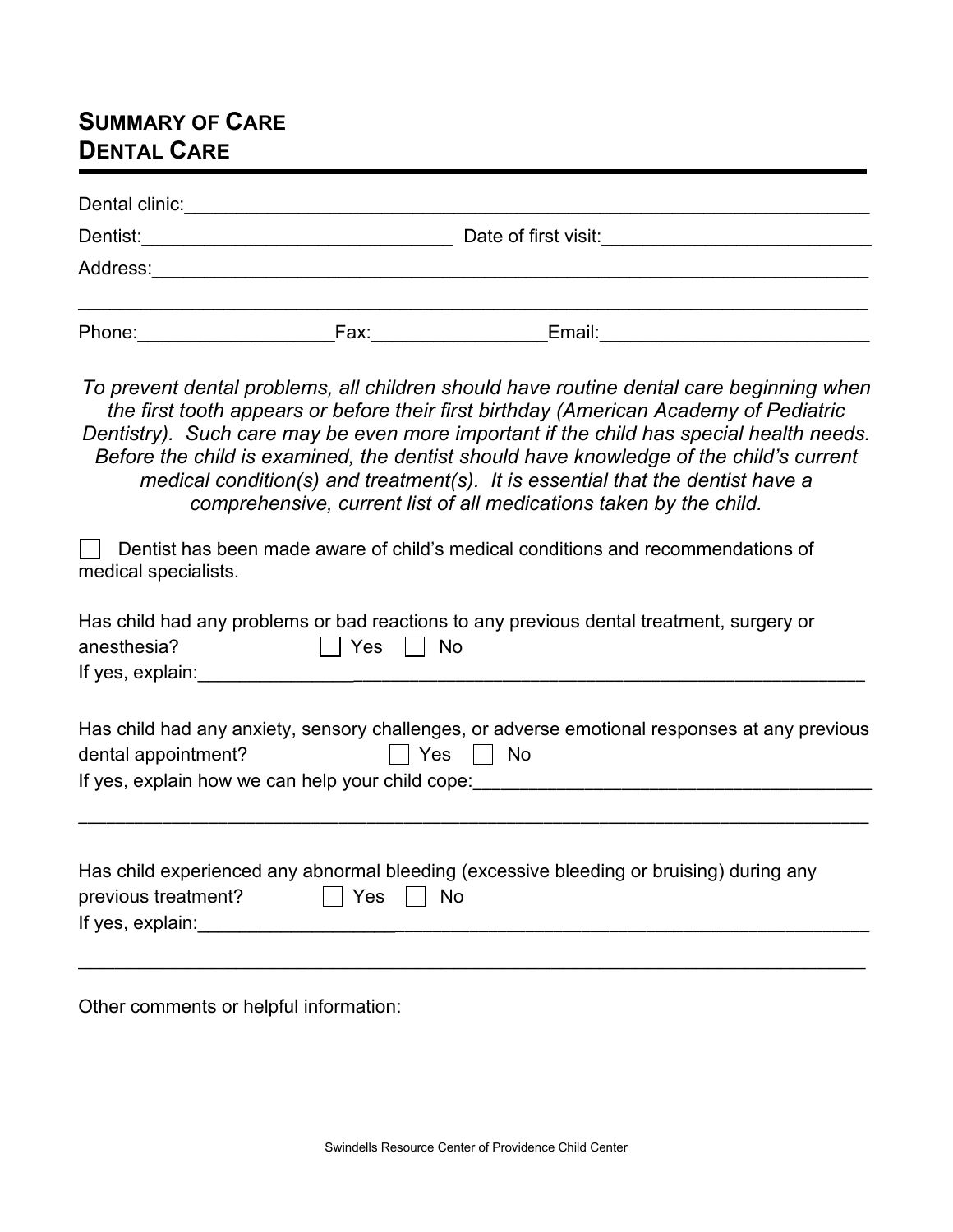# **SUMMARY OF CARE DENTAL RECORD**

| Date | Procedure/ Reason for Visit | Results | Follow up |
|------|-----------------------------|---------|-----------|
|      |                             |         |           |
|      |                             |         |           |
|      |                             |         |           |
|      |                             |         |           |
|      |                             |         |           |
|      |                             |         |           |
|      |                             |         |           |
|      |                             |         |           |
|      |                             |         |           |
|      |                             |         |           |
|      |                             |         |           |
|      |                             |         |           |
|      |                             |         |           |
|      |                             |         |           |
|      |                             |         |           |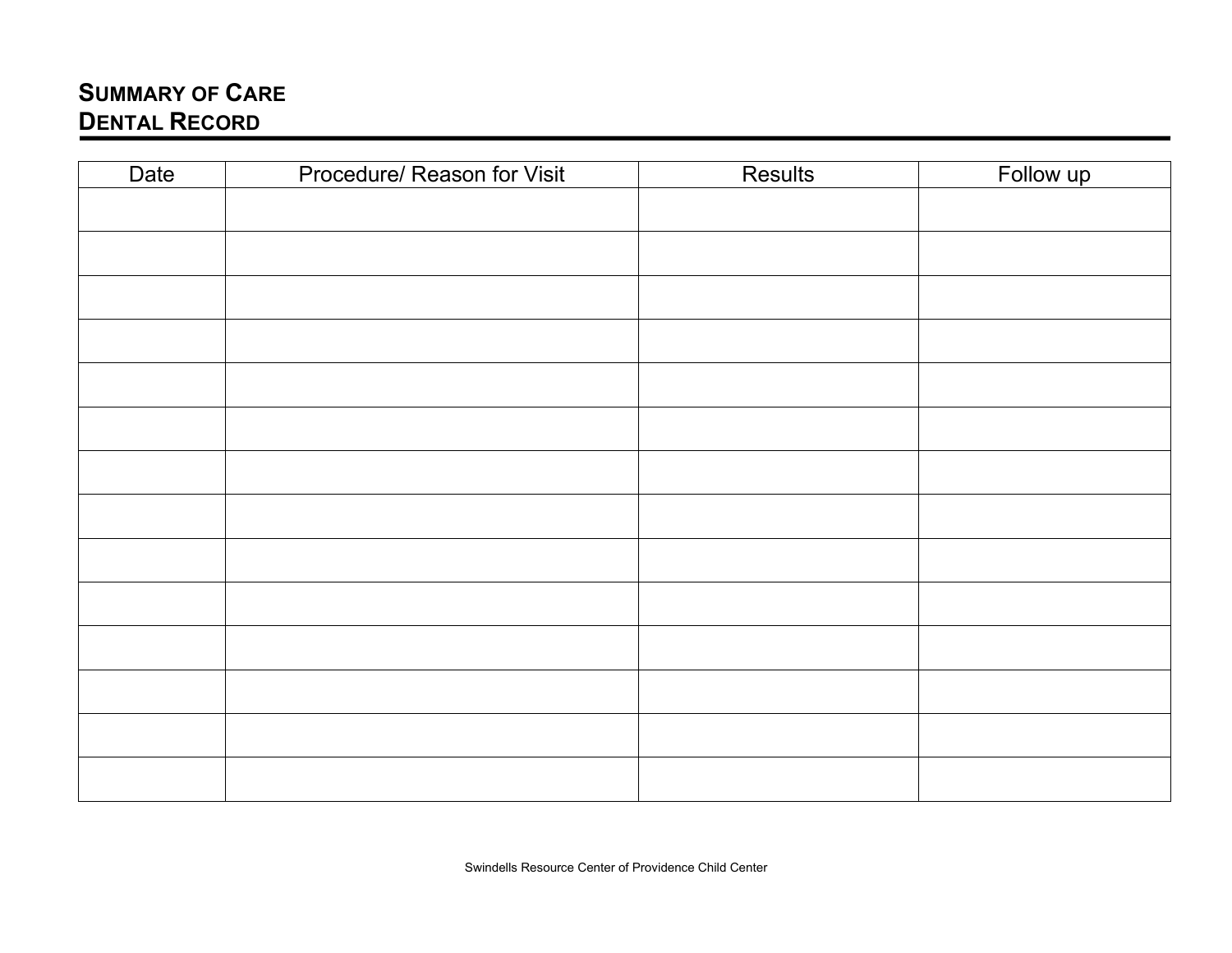## **SUMMARY OF CARE BEHAVIORAL HEALTH COPING & STRESS TOLERANCE**

| Child's IQ measurement:                           | Adaptive Age:                       |
|---------------------------------------------------|-------------------------------------|
| Date of IQ Evaluation:                            | Date of Age Evaluation:             |
| $\vert$ $\vert$ Child's IQ has not been evaluated | Adaptive Age has not been evaluated |

### **Sensory Modulation:**

Does your child react too much or not enough to sensory stimulus (sounds, touch, light, scents)?

If yes, please explain\_\_\_\_\_\_\_\_\_\_\_\_\_\_\_\_\_\_\_\_\_\_\_\_\_\_\_\_\_\_\_\_\_\_\_\_\_\_\_\_\_\_\_\_\_\_\_\_\_\_\_\_\_\_\_\_\_\_\_

### **Interpersonal Skills:**

Does your child best respond to adults who are fast-paced? Patient and Calm? Structured or Unstructured? How does she/he get along in groups of children?

\_\_\_\_\_\_\_\_\_\_\_\_\_\_\_\_\_\_\_\_\_\_\_\_\_\_\_\_\_\_\_\_\_\_\_\_\_\_\_\_\_\_\_\_\_\_\_\_\_\_\_\_\_\_\_\_\_\_\_\_\_\_\_\_\_\_\_\_\_\_\_\_\_\_\_\_

\_\_\_\_\_\_\_\_\_\_\_\_\_\_\_\_\_\_\_\_\_\_\_\_\_\_\_\_\_\_\_\_\_\_\_\_\_\_\_\_\_\_\_\_\_\_\_\_\_\_\_\_\_\_\_\_\_\_\_\_\_\_\_\_\_\_\_\_\_\_\_\_\_\_\_\_

## **Social Skills:**

Is your child out-going or reserved? How does your child cope in social situations? Is she/he able to read social cues? The same set of the same set of the same set of the same set of the same set of the s

\_\_\_\_\_\_\_\_\_\_\_\_\_\_\_\_\_\_\_\_\_\_\_\_\_\_\_\_\_\_\_\_\_\_\_\_\_\_\_\_\_\_\_\_\_\_\_\_\_\_\_\_\_\_\_\_\_\_\_\_\_\_\_\_\_\_\_\_\_\_\_\_\_\_\_\_

#### **Emotional Modulation:**

| Does your child experience "melt-downs"? What behaviors might they exhibit prior to a             |  |
|---------------------------------------------------------------------------------------------------|--|
| meltdown? Is he/she affected by noisy or hectic situations? Is your child easily frustrated? What |  |
| scenarios could cause negative emotional responses?                                               |  |

\_\_\_\_\_\_\_\_\_\_\_\_\_\_\_\_\_\_\_\_\_\_\_\_\_\_\_\_\_\_\_\_\_\_\_\_\_\_\_\_\_\_\_\_\_\_\_\_\_\_\_\_\_\_\_\_\_\_\_\_\_\_\_\_\_\_\_\_\_\_\_\_\_\_\_\_

\_\_\_\_\_\_\_\_\_\_\_\_\_\_\_\_\_\_\_\_\_\_\_\_\_\_\_\_\_\_\_\_\_\_\_\_\_\_\_\_\_\_\_\_\_\_\_\_\_\_\_\_\_\_\_\_\_\_\_\_\_\_\_\_\_\_\_\_\_\_\_\_\_\_\_\_

\_\_\_\_\_\_\_\_\_\_\_\_\_\_\_\_\_\_\_\_\_\_\_\_\_\_\_\_\_\_\_\_\_\_\_\_\_\_\_\_\_\_\_\_\_\_\_\_\_\_\_\_\_\_\_\_\_\_\_\_\_\_\_\_\_\_\_\_\_\_\_\_\_\_\_\_

\_\_\_\_\_\_\_\_\_\_\_\_\_\_\_\_\_\_\_\_\_\_\_\_\_\_\_\_\_\_\_\_\_\_\_\_\_\_\_\_\_\_\_\_\_\_\_\_\_\_\_\_\_\_\_\_\_\_\_\_\_\_\_\_\_\_\_\_\_\_\_\_\_\_\_\_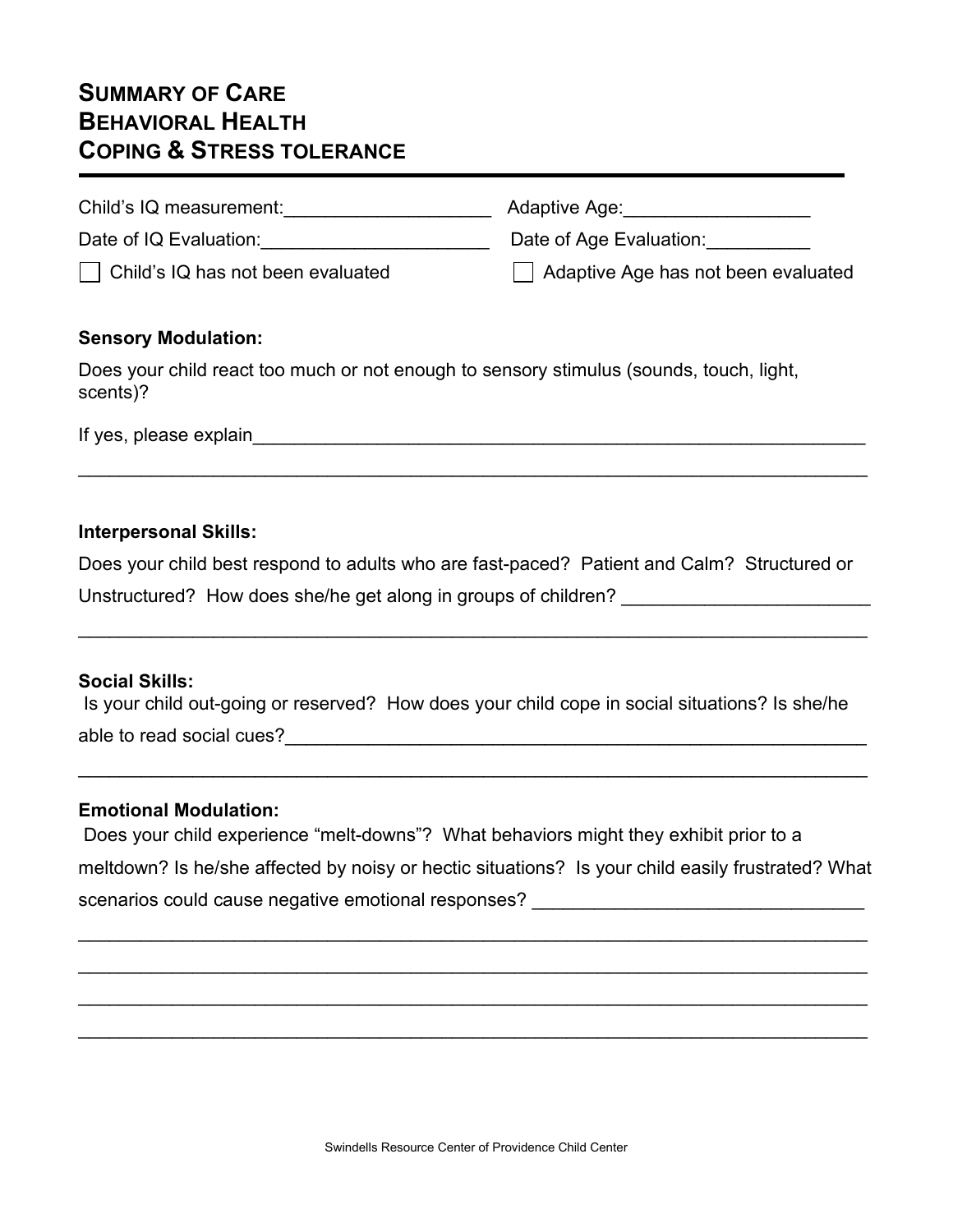| How does your child calm themselves?      |
|-------------------------------------------|
| How can adults help calm your child?      |
| How does your child cope with transition? |

| How does your child ask for help? |  |
|-----------------------------------|--|
|                                   |  |

\_\_\_\_\_\_\_\_\_\_\_\_\_\_\_\_\_\_\_\_\_\_\_\_\_\_\_\_\_\_\_\_\_\_\_\_\_\_\_\_\_\_\_\_\_\_\_\_\_\_\_\_\_\_\_\_\_\_\_\_\_\_\_\_\_\_\_\_\_\_\_\_

What techniques, words, reward systems do you use to assist your child when they are frustrated, anxious, over-stimulated, etc?\_\_\_\_\_\_\_\_\_\_\_\_\_\_\_\_\_\_\_\_\_\_\_\_\_\_\_\_\_\_\_\_\_\_\_\_\_\_\_

\_\_\_\_\_\_\_\_\_\_\_\_\_\_\_\_\_\_\_\_\_\_\_\_\_\_\_\_\_\_\_\_\_\_\_\_\_\_\_\_\_\_\_\_\_\_\_\_\_\_\_\_\_\_\_\_\_\_\_\_\_\_\_\_\_\_\_\_\_\_\_\_

Describe situations or scenarios that would be difficult for your child and how you would comfort them?

\_\_\_\_\_\_\_\_\_\_\_\_\_\_\_\_\_\_\_\_\_\_\_\_\_\_\_\_\_\_\_\_\_\_\_\_\_\_\_\_\_\_\_\_\_\_\_\_\_\_\_\_\_\_\_\_\_\_\_\_\_\_\_\_\_\_\_\_\_\_\_\_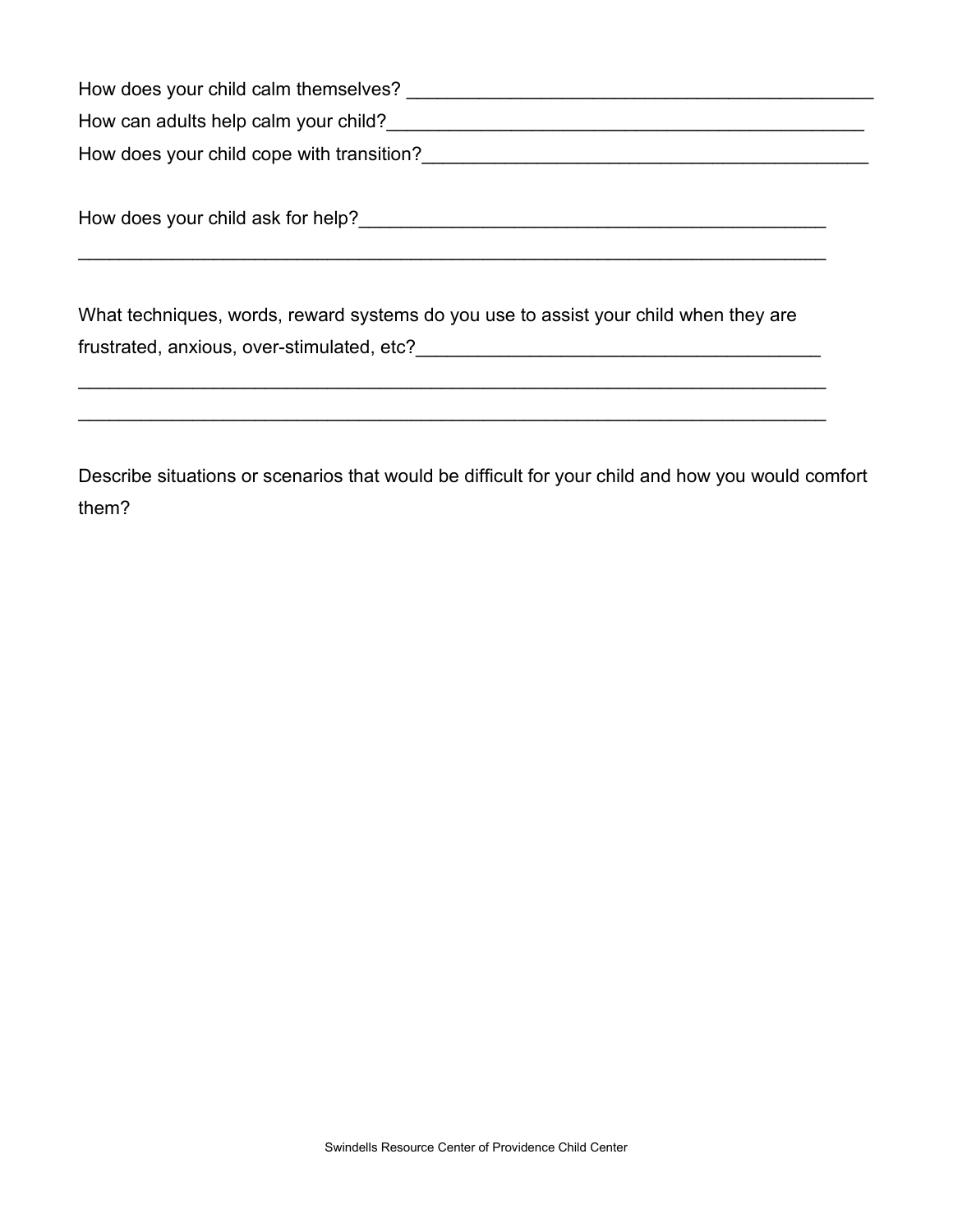# FAMILY AND DAILY ROUTINES

This section provides information that you or another caregiver might need in providing daily care for your child. Information includes:

- Child's personal statement
- Family's Circle of Support
- Lists of Services Providers
- Information about:
	- **≻** Diet
	- $\triangleright$  Toileting
	- $\triangleright$  Milestones
	- $\triangleright$  Routine
	- $\triangleright$  Sleep Needs and Patterns
	- $\triangleright$  Communication
	- $\triangleright$  Mobility
	- $\triangleright$  Social Play
	- $\triangleright$  In home Care
	- $\triangleright$  Transportation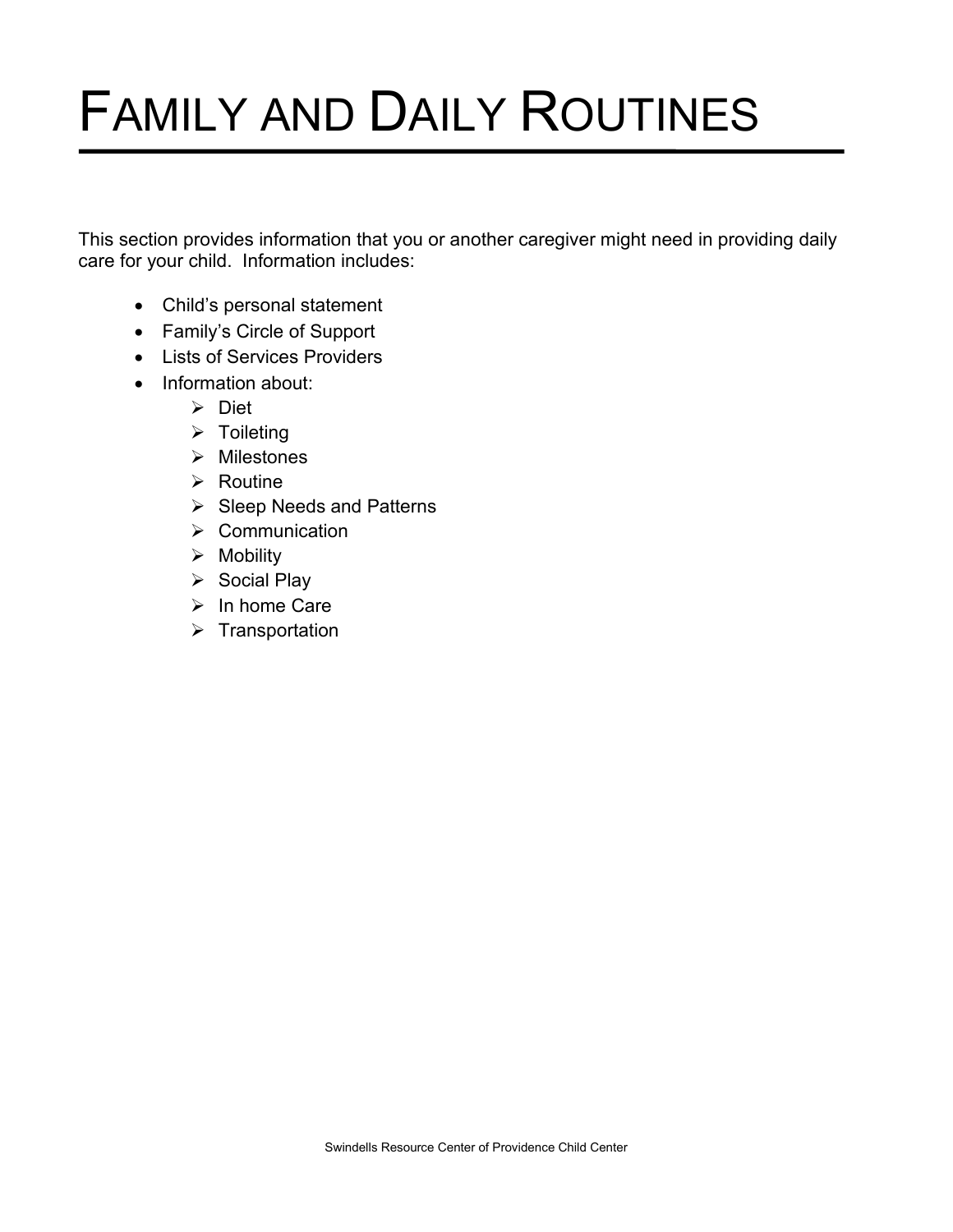## **GET TO KNOW ME!**

| My Name:     | My Nickname:  |
|--------------|---------------|
| My Birthday: | Today's Date: |

Who am I? Here is how I describe myself:

My strengths and interests are:

My challenges are:

My community: (school, childcare, favorite places to go, eat, visit)

My Family and Home: (who lives in my house? Brothers or sisters? Grandparents?)

My diagnosis is: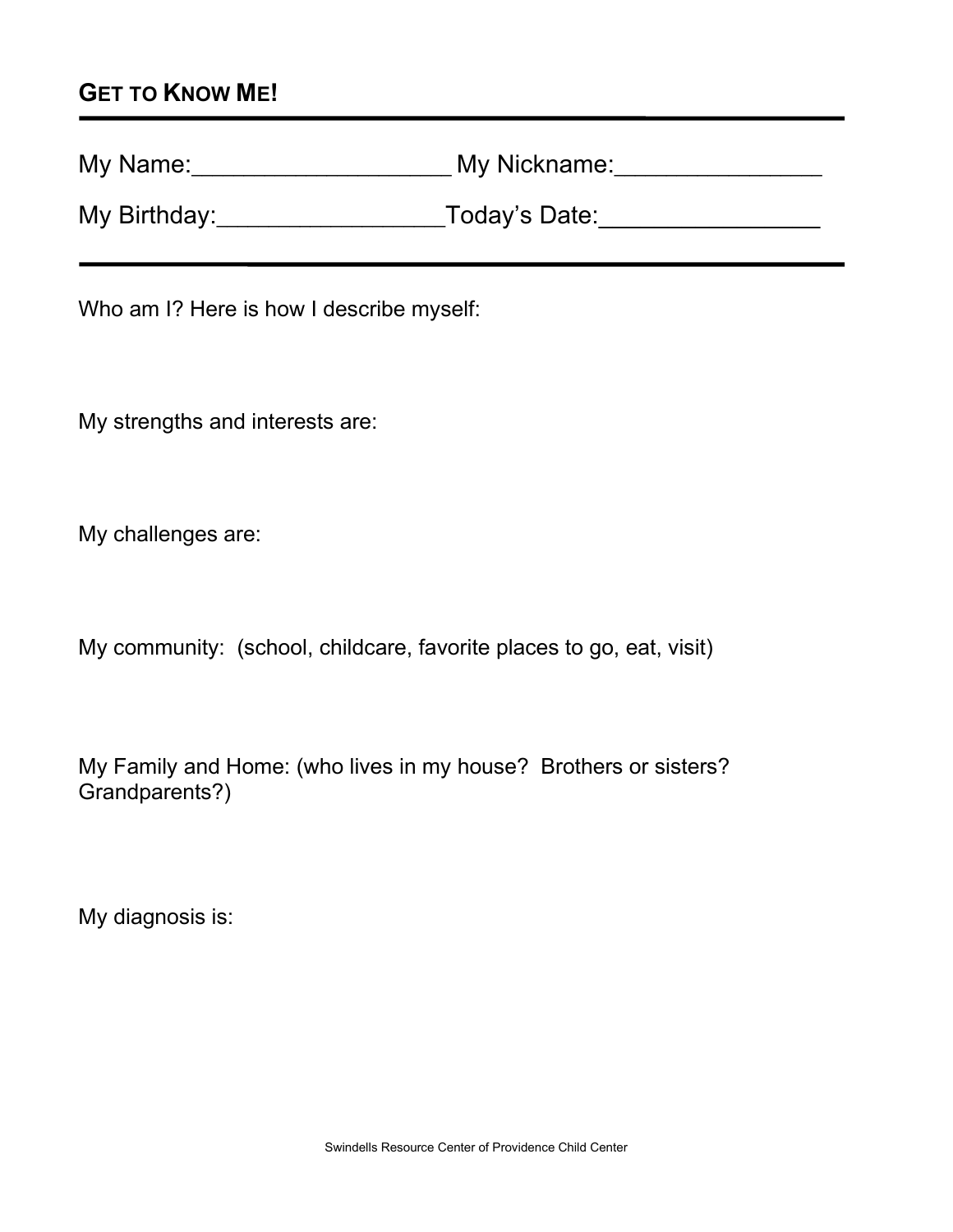# **OUR FAMILY'S CIRCLE OF SUPPORT**

Use this page to help you think about people, groups, agencies and programs that can offer practical, logistical or emotional support to your family and your child. This list will grow and evolve as you expand your circle.

| <b>People and Organizations:</b>             | <b>Email/Phone</b> | <b>Support they provide</b> |
|----------------------------------------------|--------------------|-----------------------------|
| <b>Family Members:</b>                       |                    |                             |
|                                              |                    |                             |
|                                              |                    |                             |
| Friends:                                     |                    |                             |
|                                              |                    |                             |
| School Staff:                                |                    |                             |
|                                              |                    |                             |
|                                              |                    |                             |
| Paid, Volunteer or Cooperative Respite Care: |                    |                             |
|                                              |                    |                             |
|                                              |                    |                             |
| Faith Community:                             |                    |                             |
|                                              |                    |                             |
|                                              |                    |                             |
| <b>Community Programs or Support Groups:</b> |                    |                             |
|                                              |                    |                             |
|                                              |                    |                             |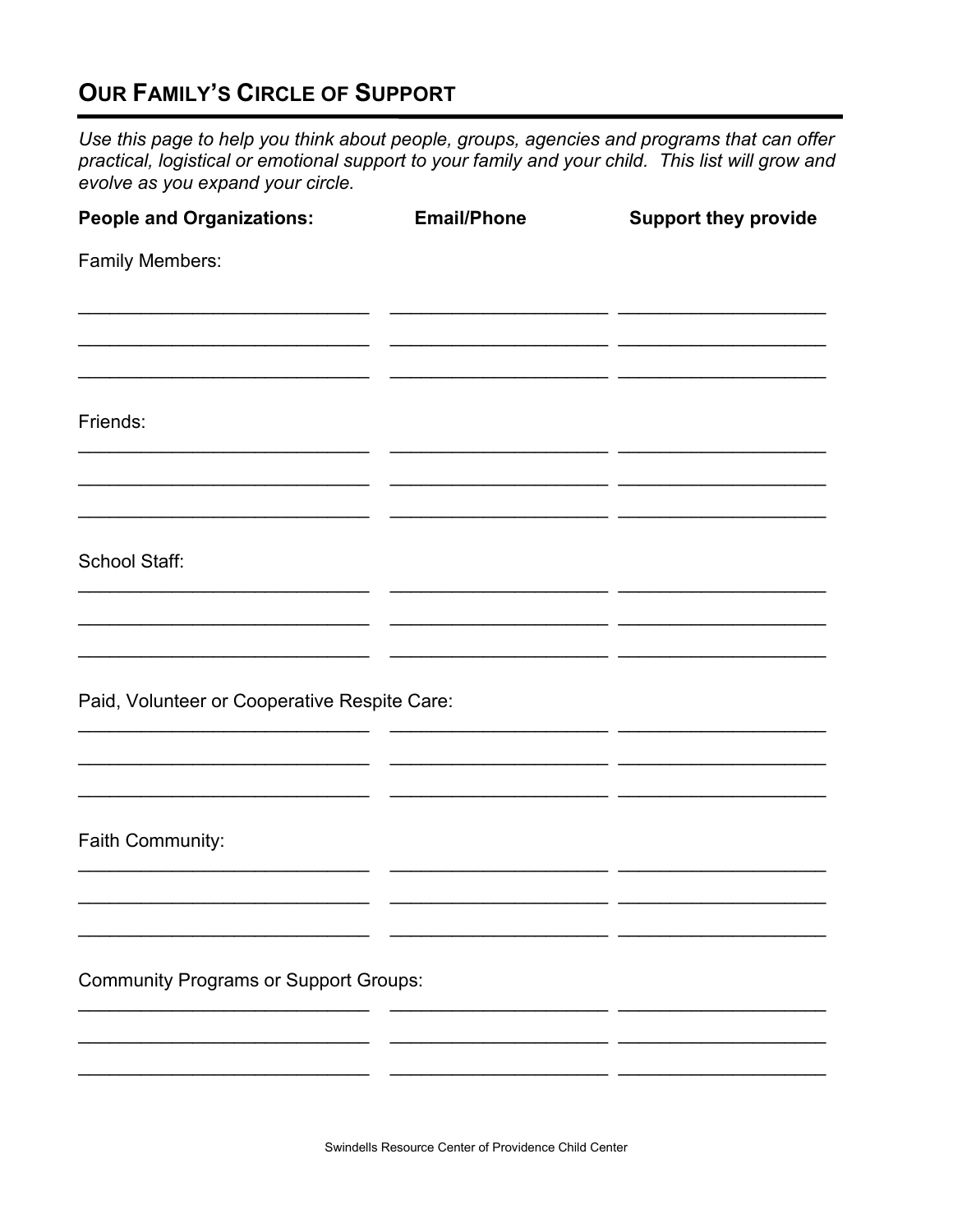## **Parent to Parent program:**

| Contact person: |      |        |  |
|-----------------|------|--------|--|
| Address:        |      |        |  |
| Phone:          | Fax: | Email: |  |
| Website:        |      |        |  |

## Parent group or class:

| Contact person: |      |        |  |
|-----------------|------|--------|--|
| Address:        |      |        |  |
| Phone:          | Fax: | Email: |  |
| Website:        |      |        |  |

## Faith-based or religious organization:

| Contact person: |      |        |  |
|-----------------|------|--------|--|
| Address:        |      |        |  |
| Phone:          | Fax: | Email: |  |
| Website:        |      |        |  |

## Behavior health or counseling services:

| Contact person: |      |        |  |
|-----------------|------|--------|--|
| Address:        |      |        |  |
| Phone:          | Fax: | Email: |  |
| Website:        |      |        |  |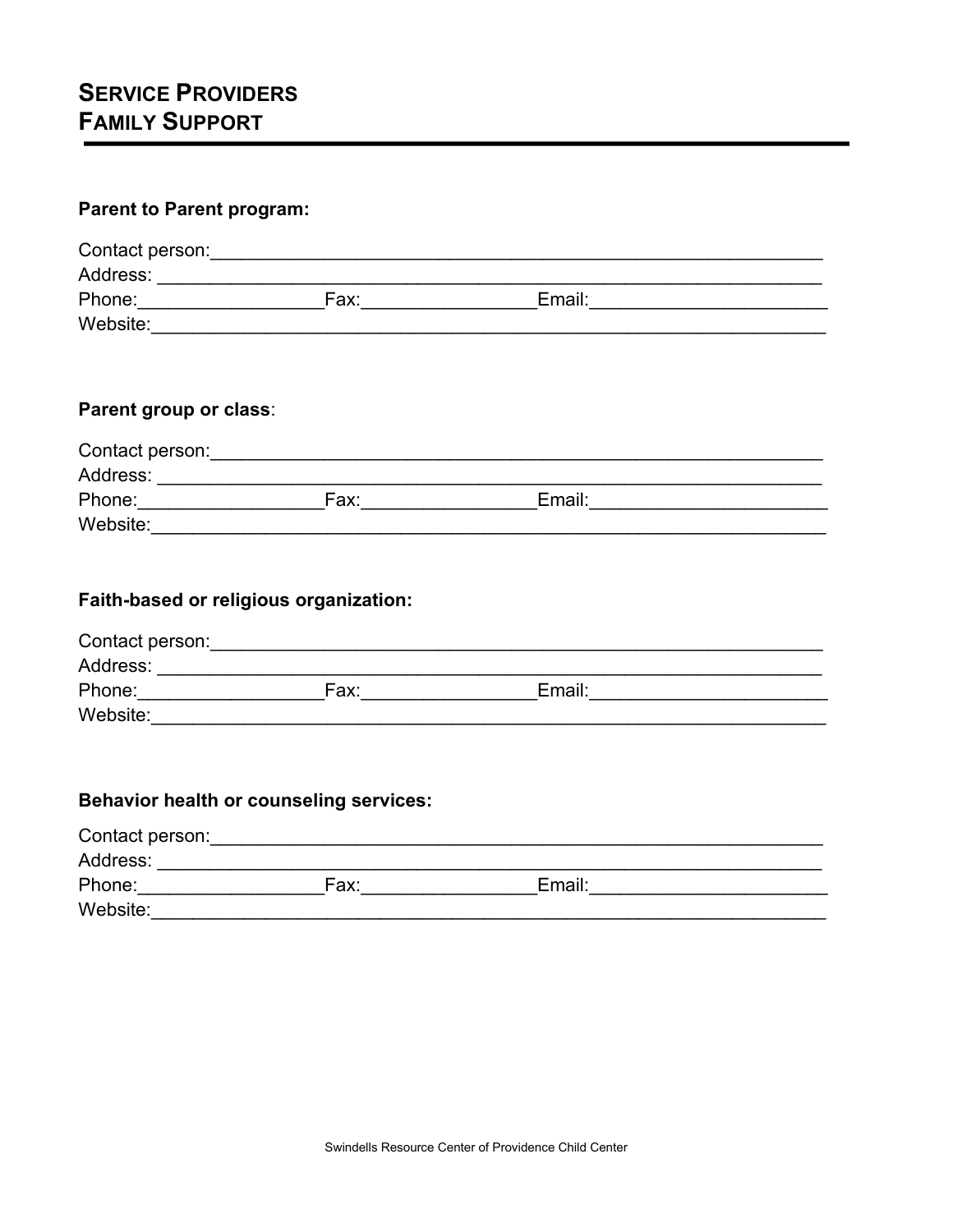## **SUMMARY OF CARE DIET AND NUTRITION**

| My child is/was breast fed.                                      |                                   | yes                           | no |
|------------------------------------------------------------------|-----------------------------------|-------------------------------|----|
| If your child is currently breast feeding, how often?            |                                   |                               |    |
|                                                                  | every 1.5 hours   every 2-3 hours | $ $ every 4 hours $  \cdot  $ |    |
| If your child is currently being fed formula, please list brand: |                                   |                               |    |
| How often is your child fed each day?                            |                                   |                               |    |
|                                                                  |                                   | $\Box$ every 4 hours $\Box$   |    |
| Does your child require any nutritional supplements?             |                                   | yes                           | no |
| If yes, please list:                                             |                                   |                               |    |
| Please list any known allergies or restrictions to food:         |                                   |                               |    |

Please list any special techniques, precautions or equipment used during feeding:

Does your family have any special routines that help during feeding? Please list: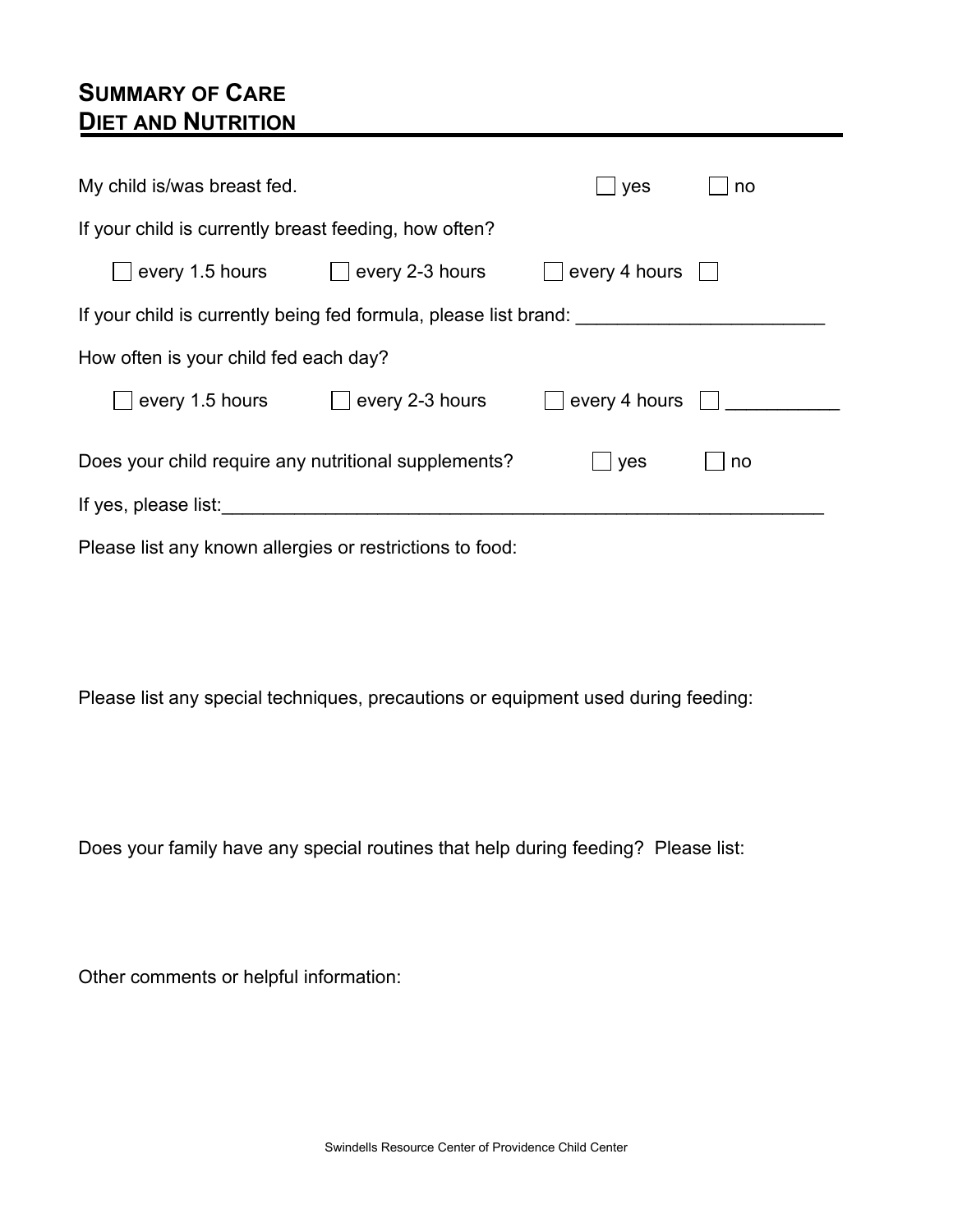## **SUMMARY OF CARE TOILETING**

| Is your child potty-trained<br>yes<br>no<br>If yes, age of child? ______________<br>How often does your child have a bowel movement?<br>every 2-3 days<br>4 days or longer<br>daily<br><b>Special toileting needs:</b><br>Does not apply to my child<br>Does your child have bladder control?<br>yes<br>no<br>Does your child have a history of urinary tract infections?<br>yes<br>no<br>Does your child have bowel control?<br>yes<br>no<br>Does your child have history of constipation / impaction?<br>yes<br>no<br>Does your child suffer from diarrhea?<br>yes<br>no<br>Does your child use laxatives?<br>yes<br>no<br>(Check all that apply)<br>lactulose<br>milk of magnesia<br>colace<br>mineral oil<br>miralax<br>other<br>senna<br>Does your child use suppositories or enemas?<br>yes<br>no<br>bisacodyl (dulcolax)<br>phosphate enema<br>saline enema<br>glycerin adult? Pediatric? Or infant? (Fleets)<br>other<br>Does your child have a toileting program?<br>J yes<br>no |  |  |  |
|-------------------------------------------------------------------------------------------------------------------------------------------------------------------------------------------------------------------------------------------------------------------------------------------------------------------------------------------------------------------------------------------------------------------------------------------------------------------------------------------------------------------------------------------------------------------------------------------------------------------------------------------------------------------------------------------------------------------------------------------------------------------------------------------------------------------------------------------------------------------------------------------------------------------------------------------------------------------------------------------|--|--|--|
|                                                                                                                                                                                                                                                                                                                                                                                                                                                                                                                                                                                                                                                                                                                                                                                                                                                                                                                                                                                           |  |  |  |
|                                                                                                                                                                                                                                                                                                                                                                                                                                                                                                                                                                                                                                                                                                                                                                                                                                                                                                                                                                                           |  |  |  |
|                                                                                                                                                                                                                                                                                                                                                                                                                                                                                                                                                                                                                                                                                                                                                                                                                                                                                                                                                                                           |  |  |  |
|                                                                                                                                                                                                                                                                                                                                                                                                                                                                                                                                                                                                                                                                                                                                                                                                                                                                                                                                                                                           |  |  |  |
|                                                                                                                                                                                                                                                                                                                                                                                                                                                                                                                                                                                                                                                                                                                                                                                                                                                                                                                                                                                           |  |  |  |
|                                                                                                                                                                                                                                                                                                                                                                                                                                                                                                                                                                                                                                                                                                                                                                                                                                                                                                                                                                                           |  |  |  |
|                                                                                                                                                                                                                                                                                                                                                                                                                                                                                                                                                                                                                                                                                                                                                                                                                                                                                                                                                                                           |  |  |  |
|                                                                                                                                                                                                                                                                                                                                                                                                                                                                                                                                                                                                                                                                                                                                                                                                                                                                                                                                                                                           |  |  |  |
|                                                                                                                                                                                                                                                                                                                                                                                                                                                                                                                                                                                                                                                                                                                                                                                                                                                                                                                                                                                           |  |  |  |
|                                                                                                                                                                                                                                                                                                                                                                                                                                                                                                                                                                                                                                                                                                                                                                                                                                                                                                                                                                                           |  |  |  |
|                                                                                                                                                                                                                                                                                                                                                                                                                                                                                                                                                                                                                                                                                                                                                                                                                                                                                                                                                                                           |  |  |  |
|                                                                                                                                                                                                                                                                                                                                                                                                                                                                                                                                                                                                                                                                                                                                                                                                                                                                                                                                                                                           |  |  |  |
|                                                                                                                                                                                                                                                                                                                                                                                                                                                                                                                                                                                                                                                                                                                                                                                                                                                                                                                                                                                           |  |  |  |
|                                                                                                                                                                                                                                                                                                                                                                                                                                                                                                                                                                                                                                                                                                                                                                                                                                                                                                                                                                                           |  |  |  |
|                                                                                                                                                                                                                                                                                                                                                                                                                                                                                                                                                                                                                                                                                                                                                                                                                                                                                                                                                                                           |  |  |  |
|                                                                                                                                                                                                                                                                                                                                                                                                                                                                                                                                                                                                                                                                                                                                                                                                                                                                                                                                                                                           |  |  |  |
|                                                                                                                                                                                                                                                                                                                                                                                                                                                                                                                                                                                                                                                                                                                                                                                                                                                                                                                                                                                           |  |  |  |
|                                                                                                                                                                                                                                                                                                                                                                                                                                                                                                                                                                                                                                                                                                                                                                                                                                                                                                                                                                                           |  |  |  |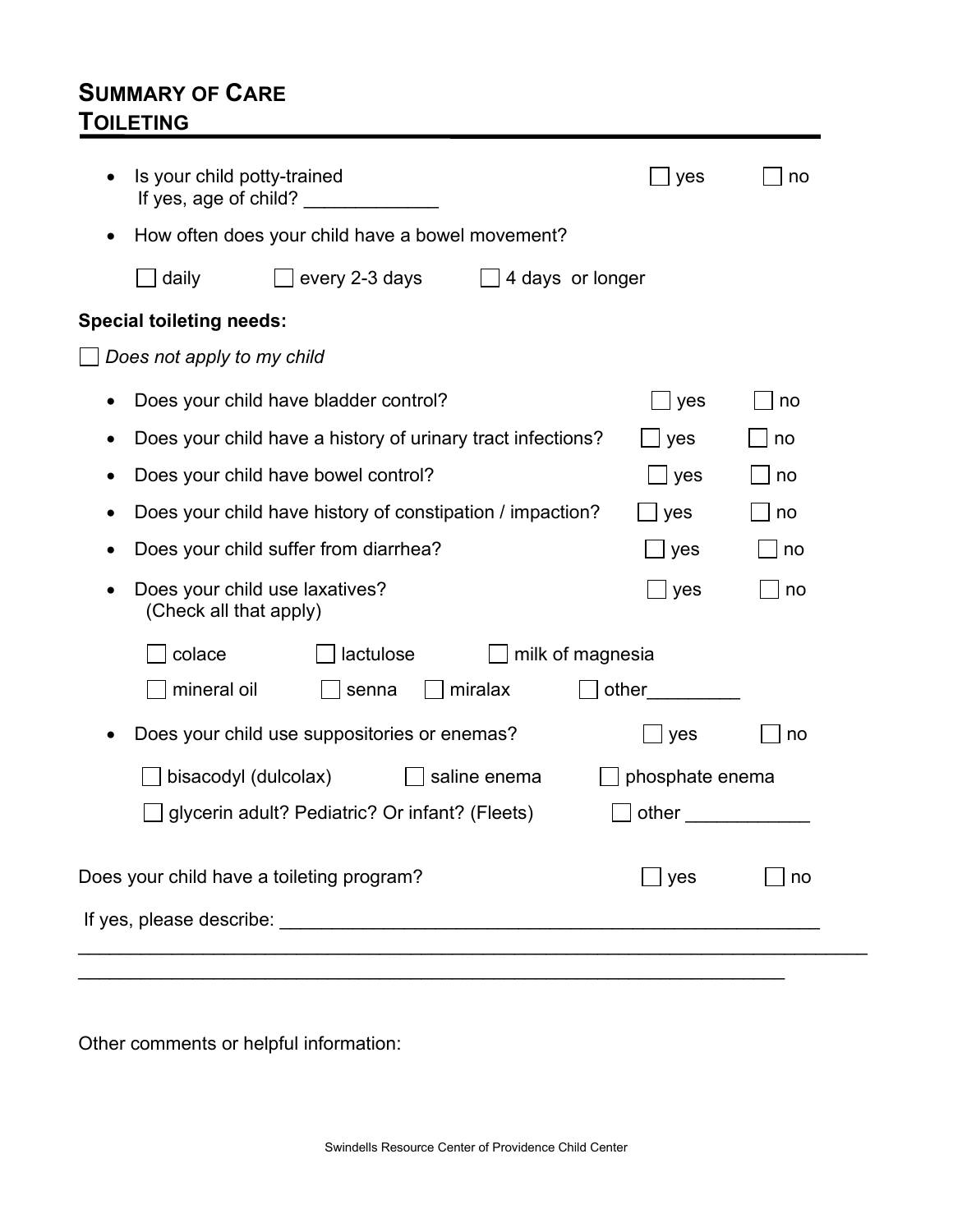# **SUMMARY OF CARE TRACKING MILESTONES**

|                                        | <b>DATE/AGE</b> | <b>NOTES</b> |
|----------------------------------------|-----------------|--------------|
| Lifted head while on<br>tummy          |                 |              |
| Rolled over-tummy<br>to back           |                 |              |
| Sat with support                       |                 |              |
| Rolled over- back to<br>tummy          |                 |              |
| Sat without support                    |                 |              |
| Pulled to stand with<br>support        |                 |              |
| <b>Started cruising</b>                |                 |              |
| Stood without<br>support               |                 |              |
| First steps without<br>support         |                 |              |
| Walked                                 |                 |              |
| Started solid foods                    |                 |              |
| Started babbling                       |                 |              |
| First words                            |                 |              |
| First started to<br>speak in sentences |                 |              |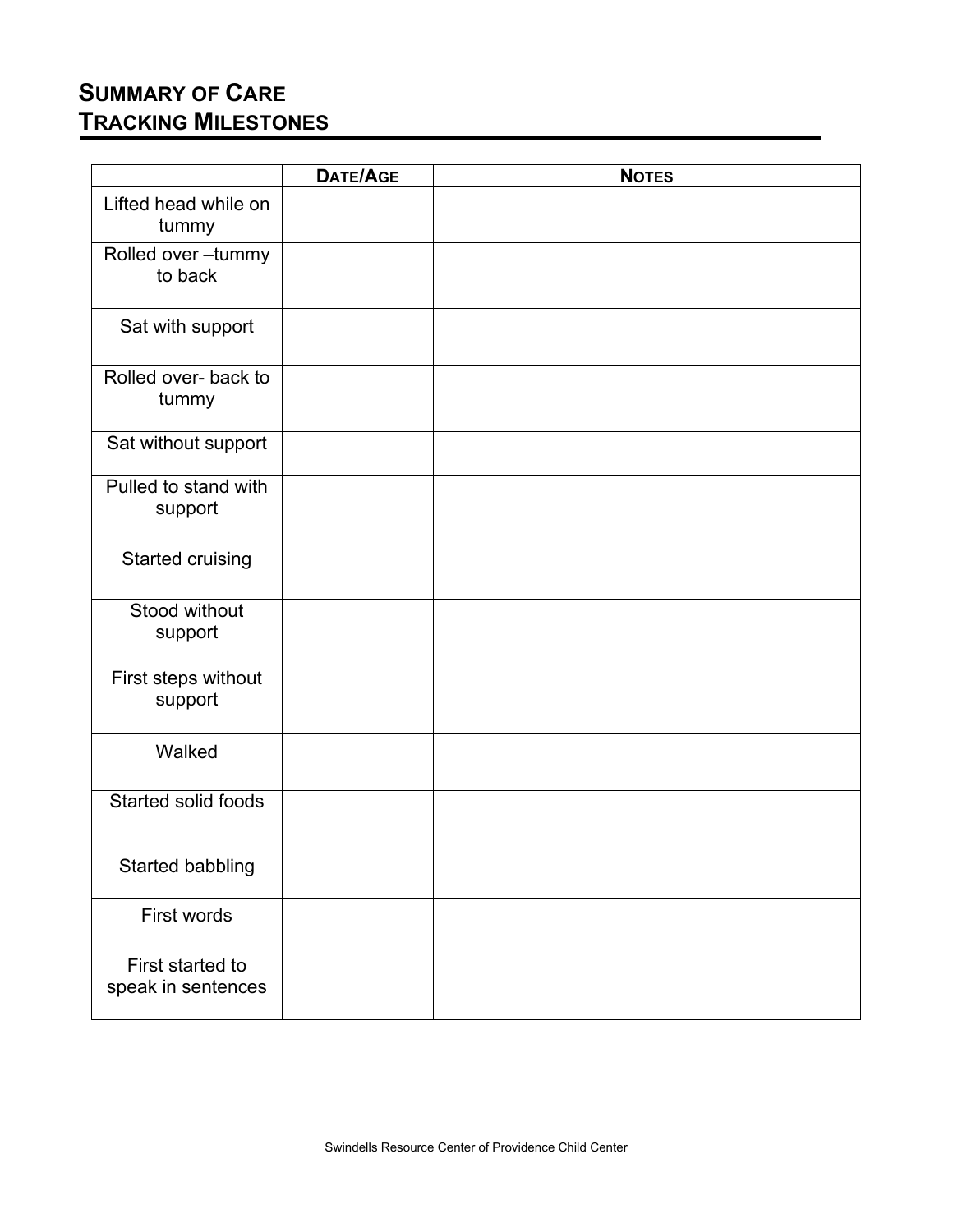# **MY CHILD'S DAILY ROUTINE**

| Use this page to communicate your child's routine with caregivers |  |  |
|-------------------------------------------------------------------|--|--|
| <b>Morning routine</b>                                            |  |  |
| My child is ready to<br>get out of bed<br>when                    |  |  |
| First thing in the<br>morning, my child<br>will                   |  |  |
| Favorite clothing                                                 |  |  |
| Where shoes are<br>usually hiding                                 |  |  |
| Routines that make<br>dressing easier                             |  |  |
| Toys that make<br>mornings better                                 |  |  |
| For breakfast my<br>child usually eats                            |  |  |
| Foods to avoid                                                    |  |  |
| Usual length of time<br>to eat                                    |  |  |
| Signs my child is<br>full                                         |  |  |
| Ways to encourage<br>better eating                                |  |  |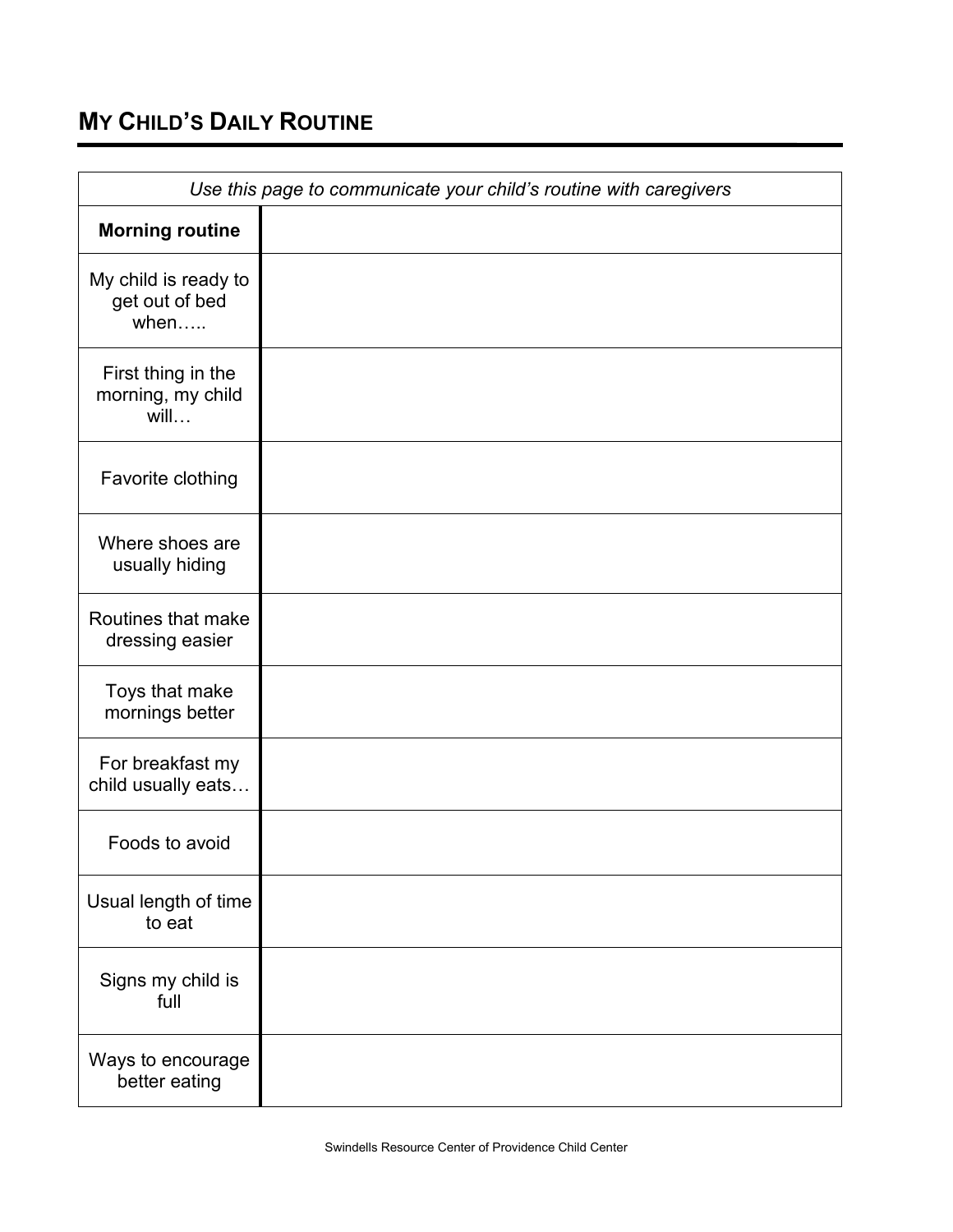|                                                          | Use this page to communicate your child's routine with caregivers |
|----------------------------------------------------------|-------------------------------------------------------------------|
| Some areas are<br>off-limits to my child<br>in the house |                                                                   |
| How to calm or<br>soothe my child                        |                                                                   |
| Daytime routine                                          |                                                                   |
| We take a walk to:                                       |                                                                   |
| Favorites songs to<br>listen to                          |                                                                   |
| Favorite shows to<br>watch                               |                                                                   |
| Favorite books to<br>read                                |                                                                   |
| Signs my child is<br>needing a nap or<br>quiet time      |                                                                   |
| Nap times<br>(hints for success)                         |                                                                   |
| Snack times<br>(hints for success)                       |                                                                   |
| For Lunch, my child<br>likes to eat                      |                                                                   |
| Foods to avoid                                           |                                                                   |
| Usual length of time<br>to eat                           |                                                                   |
| Signs my child is<br>full                                |                                                                   |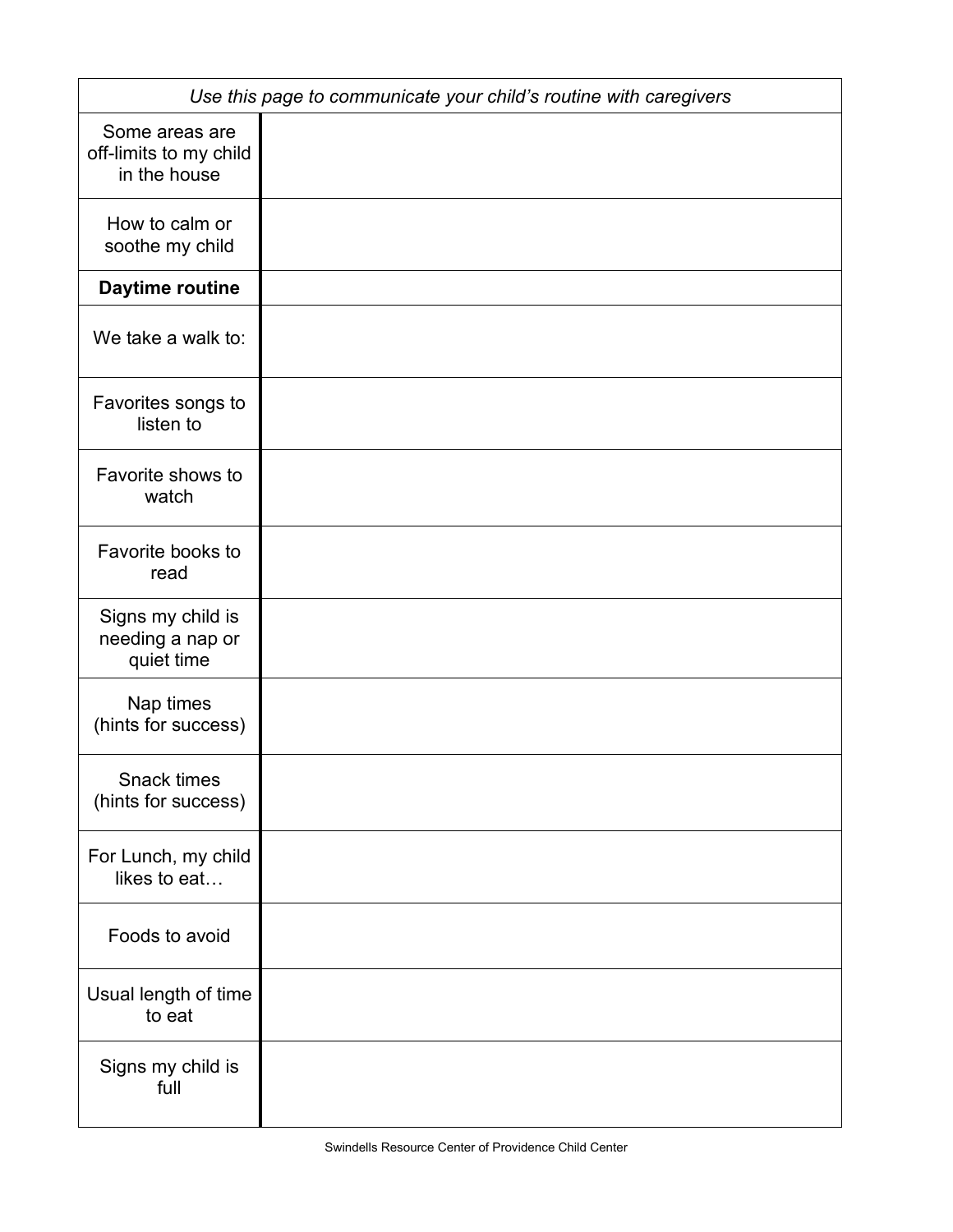|                                              | Use this page to communicate your child's routine with caregivers |
|----------------------------------------------|-------------------------------------------------------------------|
| <b>Evening routine</b>                       |                                                                   |
| For dinner, my child<br>likes to eat         |                                                                   |
| Foods to avoid                               |                                                                   |
| Usual length of time<br>to eat               |                                                                   |
| Signs my child is<br>full                    |                                                                   |
| Ways to encourage<br>better eating           |                                                                   |
| Signs my child is<br>ready for sleep         |                                                                   |
| Bedtime ritual and<br>toys                   |                                                                   |
| What to avoid in the<br>bedroom              |                                                                   |
| What my child<br>wears to sleep              |                                                                   |
| What helps my<br>child fall asleep           |                                                                   |
| What cues help<br>keep my child in<br>bed    |                                                                   |
| Best methods for<br>giving medication<br>are |                                                                   |
| Where the<br>medications are<br>kept         |                                                                   |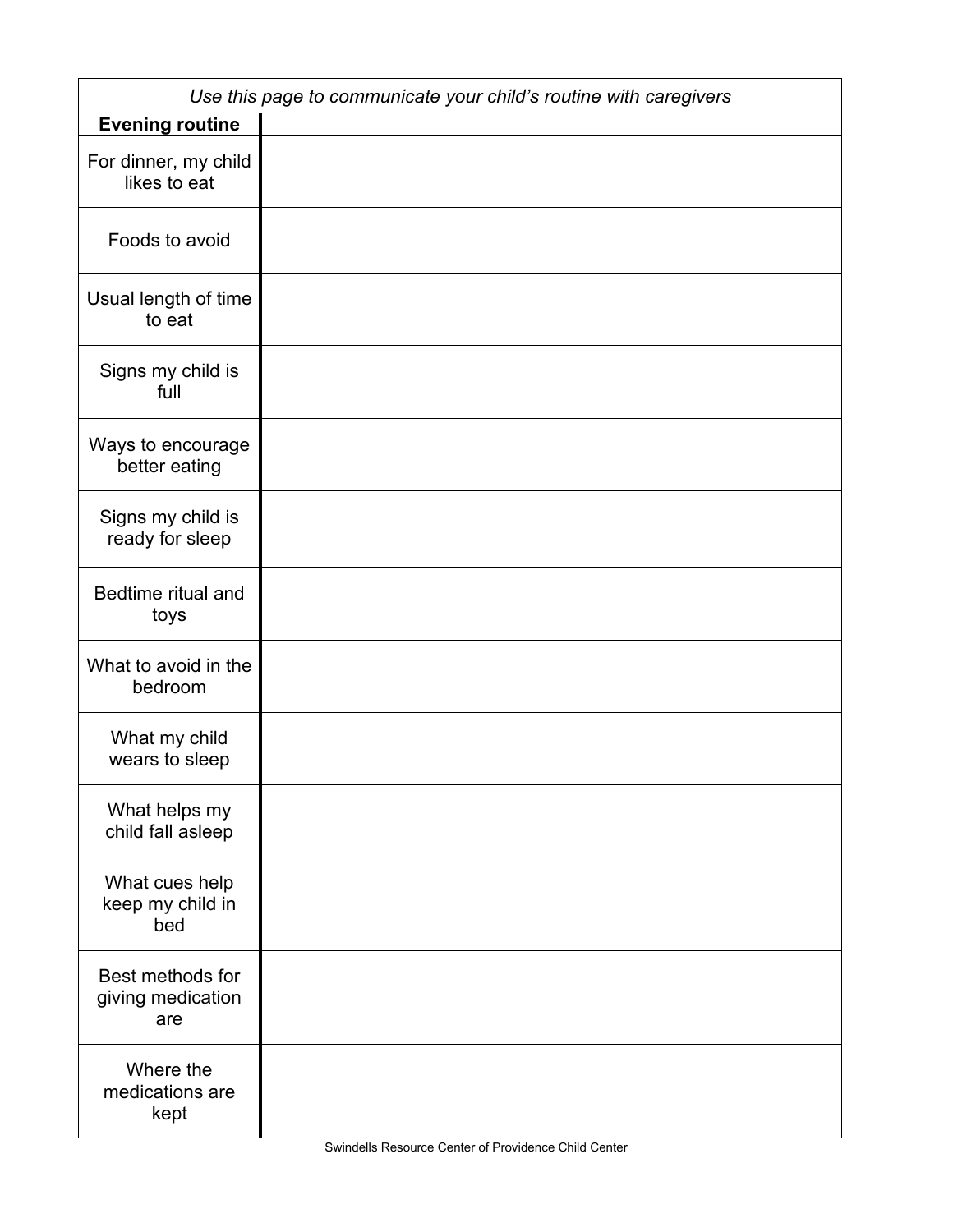|                                 | Use this page to communicate your child's routine with caregivers |
|---------------------------------|-------------------------------------------------------------------|
| TV rules                        |                                                                   |
| Radio rules                     |                                                                   |
| Music rules                     |                                                                   |
| Computer or video<br>game rules |                                                                   |

Other comments or information: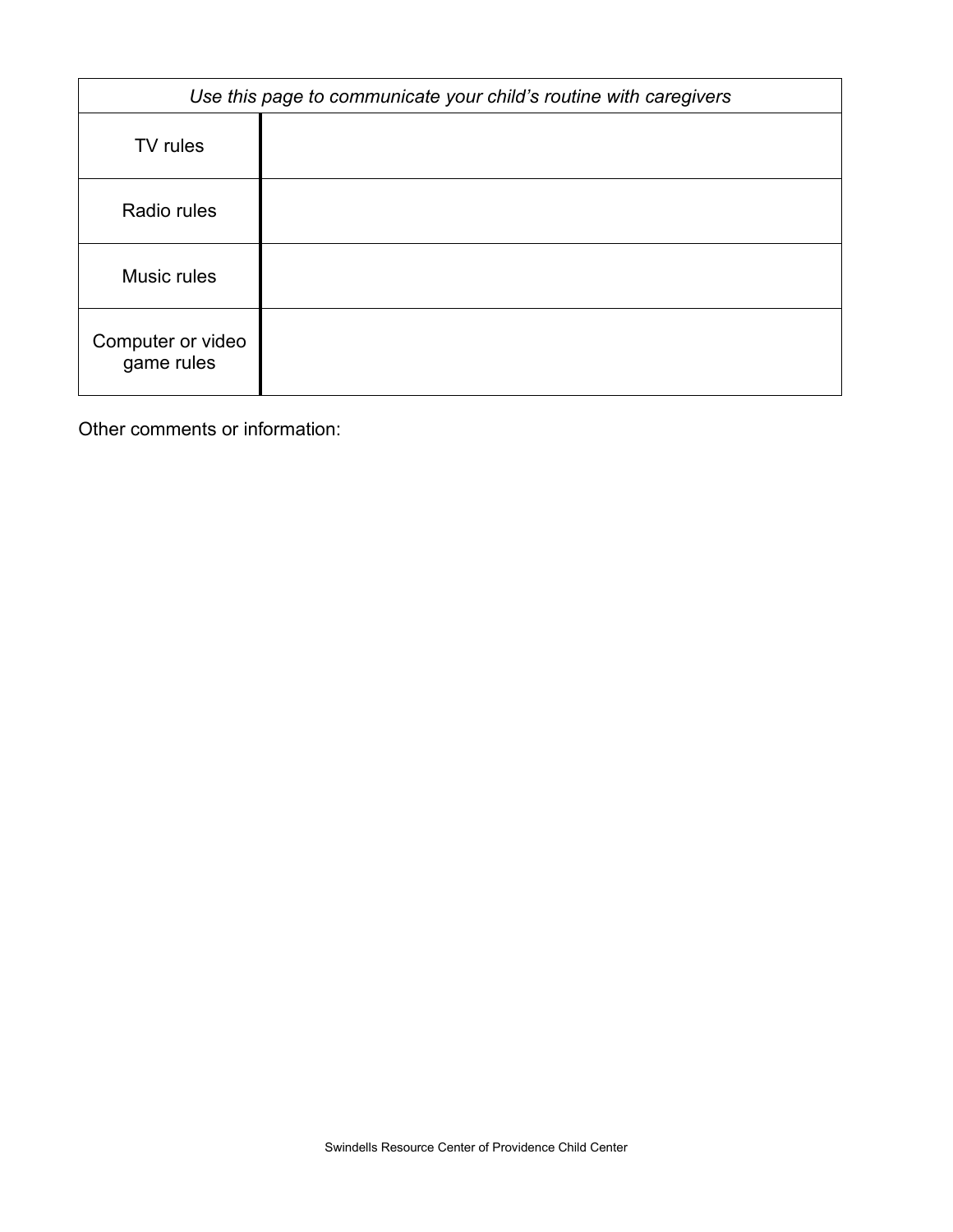## **MY CHILD'S REST AND SLEEP PATTERNS**

*Use this page to describe your child's sleep habits and routines. Mention any items they need for comfort or reassurance.* 

| How my child<br>sleeps                              |  |
|-----------------------------------------------------|--|
| Tools/equipment<br>that help with<br>sleep          |  |
| Routines and<br>rituals that help<br>with sleep     |  |
| Security/comfort<br>objects that help<br>with sleep |  |
| Positioning<br>information and<br>routines          |  |
| Medication<br>information and<br>schedule           |  |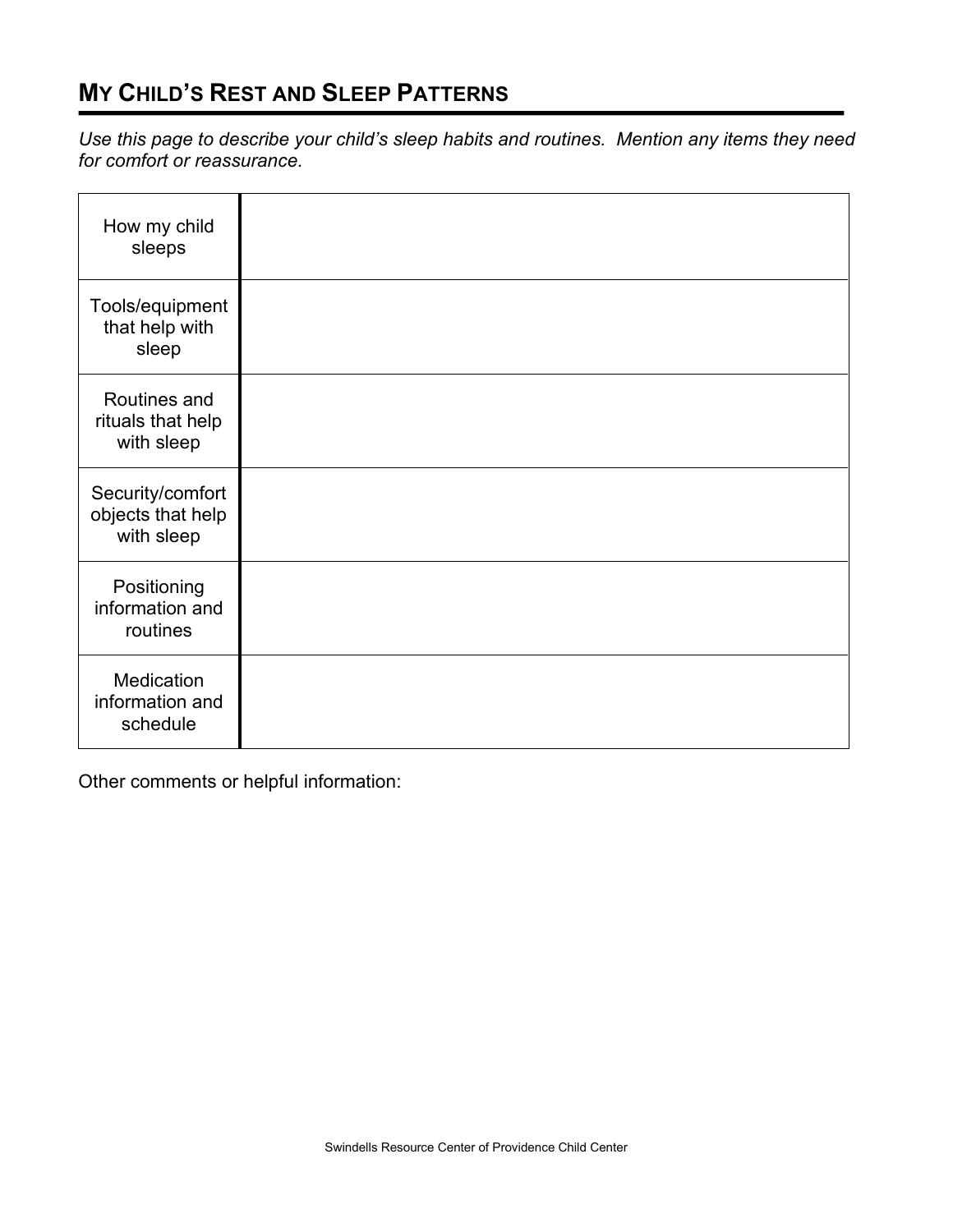## **MY CHILD'S COMMUNICATION**

*Use this page to share your child's communication skills, tools and ability. Include sign language, equipment, picture symbols, etc. that your child uses to communicate.*

| How my child<br>communicates                                   |  |
|----------------------------------------------------------------|--|
| Tools that help<br>my child<br>communicate                     |  |
| Gestures/images<br>my child uses to<br>show fear               |  |
| Gestures/images<br>my child uses to<br>show hunger             |  |
| Gestures/images<br>my child uses to<br>show toileting<br>needs |  |
| Gestures/<br>images my child<br>uses to<br>show:               |  |
| Gestures/images<br>my child uses to<br>show:                   |  |
| Gestures/images<br>my child uses to<br>show:                   |  |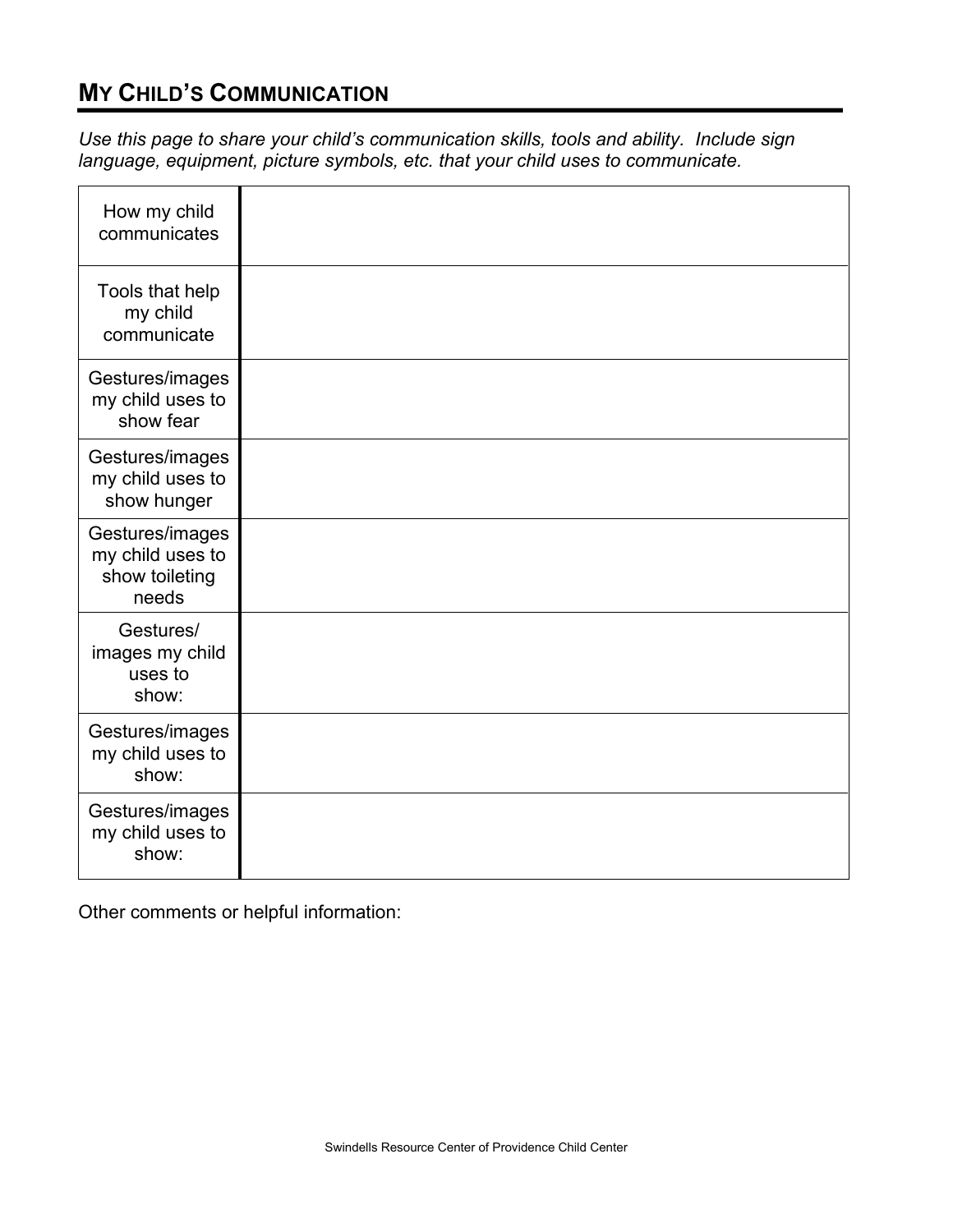## **MY CHILD'S MOBILITY**

*Use this page to share information about your child's ability to get about. Include information regarding assistance they may require, equipment they use, or information regarding transfers, positioning, etc.* 

| How my child<br>moves about                           |  |
|-------------------------------------------------------|--|
| Tools/equipment<br>that aid in<br>movement            |  |
| Actions my child<br>can take without<br>assistance    |  |
| Motor activities<br>my child needs<br>assistance with |  |
| Positioning<br>information and<br>routines            |  |
| Transfer<br>information and<br>routines               |  |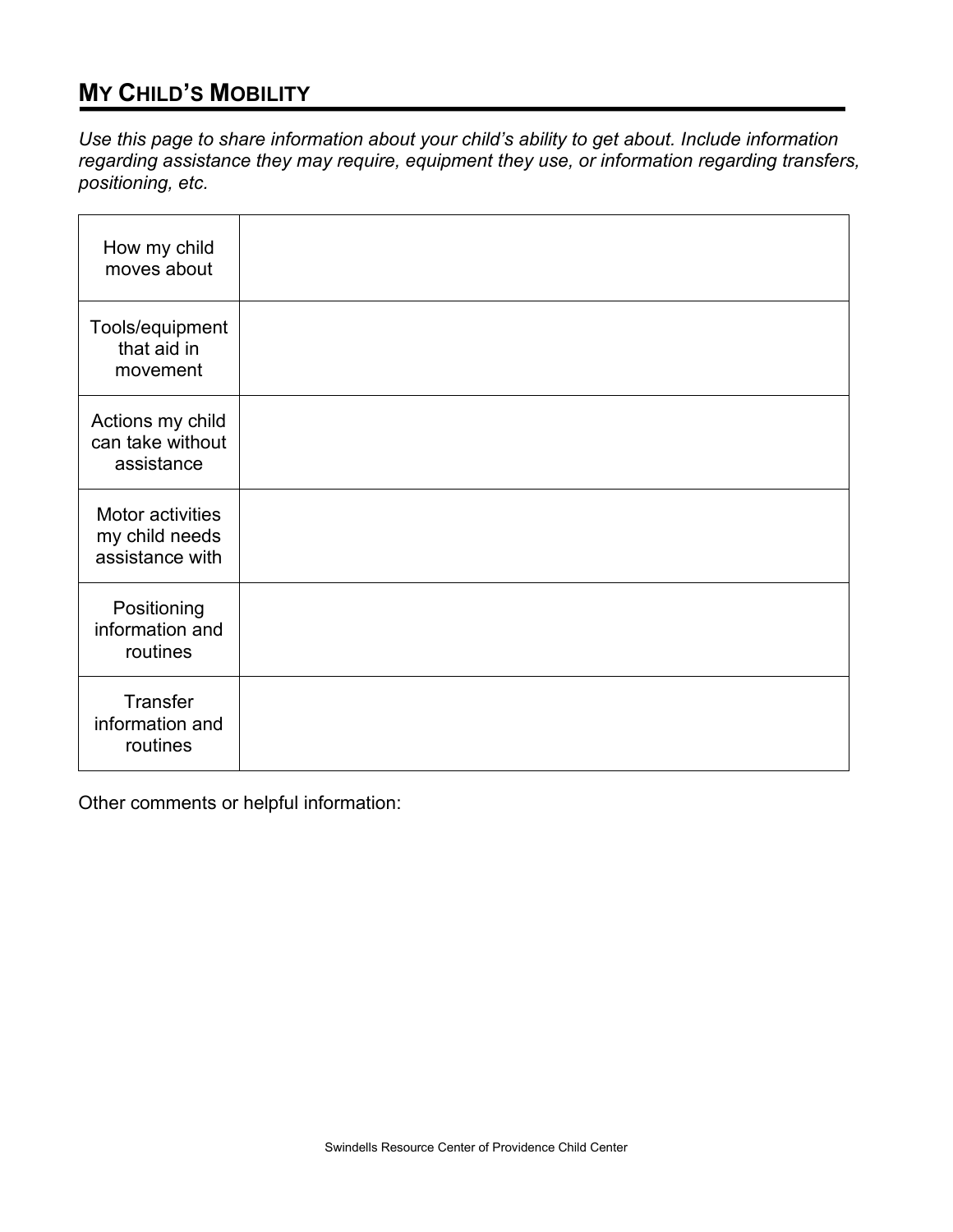## **MY CHILD'S SOCIAL/ PLAY INFORMATION**

*Use this page to describe your child's interactions and how they get along with others. Are there routines or language that encourages your child to play and cooperate with others? Do you have tools that help them make transition to other activities?*

| How my child<br>indicates<br>affection                           |  |
|------------------------------------------------------------------|--|
| How my child<br>indicates fear                                   |  |
| How my child<br>plays with other<br>children                     |  |
| My child's<br>favorite activity<br>with others                   |  |
| What<br>encourages my<br>child to<br>cooperate                   |  |
| What helps my<br>child transition<br>from one task to<br>another |  |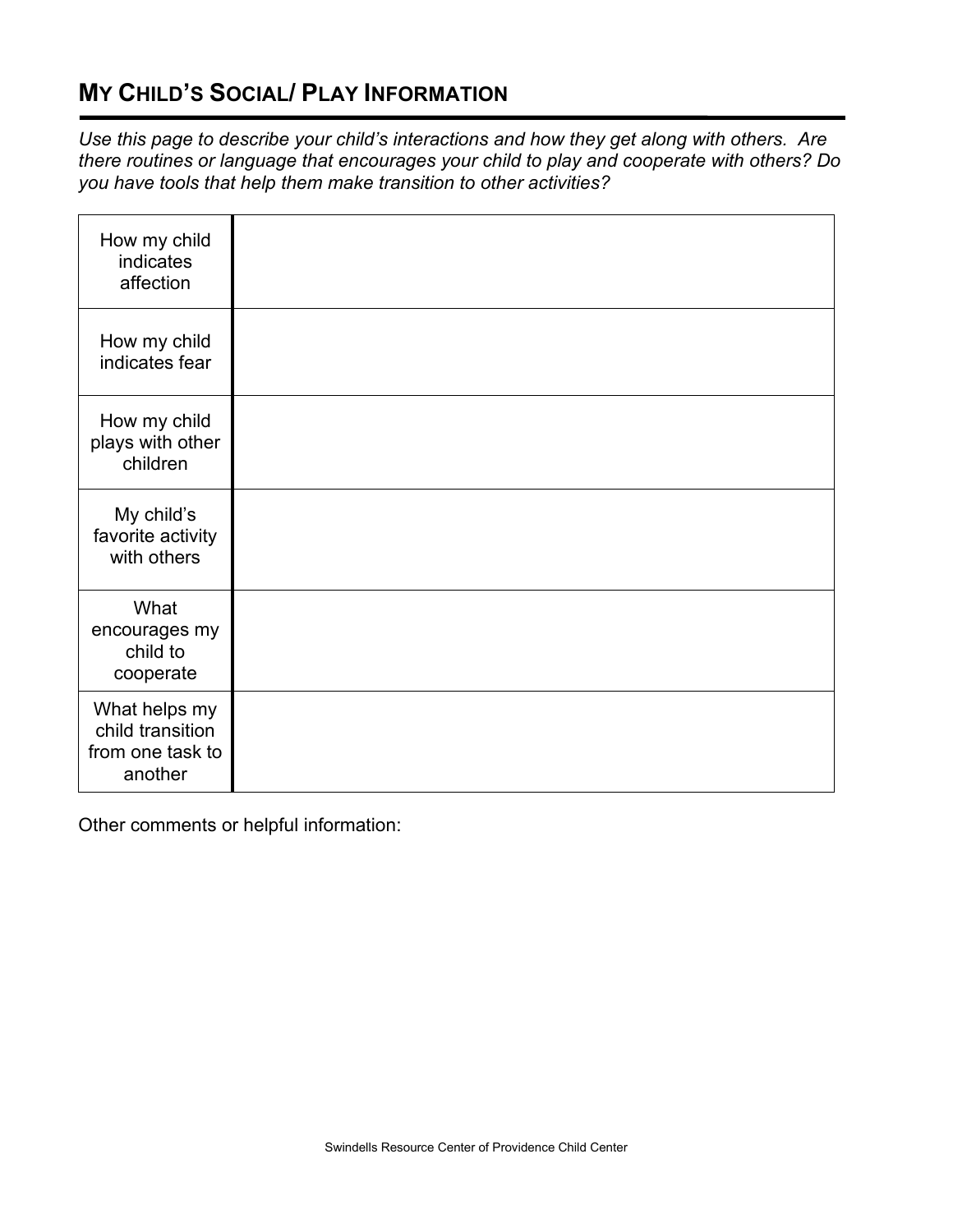# **SERVICE PROVIDER IN-HOME CARE**

|  | Ose mis form to track in-nome marsing, respite, or cring care options. |  |
|--|------------------------------------------------------------------------|--|
|  | Contact:______________________                                         |  |
|  |                                                                        |  |
|  |                                                                        |  |
|  |                                                                        |  |
|  |                                                                        |  |
|  |                                                                        |  |
|  |                                                                        |  |
|  |                                                                        |  |
|  |                                                                        |  |
|  |                                                                        |  |
|  | Contact:________________________                                       |  |
|  |                                                                        |  |
|  |                                                                        |  |
|  |                                                                        |  |
|  |                                                                        |  |
|  |                                                                        |  |
|  |                                                                        |  |
|  |                                                                        |  |
|  |                                                                        |  |
|  |                                                                        |  |
|  | _Fax:____________________________<br>Email:________________            |  |

Use this form to track in-home nursing respite or child care ontions

Other options: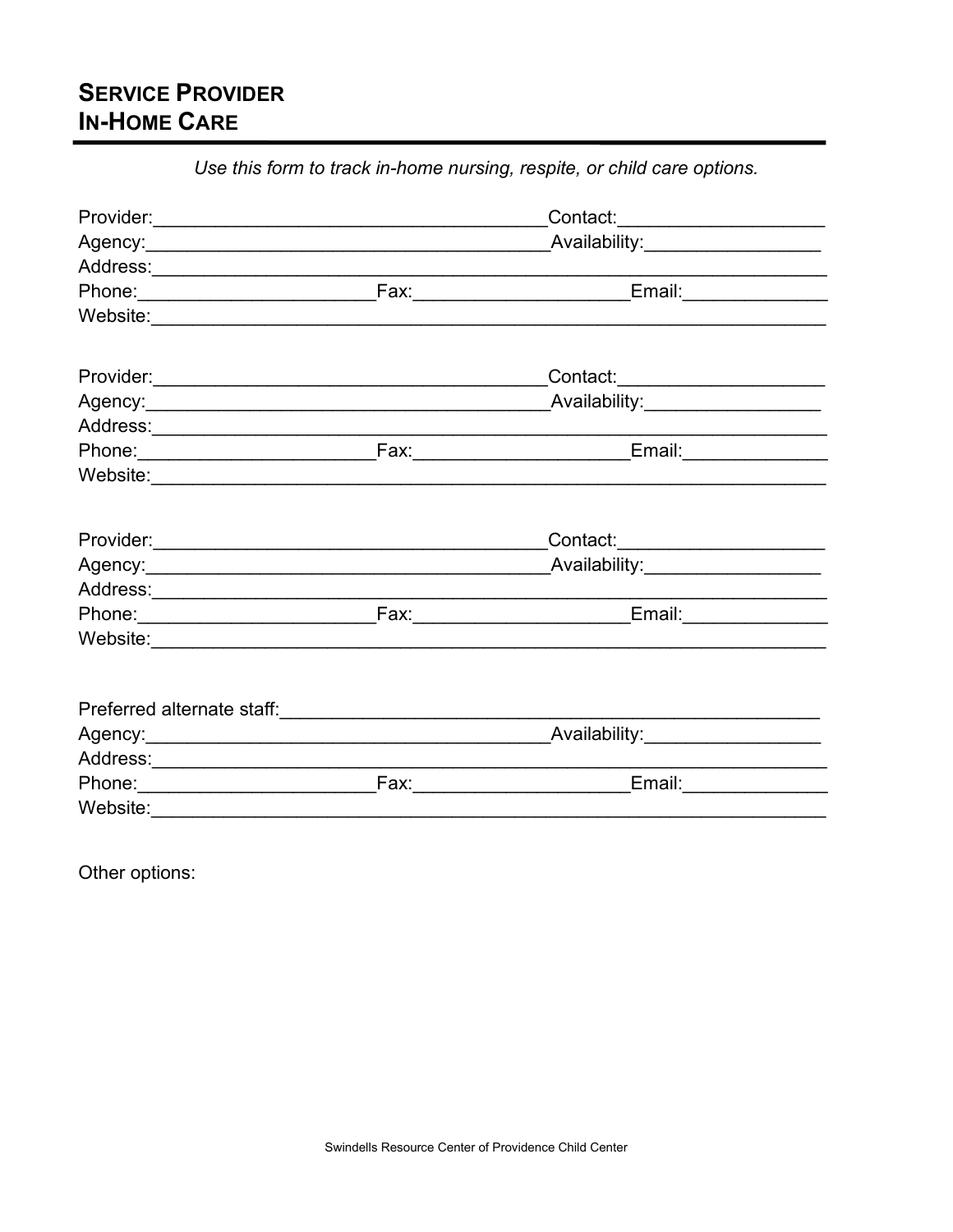# **SERVICE PROVIDER TRANSPORTATION**

|                              | School transportation (company name):            |                                                                                                                                                                                                                                |                   |                 |
|------------------------------|--------------------------------------------------|--------------------------------------------------------------------------------------------------------------------------------------------------------------------------------------------------------------------------------|-------------------|-----------------|
|                              | Contact person: ________________________________ |                                                                                                                                                                                                                                |                   |                 |
|                              |                                                  |                                                                                                                                                                                                                                |                   |                 |
| Website:                     |                                                  |                                                                                                                                                                                                                                |                   |                 |
|                              |                                                  | Tips for successful scheduling: Manual According of the Senate According of the Senate According of the Senate According of the Senate According of the Senate According of the Senate According of the Senate According of th |                   |                 |
| Days using school transport: |                                                  |                                                                                                                                                                                                                                |                   |                 |
| am/pm am/pm                  | Monday Tuesday                                   | Wednesday<br>am/pm                                                                                                                                                                                                             | Thursday<br>am/pm | Friday<br>am/pm |
|                              | Medical appointment transport (company name):    |                                                                                                                                                                                                                                |                   |                 |
|                              |                                                  |                                                                                                                                                                                                                                |                   |                 |
|                              |                                                  |                                                                                                                                                                                                                                |                   |                 |
|                              |                                                  |                                                                                                                                                                                                                                |                   |                 |
|                              |                                                  |                                                                                                                                                                                                                                |                   |                 |
|                              |                                                  | Tips for successful scheduling: Management and the state of the state of the state of the state of the state o                                                                                                                 |                   |                 |
| Days using school transport: |                                                  |                                                                                                                                                                                                                                |                   |                 |
| am/pm am/pm                  | Monday Tuesday                                   | Wednesday<br>am/pm                                                                                                                                                                                                             | Thursday<br>am/pm | Friday<br>am/pm |
|                              | Additional transportation needs (company name):  |                                                                                                                                                                                                                                |                   |                 |
|                              |                                                  |                                                                                                                                                                                                                                |                   |                 |
|                              | Contact person: ______________________           | Fax: $\frac{1}{2}$                                                                                                                                                                                                             |                   |                 |
|                              |                                                  |                                                                                                                                                                                                                                |                   |                 |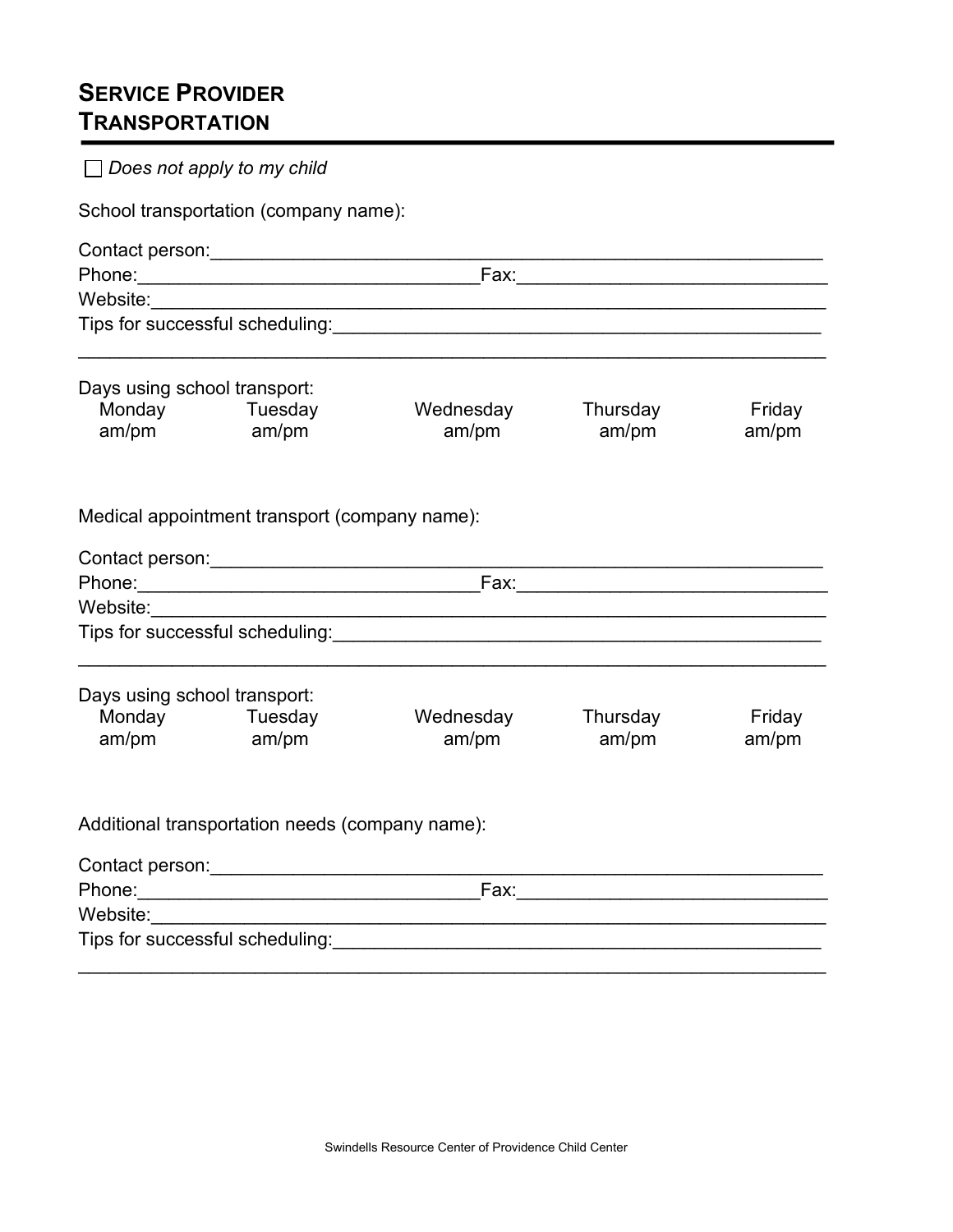# SCHOOL INFORMATION

This section identifies a location to keep and track the paperwork, evaluations, and plans generated in the school environment.

Suggested Information to Include:

- Copies of Individual Family Service Plan (IFSP's)
- Copies of Individualized Education Plans (IEP's)
- Report cards
- School evaluations
- School communication log
- Transition plans
- Post -secondary Information and plans
- School based behavior plans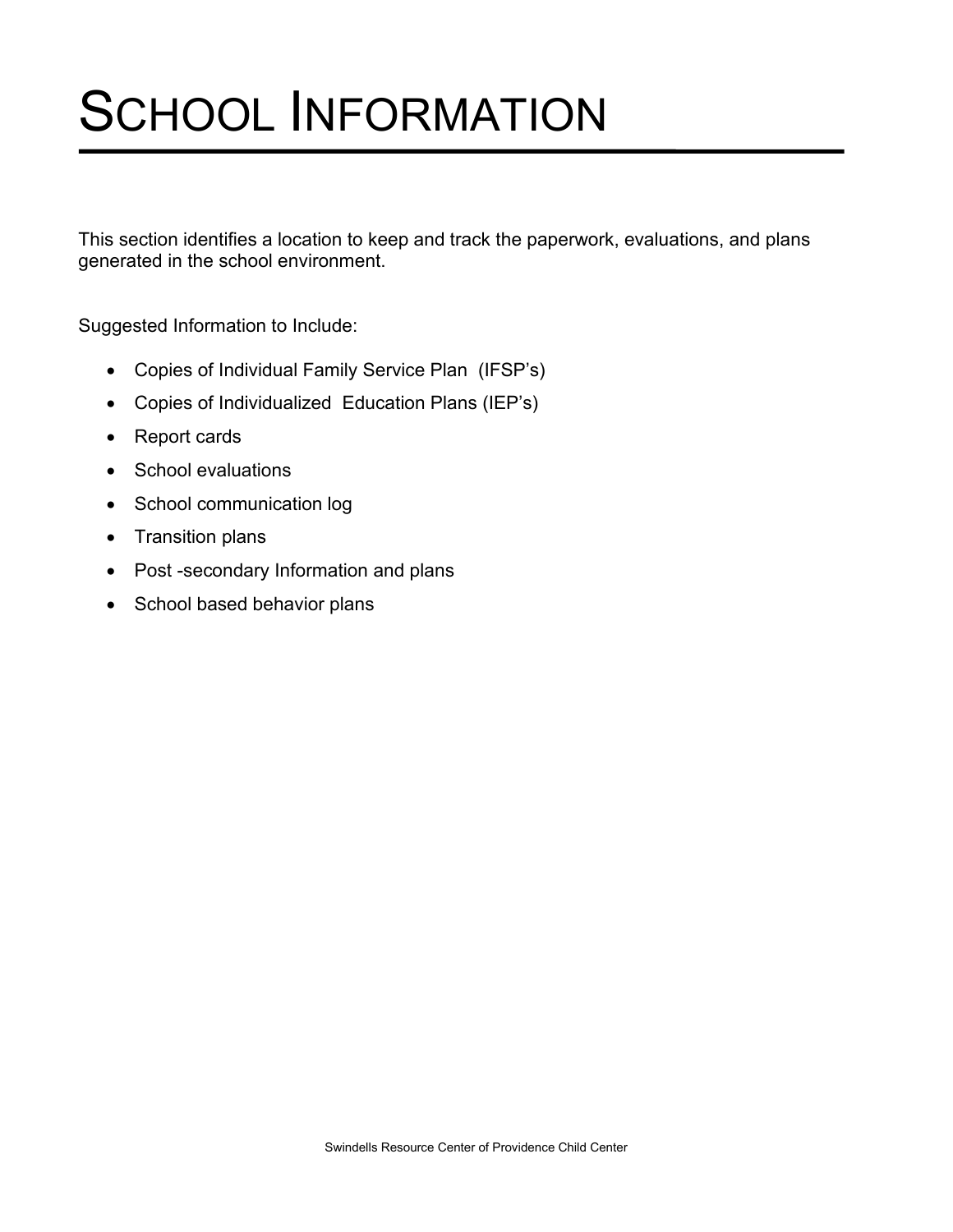# **SERVICE PROVIDERS EARLY INTERVENTION**

| County Educational School District: [1994] [2010] County Educational School District: |  |                              |
|---------------------------------------------------------------------------------------|--|------------------------------|
|                                                                                       |  |                              |
|                                                                                       |  |                              |
|                                                                                       |  |                              |
|                                                                                       |  |                              |
|                                                                                       |  |                              |
|                                                                                       |  |                              |
|                                                                                       |  |                              |
|                                                                                       |  |                              |
|                                                                                       |  |                              |
|                                                                                       |  |                              |
|                                                                                       |  |                              |
|                                                                                       |  |                              |
|                                                                                       |  |                              |
|                                                                                       |  |                              |
|                                                                                       |  |                              |
|                                                                                       |  |                              |
|                                                                                       |  |                              |
|                                                                                       |  |                              |
|                                                                                       |  |                              |
|                                                                                       |  | Email:______________________ |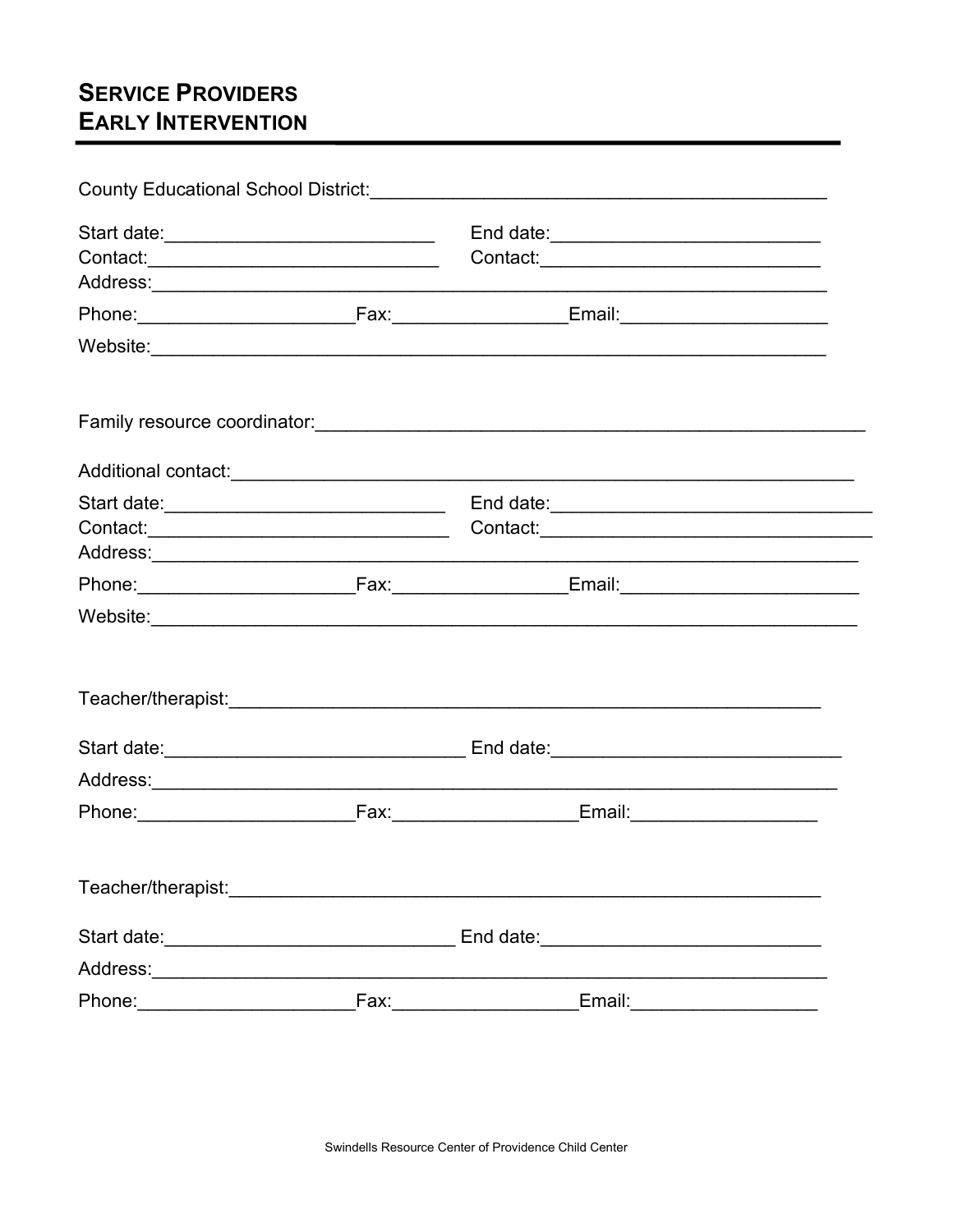# **SERVICE PROVIDERS SCHOOLS**

|                                                 | Website: Website:                     |                                                                                               |                   |                 |
|-------------------------------------------------|---------------------------------------|-----------------------------------------------------------------------------------------------|-------------------|-----------------|
| Days attending:<br>Monday<br>am/pm              | Tuesday<br>am/pm                      | Wednesday<br>am/pm                                                                            | Thursday<br>am/pm | Friday<br>am/pm |
|                                                 |                                       |                                                                                               |                   |                 |
|                                                 |                                       |                                                                                               |                   |                 |
|                                                 |                                       | Special education staff: www.communication.com/www.communications.com/www.com/www.com/www.com |                   |                 |
|                                                 |                                       |                                                                                               |                   |                 |
|                                                 |                                       |                                                                                               |                   |                 |
|                                                 |                                       |                                                                                               |                   |                 |
|                                                 |                                       |                                                                                               |                   |                 |
|                                                 |                                       |                                                                                               |                   |                 |
| Before or After-School Program:                 |                                       |                                                                                               |                   |                 |
|                                                 |                                       |                                                                                               |                   |                 |
|                                                 |                                       |                                                                                               |                   |                 |
| Days attending:<br>Monday<br>am/pm              | Tuesday<br>am/pm                      | Wednesday<br>am/pm                                                                            | Thursday<br>am/pm | Friday<br>am/pm |
|                                                 | School transportation (company name): |                                                                                               |                   |                 |
| Contact person:                                 |                                       |                                                                                               |                   |                 |
|                                                 |                                       |                                                                                               |                   |                 |
| Days using school transport:<br>Monday<br>am/pm | Tuesday<br>am/pm                      | Wednesday<br>am/pm                                                                            | Thursday<br>am/pm | Friday<br>am/pm |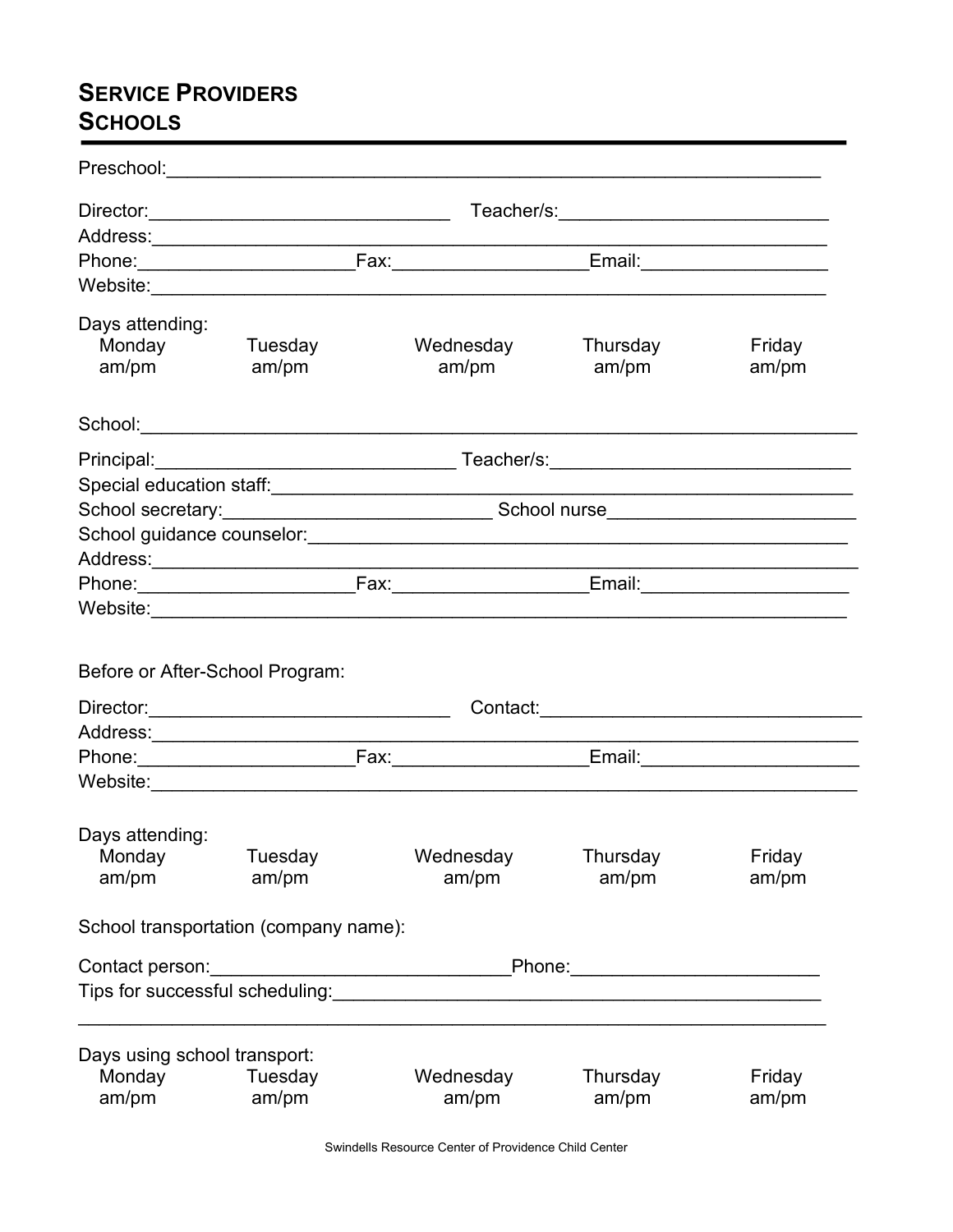## **SUMMARY OF CARE TRANSITION TO ADULTHOOD**

*Use this page from time to time to track the preparation for transition to adulthood and the responsibilities and opportunities that accompany it. While this list is far from comprehensive, we hope that it encourages dialogue and gathering of resources.*

|                                                                                  |            | Age:      |                       |
|----------------------------------------------------------------------------------|------------|-----------|-----------------------|
| <b>Self Care:</b>                                                                | <b>Yes</b> | <b>No</b> | <b>Part Way There</b> |
| I can take care of my personal grooming.<br>(hair, bathing, teeth, dress)        |            |           |                       |
| I eat regular healthy foods and snacks.                                          |            |           |                       |
| I prepare my own meals and snacks                                                |            |           |                       |
| I avoid risky behaviors (including drugs and<br>alcohol use)                     |            |           |                       |
| I am active and exercise regularly.                                              |            |           |                       |
| I have a plan for what to do in case of                                          |            |           |                       |
| natural disaster.                                                                |            |           |                       |
| I have a good friends and am active in my<br>community.                          |            |           |                       |
| I have established a transportation plan                                         |            |           |                       |
| and can use it as needed.                                                        |            |           |                       |
| I can safely manage my money or have a                                           |            |           |                       |
| trusted person helping me do this.<br>I understand and can recognize             |            |           |                       |
| inappropriate contact by another person and<br>know how to report it.            |            |           |                       |
| I have received information about puberty and                                    |            |           |                       |
| my developing body and feelings.                                                 |            |           |                       |
| <b>Health Care:</b>                                                              |            |           |                       |
| I carry emergency health information and an                                      |            |           |                       |
| Insurance card at all times.<br>I have found a doctor who will take care of me   |            |           |                       |
| when I turn 18.                                                                  |            |           |                       |
| I can schedule and get to my appointments.                                       |            |           |                       |
| I have a list of my current medications and                                      |            |           |                       |
| allergies to medications.                                                        |            |           |                       |
| I know when and how to take my medications.                                      |            |           |                       |
| I can communicate my questions to my doctor.<br>I know my own health care needs. |            |           |                       |
| I have a record of my immunizations.                                             |            |           |                       |
|                                                                                  |            |           |                       |

Swindells Resource Center of Providence Child Center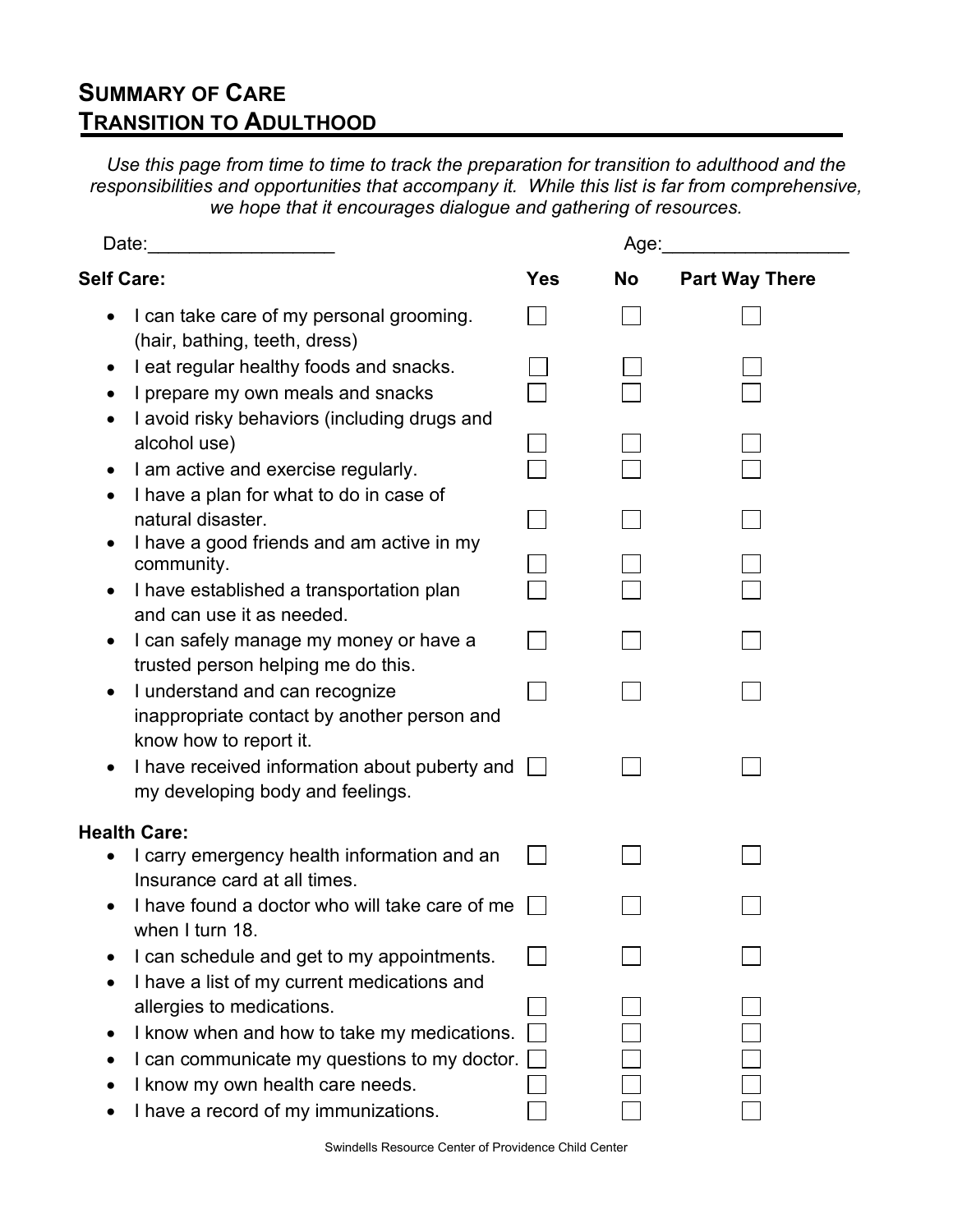| $\bullet$         | I know how to get help with my insurance.<br>I have a list of all my specialist doctors.<br>I have access to health insurance when<br>I become an adult. |  |  |
|-------------------|----------------------------------------------------------------------------------------------------------------------------------------------------------|--|--|
|                   | <b>My Condition or Disability:</b>                                                                                                                       |  |  |
|                   | I know how to find information about my<br>condition/disability on the internet or at the<br>library.                                                    |  |  |
| $\bullet$         | I can describe my condition/disability to my<br>family and friends.                                                                                      |  |  |
|                   | I know what accommodations I need to be<br>successful at school or work and can explain<br>them.                                                         |  |  |
| $\bullet$         | I can explain my disability to a new or<br>unfamiliar doctor.                                                                                            |  |  |
|                   | I know resources specific to my condition/<br>disability in my community.                                                                                |  |  |
|                   | <b>Community/Governmental Resources</b>                                                                                                                  |  |  |
|                   | My family and I know about Supplemental<br><b>Security Income/Social Security</b>                                                                        |  |  |
|                   | My family and I have discussed guardianship.                                                                                                             |  |  |
|                   | I have acquired photo Identification (State ID).<br>I have my Social Security card.                                                                      |  |  |
| <b>Education:</b> |                                                                                                                                                          |  |  |
|                   | I have participated in my IEP meetings and<br>understand my transition goals and timeline.                                                               |  |  |
|                   | I have made decisions about my plans after<br>high school.                                                                                               |  |  |
|                   | I know about the Division of Vocational<br>Rehabilitation and how it can help me.                                                                        |  |  |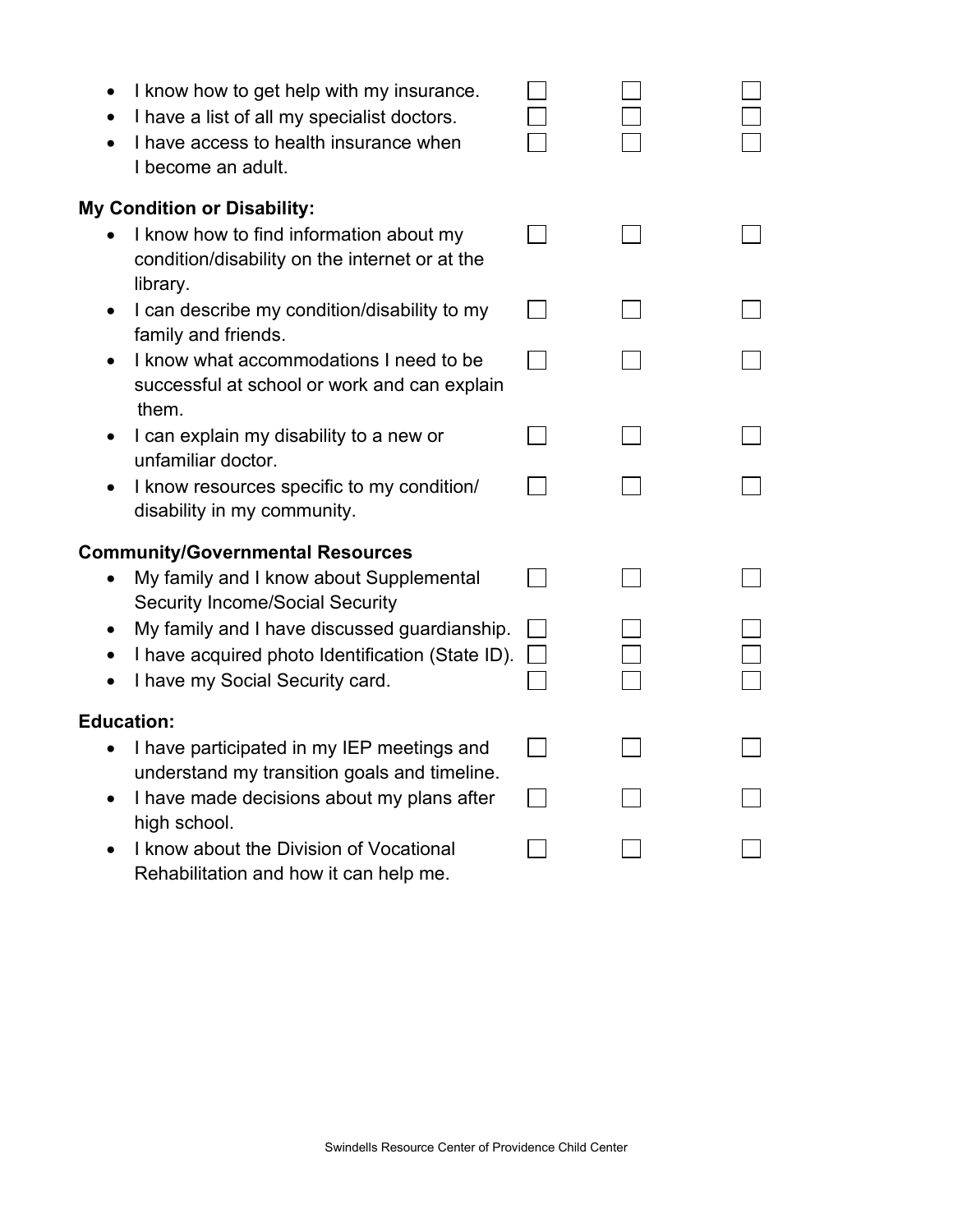## **SCHOOL COMMUNICATION RECORD**

*You can use this document to record episodes, communication and follow up incidents that occur while your child is at school.*

| Date | Description of Incident | Communicated by: | Follow up |
|------|-------------------------|------------------|-----------|
|      |                         |                  |           |
|      |                         |                  |           |
|      |                         |                  |           |
|      |                         |                  |           |
|      |                         |                  |           |
|      |                         |                  |           |
|      |                         |                  |           |
|      |                         |                  |           |
|      |                         |                  |           |
|      |                         |                  |           |
|      |                         |                  |           |
|      |                         |                  |           |
|      |                         |                  |           |
|      |                         |                  |           |
|      |                         |                  |           |
|      |                         |                  |           |
|      |                         |                  |           |
|      |                         |                  |           |
|      |                         |                  |           |
|      |                         |                  |           |